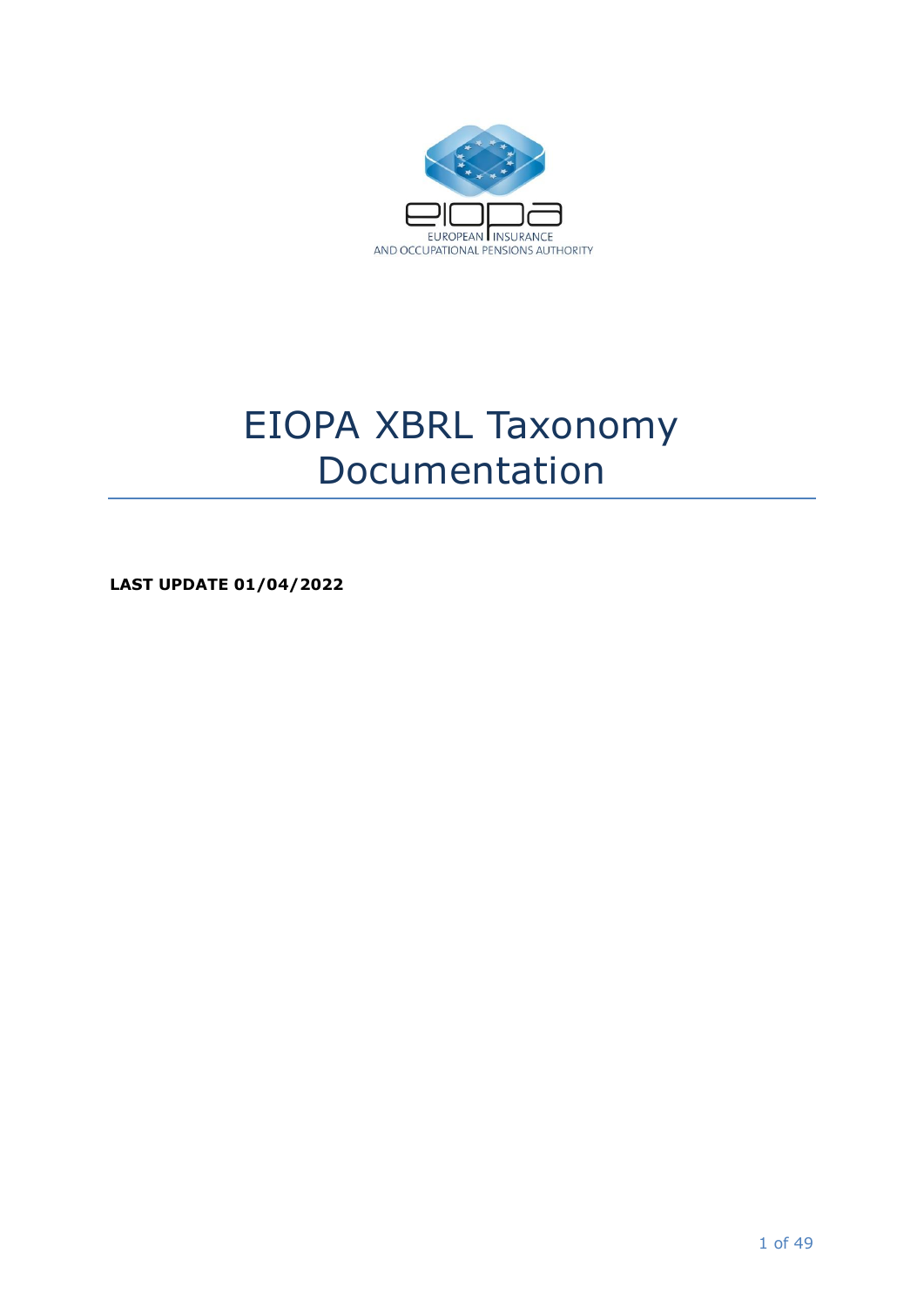# **Contents**

| I.           |                                                              |
|--------------|--------------------------------------------------------------|
| $\mathbf{H}$ |                                                              |
|              |                                                              |
| IV           |                                                              |
| v            |                                                              |
|              |                                                              |
|              | Model supporting schema and other technical files  8<br>VI.1 |
|              |                                                              |
|              |                                                              |
|              |                                                              |
|              |                                                              |
|              |                                                              |
|              |                                                              |
|              |                                                              |
|              |                                                              |
|              |                                                              |
|              | VII.2.4 Explicit domain members and their relationships19    |
|              |                                                              |
|              |                                                              |
|              |                                                              |
|              |                                                              |
|              |                                                              |
|              |                                                              |
|              |                                                              |
|              |                                                              |
|              |                                                              |
|              |                                                              |
|              | 43                                                           |
| IX           |                                                              |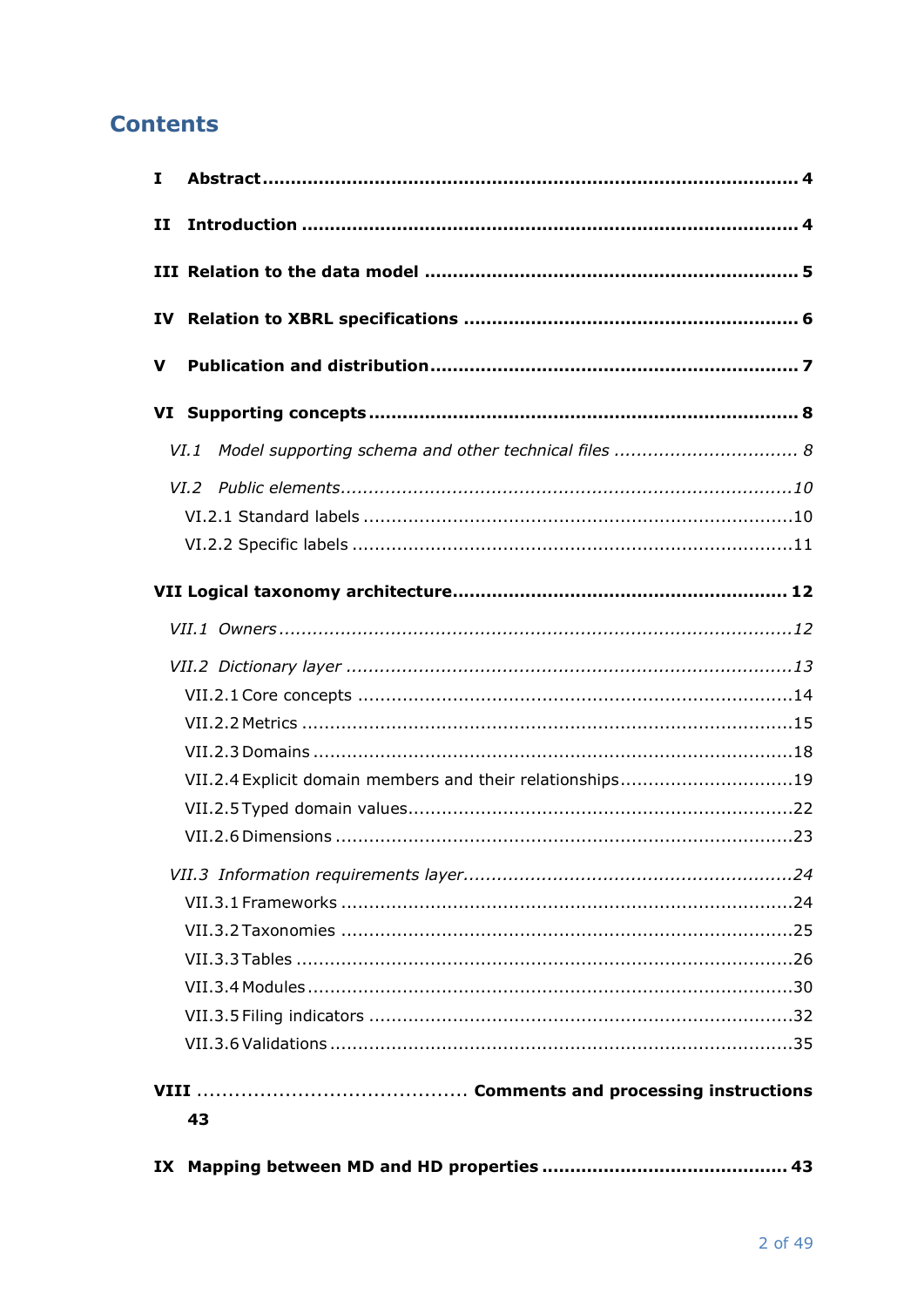**[Annex 1. EIOPA XBRL Taxonomy: Owners, Folders, Files, Namespaces and](#page-44-0)  [Prefixes](#page-44-0) 45**

|--|--|--|--|--|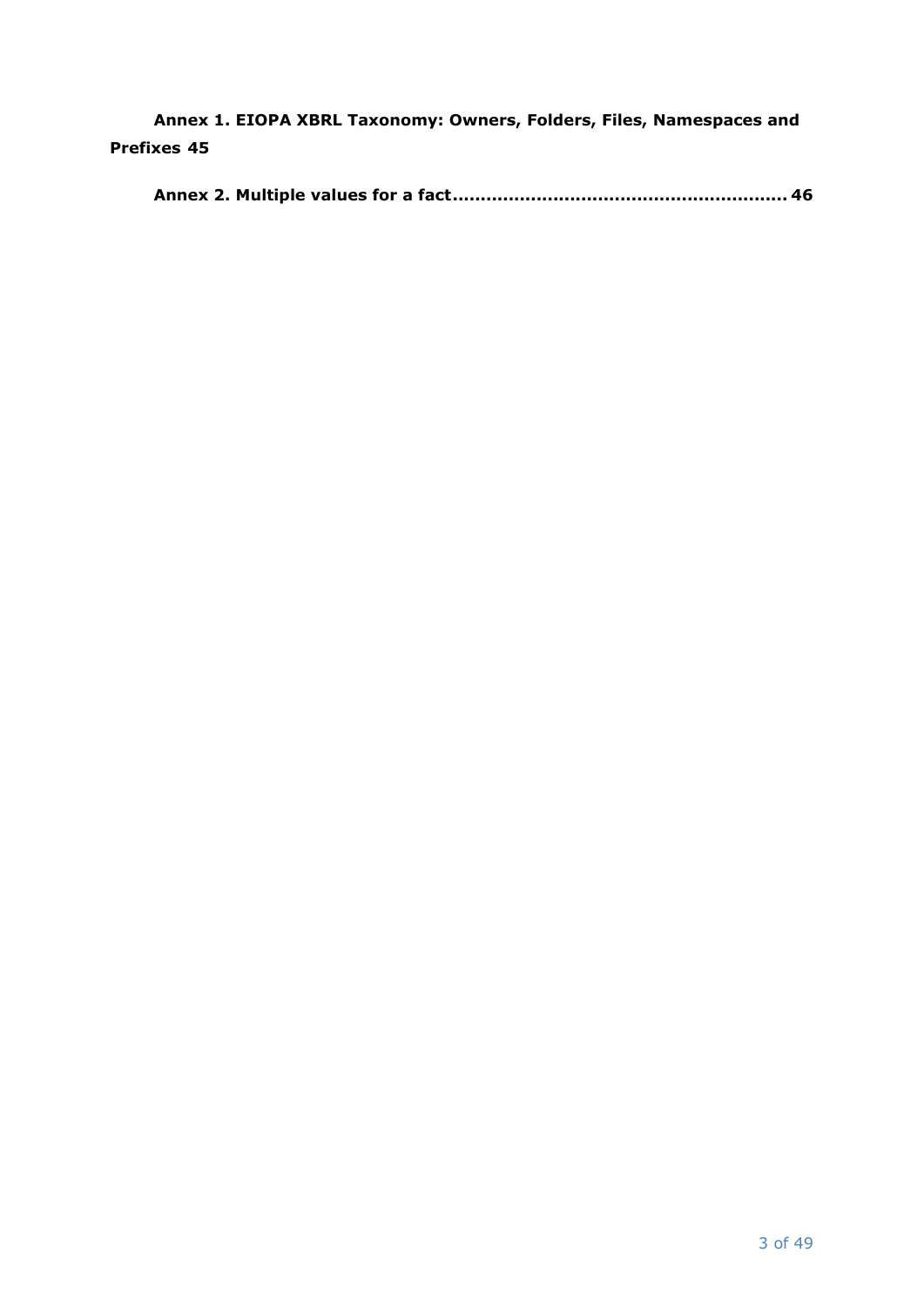# <span id="page-3-0"></span>**I Abstract**

This document describes and explains the architecture of the XBRL (eXtensible Business Reporting Language) taxonomy for second level supervisory reporting developed by the European Insurance and Occupational Pensions Authority [EIOPA].

The aim of this document it to explain the semantics and syntax used to express the information requirements of the Data Point Model [DPM] in the XBRL format and present the structure and modularisation of the XBRL taxonomy as well as the manner of its publication and distribution.

# <span id="page-3-1"></span>**II Introduction**

This document describes the architectural approach applied in the EIOPA XBRL taxonomy.

The expected audience of this document are software developers working directly or indirectly for national competent authorities [NCAs] that will be required to pass supervisory data to EIOPA using this taxonomy. Additionally, given the possibility of this taxonomy forming, to some degree, the basis for reporting from undertakings to some NCAs, it will also be of interest more widely to firms and vendors of software involved in the regulatory reporting process (in particular developers of tools and applications that produce or consume XBRL instance documents following this taxonomy).

Comprehension of the XBRL 2.1 Specification and various other XBRL specifications<sup>1</sup> such as XBRL Dimensions 1.0, XBRL Formula 1.0, Generic Link 1.0, Table Linkbase 1.0 and Extensible Enumerations 1.0 is required to understand the content of this document.

For modelling of data (in terms of methodology and format) as well as physical representation in XBRL syntax, the EIOPA followed the approaches applied for various deliverables of the Eurofiling project<sup>2</sup>. In particular, the EIOPA applied the Data Point

<sup>1</sup> <http://specifications.xbrl.org/specifications.html>

<sup>2</sup> Eurofiling is an open joint initiative in collaboration with the EBA, EIOPA and XBRL Europe, as well as stakeholders like central and commercial banks, supervisors over banking systems, data exchange solutions providers and others. Deliverables of the Eurofiling project can be found on [http://www.eurofiling.info.](http://www.eurofiling.info/)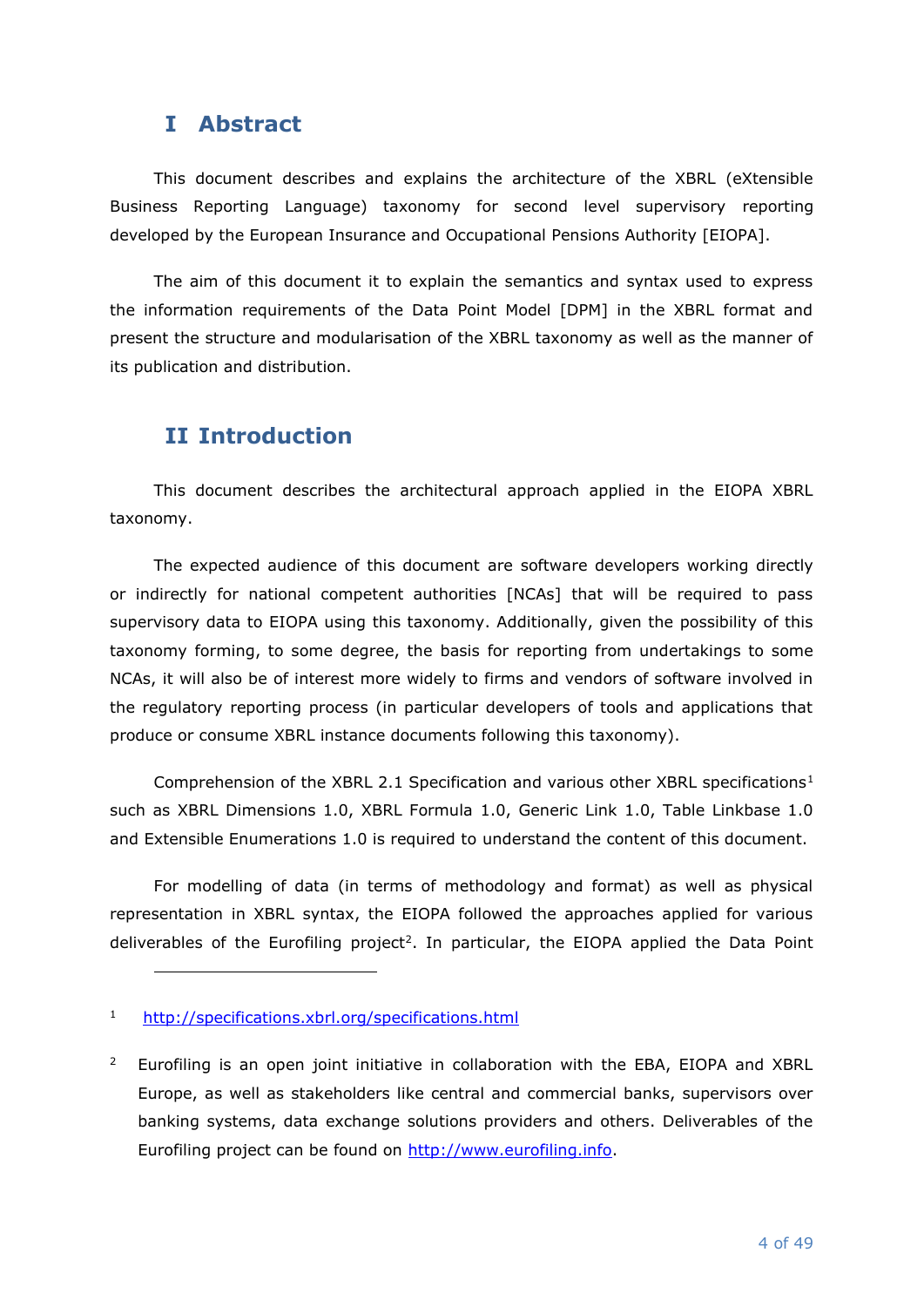Modelling methodology and the Data Point Model format to the description of the exchanged data<sup>3</sup>.

The mapping of this DPM to an XBRL taxonomy follows the general architectural approach as published on the EIOPA website 4 , an approach shared also with the EBA taxonomies<sup>5</sup> and similar solutions developed by various NCAs.

# <span id="page-4-0"></span>**III Relation to the data model**

Prior to the development of an XBRL taxonomy (which is a technical format used for data exchange), information requirements need to be identified by specifying reportable pieces of information. This is usually done in the form of data models which aim to organize the information for communication purposes (e.g. between business and IT experts, or between various groups of business experts).

In case of EIOPA reporting, the inputs for creation of the data model are the Implementing Technical Standards [ITS] and Guidelines, consisting of the main provisions covering the information requirements - the templates, i.e. tabular representation of information requirements, the instructions associated with these templates (LOG), and the related validation formulae.

Templates, provisions, instructions and underlying regulations are analysed according to the DPM methodology in order to create a DPM model.

The EIOPA DPM consists primarily of three Microsoft Excel workbooks:

- Dictionary defining properties (and their classifications/breakdowns) that can be used to describe each exchanged piece of information,
- Annotated templates tables where each row/column/sheet is associated with a property or a set of properties defined in the dictionary,
- <sup>3</sup> Description of the DPM meta model as well as EIOPA DPM can be found in accompanying file EIOPA DPM Description.pdf
- <sup>4</sup> <https://eiopa.europa.eu/regulation-supervision/insurance/reporting-format>
- <sup>5</sup> [http://www.eba.europa.eu/regulation-and-policy/supervisory](http://www.eba.europa.eu/regulation-and-policy/supervisory-reporting/implementing-technical-standard-on-supervisory-reporting-data-point-model-)[reporting/implementing-technical-standard-on-supervisory-reporting-data-point](http://www.eba.europa.eu/regulation-and-policy/supervisory-reporting/implementing-technical-standard-on-supervisory-reporting-data-point-model-)[model-](http://www.eba.europa.eu/regulation-and-policy/supervisory-reporting/implementing-technical-standard-on-supervisory-reporting-data-point-model-)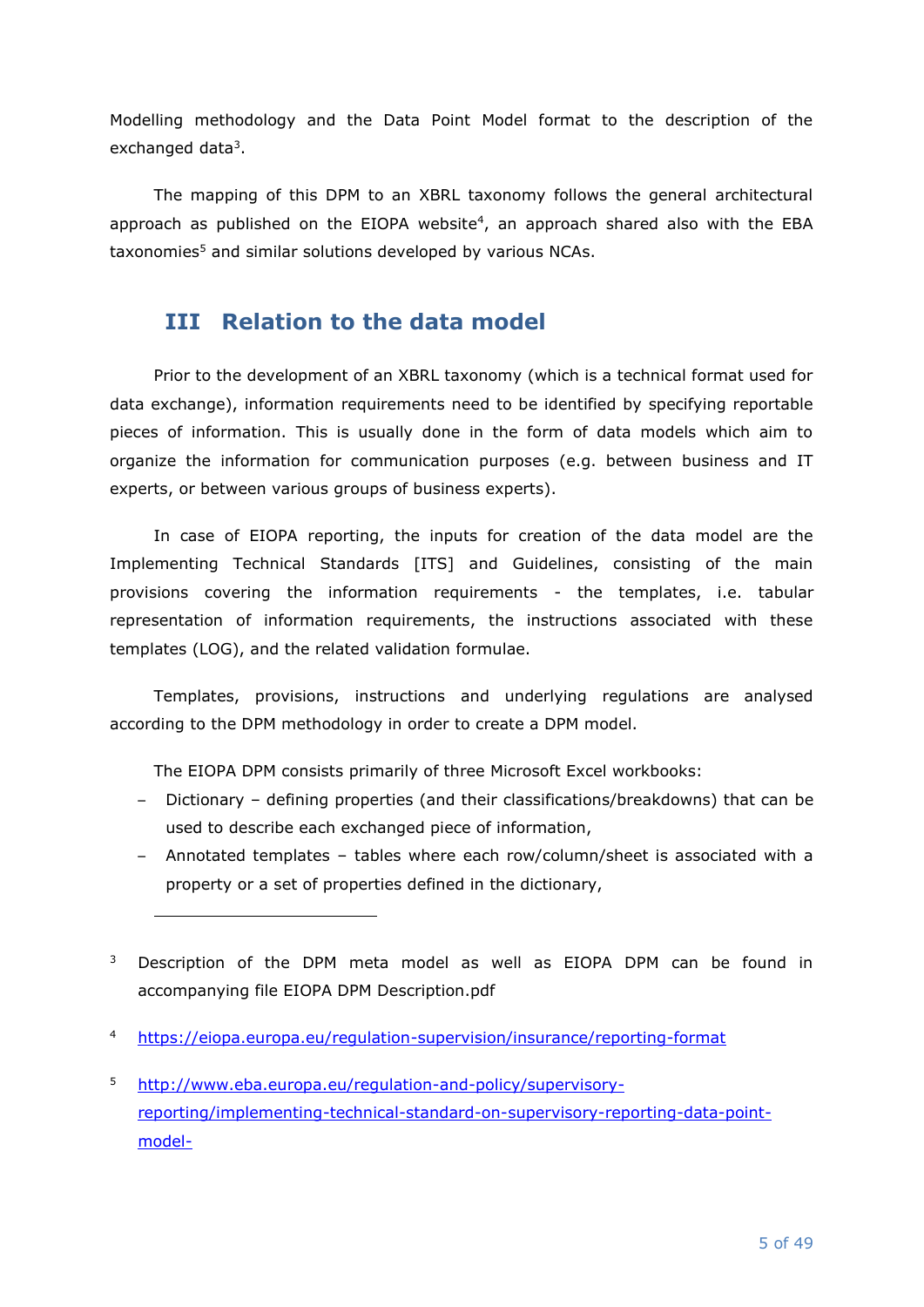– Validations – a list of quality checks to be performed on data, defined in the form centric manner (i.e. based on templates' row/column/sheet codes).

The XBRL taxonomy is created by automated translation of the DPM Microsoft Excel files into XBRL syntax<sup>6</sup>. This process involves parsing of information from the Microsoft Excel files (basing on their structure, named ranges and cell styles defined) into the DPM database that defines a set of reportable cells (data points) in tables by specifying all of the properties (according to the content of the dictionary, also included in this database) required to convey their full meaning. XBRL taxonomy syntax is subsequently created based on rules defined in this document from the structured format of the DPM database.

# <span id="page-5-0"></span>**IV Relation to XBRL specifications**

EIOPA taxonomies are compliant with the XBRL 2.1 specification as of December 31, 2003 with Errata Corrections up to February 20, 2013, and the Dimensions 1.0 specification as of September 18, 2006 with errata corrections up to January 25, 2012.

The business rules layer in the form of linkbase files is defined according to the XBRL Formula specification 1.0 (2009 – 2016) and supporting specifications (Registry – 2009-2013, Generic Links – June 22, 2009). Assertion test may also use XPath/XQuery and XBRL Functions.

Rendering of tables is created according to the Table Linkbase 1.0 specification from March 18, 2014.

For enumerated metrics' dropdowns, the taxonomy utilizes the Extensible Enumerations 1.0 specification from October 29, 2014.

<sup>&</sup>lt;sup>6</sup> There is a minor deviation between the underlying DPM and the generated XBRL taxonomy. It results from certain assumptions applied by the solutions employed in the translation process. In particular, dictionary hierarchies referenced from the Table linkbase axes must not be modelled as flat lists (i.e. all elements on one top level only) but require at least one starting member whose children/descendants define the applicable subset. Therefore all dictionary hierarchies affected by this issue include in the XBRL taxonomy additionally the non-usable default member and in case this member was already part of the flat lists it is promoted to the root with its siblings becoming its children.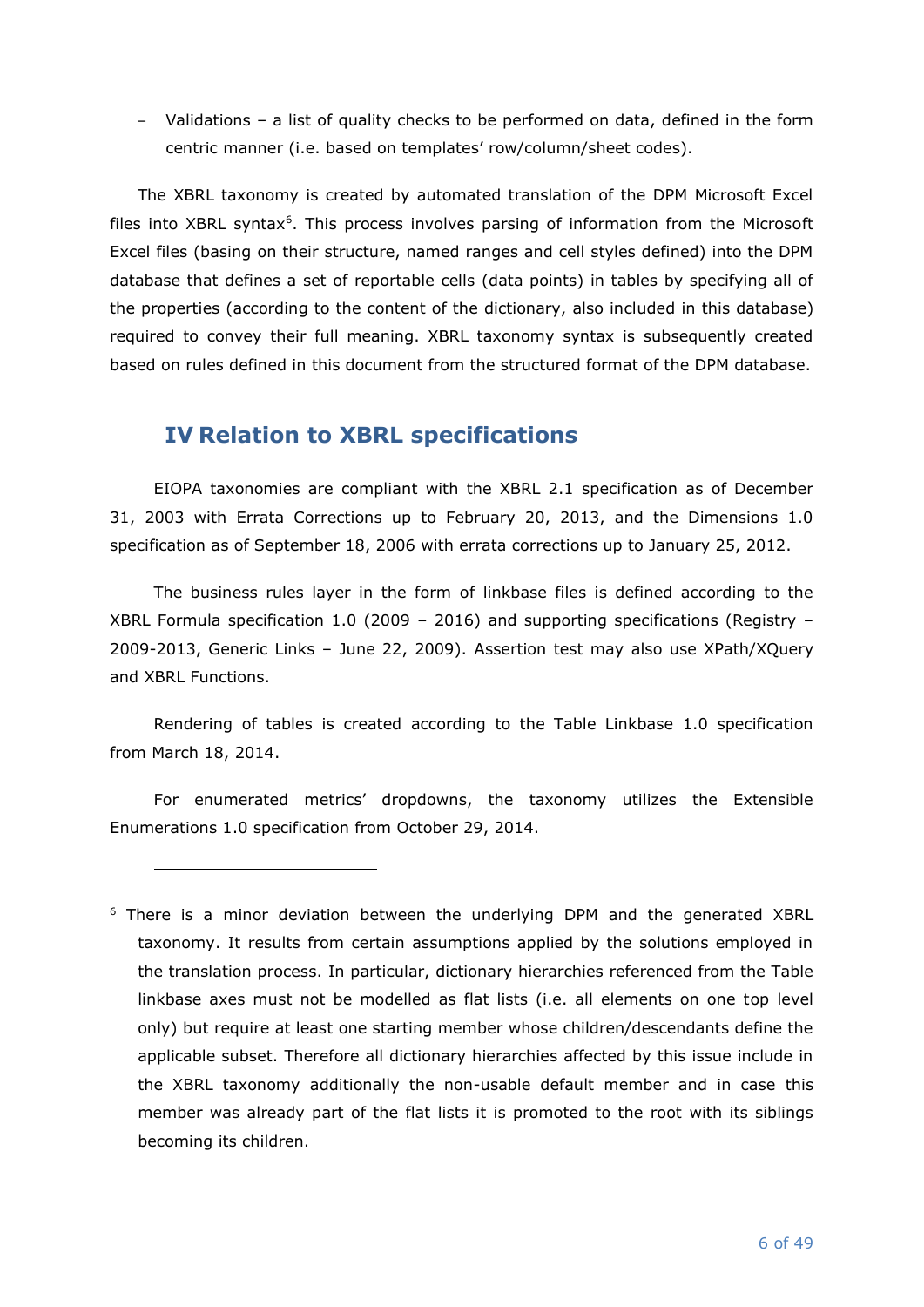For clarity of this document, XBRL technical constructs referenced in various sections are identified by their qualified names [QNames]. Prefixes applied in these QNames to abbreviate the namespaces follow the canonical namespace prefixes as presented in *Table 1*.

*Table 1. Prefixes and namespaces of the XBRL technical files referenced in this document.*

| <b>Prefix</b> | <b>Namespace</b>                             |
|---------------|----------------------------------------------|
| df            | http://xbrl.org/2008/filter/dimension        |
| enum          | http://xbrl.org/2014/extensible-enumerations |
| gen           | http://xbrl.org/2008/generic                 |
| iso4217       | http://www.xbrl.org/2003/iso4217             |
| label         | http://xbrl.org/2008/label                   |
| link          | http://www.xbrl.org/2003/linkbase            |
| nonnum        | http://www.xbrl.org/dtr/type/non-numeric     |
| num           | http://www.xbrl.org/dtr/type/numeric         |
| sev           | http://xbrl.org/2016/assertion-severity      |
| table         | http://xbrl.org/2014/table                   |
| tp            | http://xbrl.org/2016/taxonomy-package        |
| variable      | http://xbrl.org/2008/variable                |
| xbrldi        | http://xbrl.org/2006/xbrldi                  |
| xbrldt        | http://xbrl.org/2005/xbrldt                  |
| xbrli         | http://www.xbrl.org/2003/instance            |
| xlink         | http://www.w3.org/1999/xlink                 |
| <b>XS</b>     | http://www.w3.org/2001/XMLSchema             |
| xfi           | http://www.xbrl.org/2008/function/instance   |
| xff           | http://www.xbrl.org/2010/function/formula    |

# <span id="page-6-0"></span>**V Publication and distribution**

All taxonomy files are stored in their official location in subfolders of http://eiopa.europa.eu/eu/xbrl/.

For convenience, the taxonomy is also distributed as a package according to the Taxonomy Packages 1.0 specification (as of April 19, 2016). This allows users to quickly identify relevant entry points and enables software to automatically configure the necessary remappings.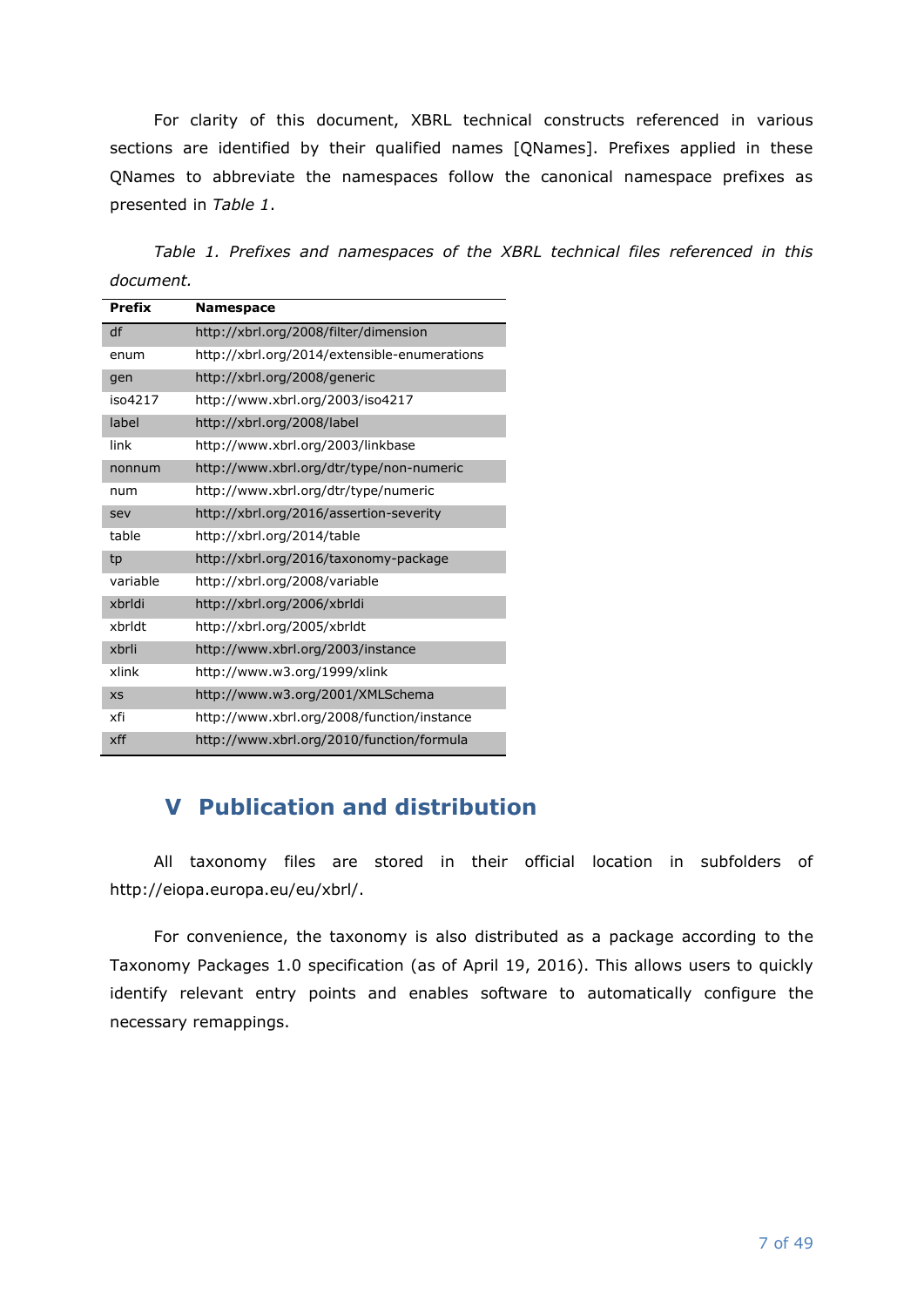Starting from version 2.3 XBRL specifications and registries as well as shared files defined by the Eurofiling project are not included in the official EIOPA XBRL taxonomy package and may be downloaded from the XBRL taxonomies registry<sup>7</sup>.

*[Figure 1](#page-7-2)* presents the folders structure of the EIOPA XBRL taxonomy package.

dev.eiopa.europa.eu eiopa.europa.eu META-INF MDMetricDetails.xml

<span id="page-7-2"></span>*Figure 1. Folders of the taxonomy package.*

Additionally, starting from version 2.4.0, EIOPA publishes a taxonomy package containing also all XBRL specification, registry and taxonomy files as well as the referenced Eurofiling files. This enables loading of the taxonomy without accessing any remote files. It is important to note that this package is valid on the moment of publication of the taxonomy and will not be maintained for any changes in the referenced files.

In a production environment, by normal XBRL convention, these files would likely not be used, and arrangements should be made to utilise, at least notionally, the official copies of the files from their official locations.

# <span id="page-7-0"></span>**VI Supporting concepts**

This chapter describes some concepts to facilitate the definition of the mapping rules between the Data Point Model and XBRL taxonomies.

# <span id="page-7-1"></span>**VI.1 Model supporting schema and other technical files**

The XBRL representation of the model makes use of some schema definitions in the namespace *http://www.eurofiling.info/xbrl/ext/model*. The official location of this schema

<sup>7</sup> <https://taxonomies.xbrl.org/>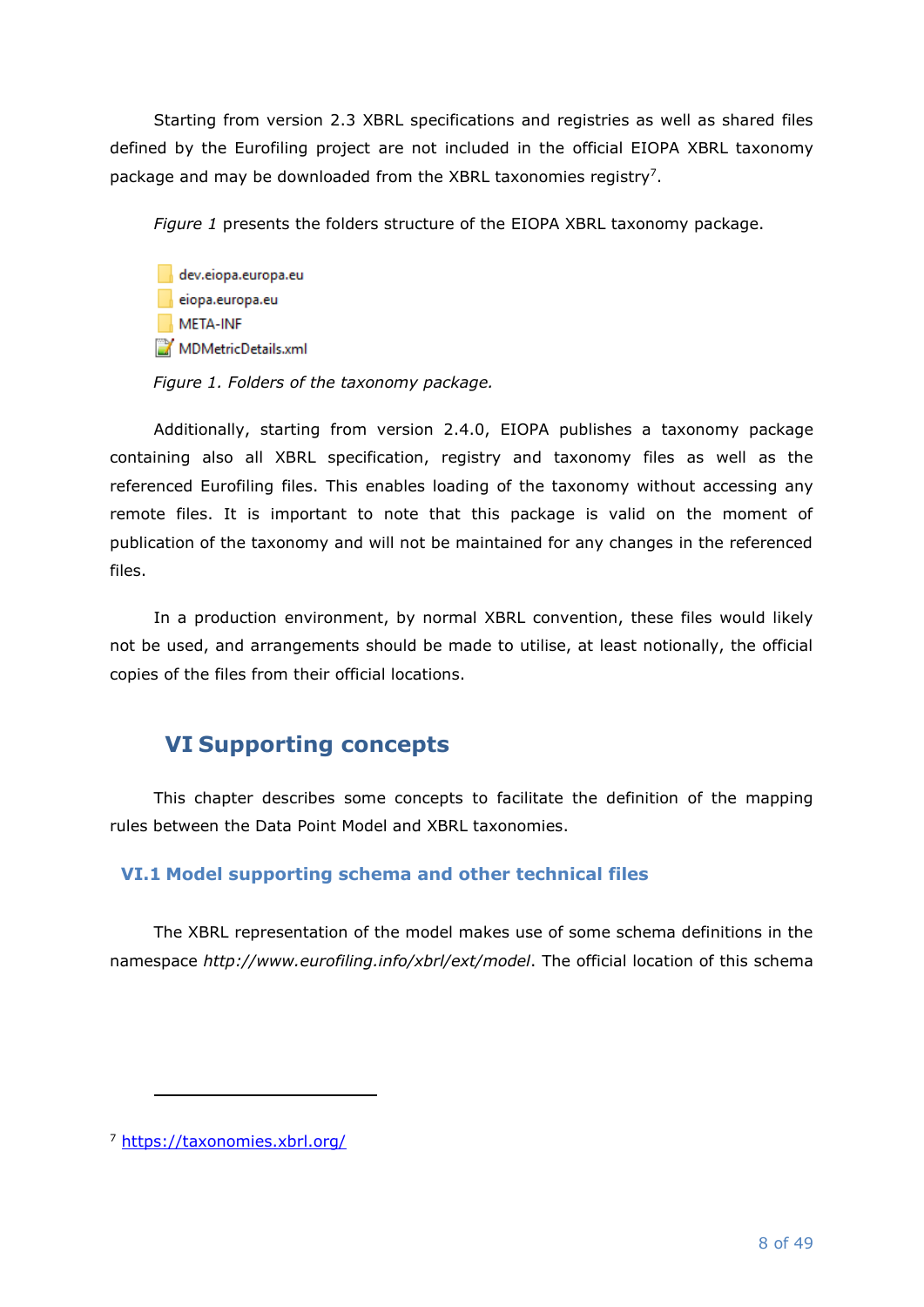file is *http://www.eurofiling.info/eu/fr/xbrl/ext/model.xsd<sup>8</sup>* . Throughout this document, the prefix *model* will be used to refer to this schema namespace (see *Table 2*).

EIOPA extends the Eurofiling model schema with a few additional concepts hosted in *http://eiopa.europa.eu/xbrl/ext/model* namespace (official location *http://eiopa.europa.eu/eu/xbrl/ext/model.xsd*). These are for example definitions of dimensional constructs and linkbase placeholders to increase validation of reports for superfluous, unwanted content (in particular to prevent default use of metrics (i.e. when not explicitly allowed) and block scenario and segment for filing indicators) and custom roles applied in the EIOPA XBRL taxonomy (e.g. *key-column-type* – see *[VI.2.2](#page-10-0)*).

Apart from *model.xsd* schema, *http://www.eurofiling.info/xbrl/ext* folder includes also other technical files explained in the next sections of this document. One of these files is *filing-indicators.xsd* schema (see *[-](#page-31-1)*) which is further extended by EIOPA in *http://eiopa.europa.eu/eu/xbrl/ext/* folder (files *filing-indicators.xsd*, *filing-indicatorsdef.xml, filing-indicators-check.xml, filing-indicators-check-err-en.xml and filingindicators-check-lab-en.xml*) where filing indicators are assigned with an empty hypercube to block the use of *xbrli:segment* and *xbrli:scenario* in the context they refer to and assertions ensuring that filing indicators are declared in the report and they are used in the required tuple structure.

Another construct defined in referenced *http://www.eurofiling.info/xbrl/ext* folder is a pivot variable declared in *pivot-variable.xml* that supports definition of existence checks (see [VII.3.6.5](#page-38-0) [Existence assertions\)](#page-38-0).

A set of applied XBRL custom functions' definitions (for example *http://www.eurofiling.info/eu/fr/xbrl/func/interval-arithmetics.xml, http://eiopa.europa.eu/eu/xbrl/func/lei-check.xml<sup>9</sup> , http://eiopa.europa.eu/eu/xbrl/func/isin-check.xml,* 

*http://eiopa.europa.eu/eu/xbrl/func/math.xml*) is referenced by *http://www.eurofiling.info/eu/fr/xbrl/func/func.xsd* and

8 It can also be accessed through the XBRL Taxonomies Registry: <https://taxonomies.xbrl.org/taxonomy/65>

<sup>&</sup>lt;sup>9</sup> It is planned to use the XBRL International LEI taxonomy once it is completed and published.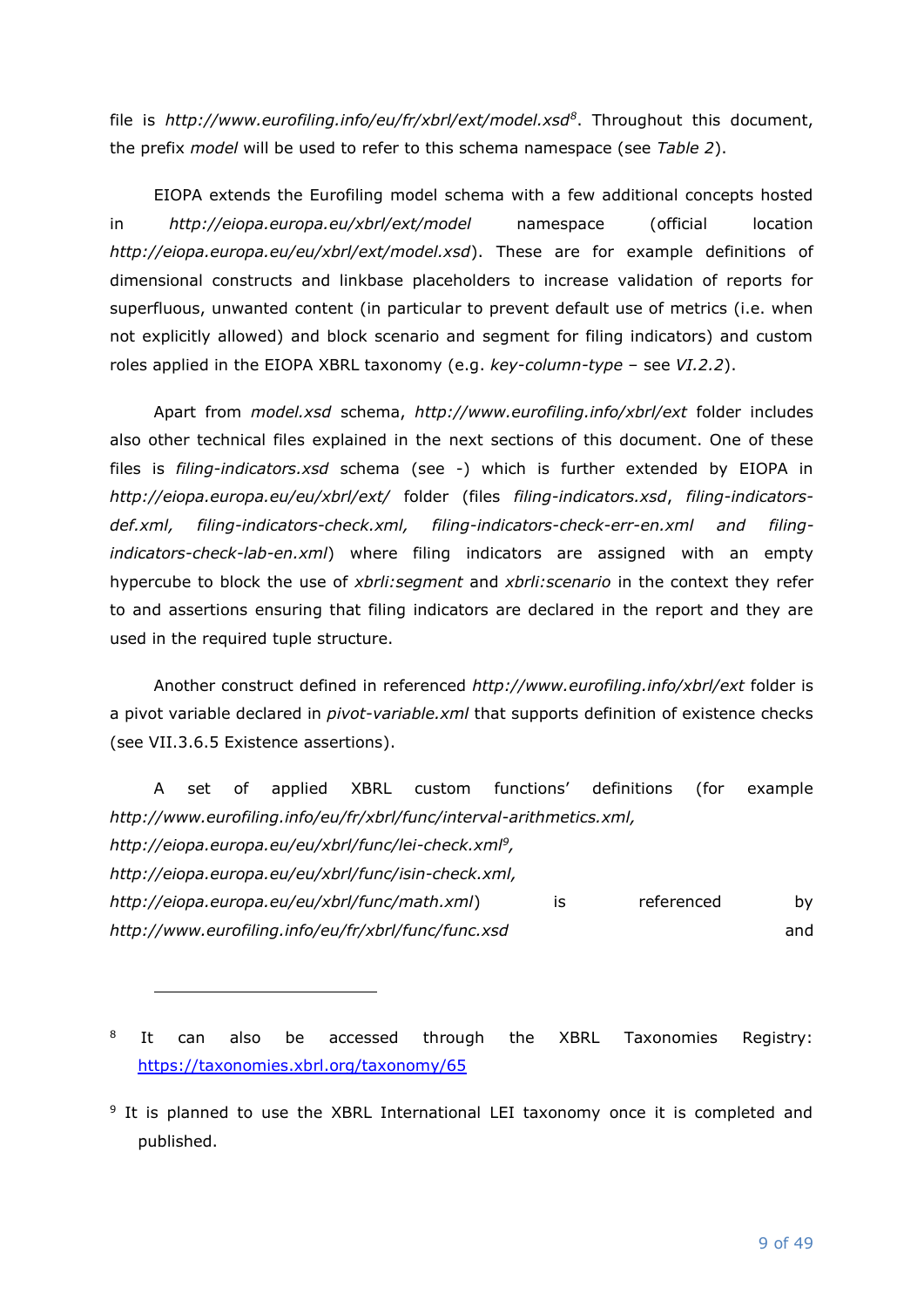*http://eiopa.europa.eu/eu/xbrl/func/func.xsd*)*.* XBRL Formula assertions may also use constructs defined in linkbases placed in *http://www.eurofiling.info/xbrl/val* folder.

<span id="page-9-2"></span>*Table 2. Prefixes and namespaces of the model supporting schema and other technical files used in this document.*

| <b>Prefix</b> | <b>Namespace</b>                                               |
|---------------|----------------------------------------------------------------|
| model         | http://www.eurofiling.info/xbrl/ext/model                      |
| eiopa model   | http://eiopa.europa.eu/xbrl/ext/model                          |
| find          | http://www.eurofiling.info/xbrl/ext/filing-indicators          |
| iaf           | http://www.eurofiling.info/xbrl/functions/interval-arithmetics |
| isin fn       | http://eiopa.europa.eu/xbrl/ext/isin/function                  |
| lei-fn        | http://eiopa.europa.eu/xbrl/ext/lei/function                   |
| math fn       | http://eiopa.europa.eu/xbrl/ext/math/function                  |
| pvar          | http://www.eurofiling.info/xbrl/ext/pivot-variable             |

Schema and linkbase files described in this section are imported or referred from various EIOPA XBRL taxonomy files.

## <span id="page-9-0"></span>**VI.2 Public elements**

Public elements are all concepts of the model that are identified by a code in a certain scope and may include some additional information such as readable labels, definitions and legal references in different languages.

Declarations of public elements may include also attributes supporting management of the model. These are *model:creationDate* that reflects the date when element was defined and *model:modificationDate* with the date when it was last modified (following the values assigned to these properties in the DPM dictionary).

## <span id="page-9-1"></span>**VI.2.1 Standard labels**

Language specific information of public elements is represented using the following label resources:

- XBRL 2.1 labels (*link:label*) for *xbrli:item*s (or derived) public elements,
- generic labels (*label:label*) for public elements represented as XLink resources or other construct (e.g. *link:roleType*s).

In general the default (standard) role (*http://www.xbrl.org/2003/role/link*) is used for the extended links containing the label resources however some specific labels may be assigned also in different extended link roles (e.g. domain member labels specific to hierarchies as explained in *[VII.2.4](#page-18-0) [Explicit domain members and their relationships](#page-18-0)*).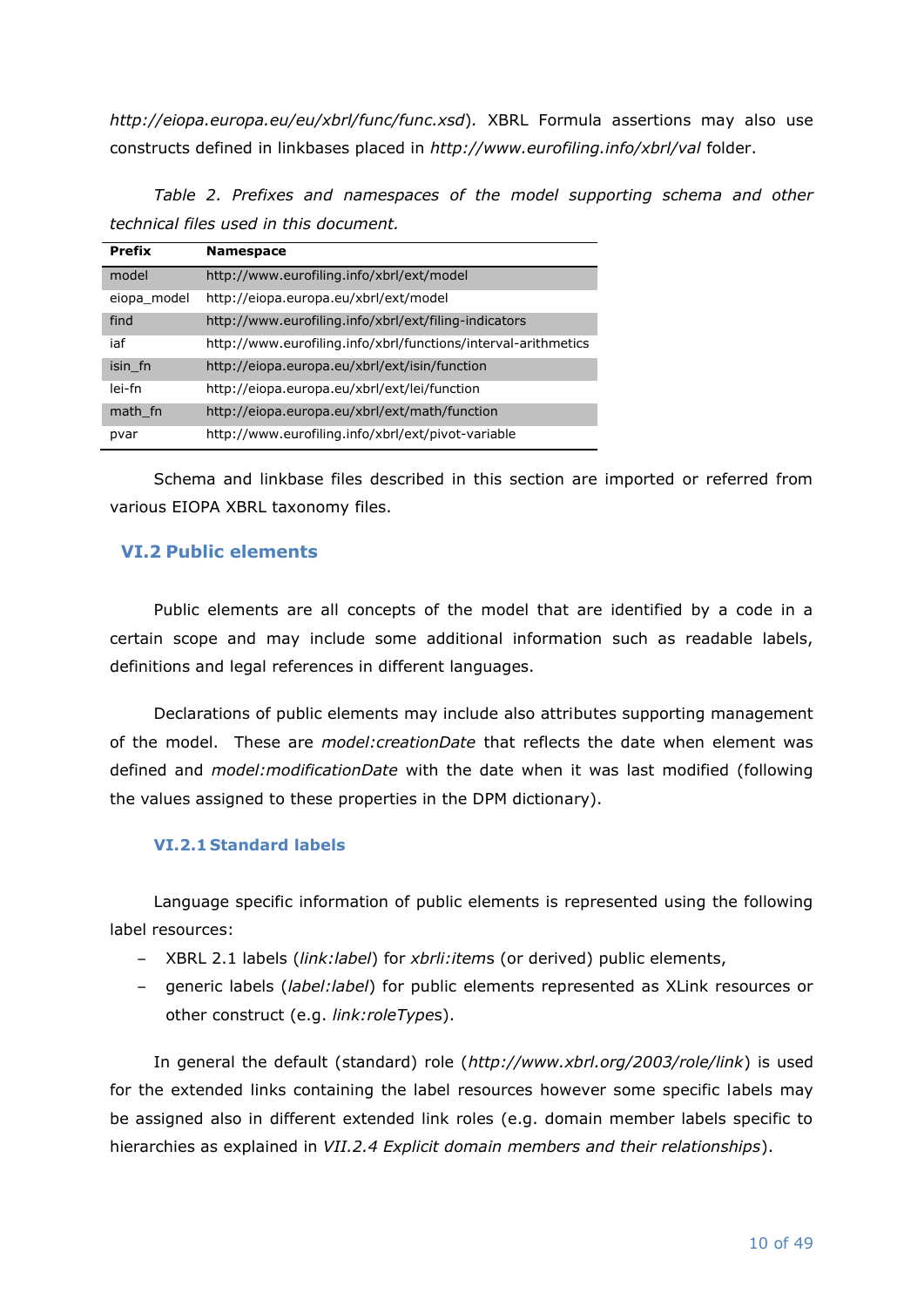The role types used as roles for generic and standard label resources are presented in *[Table 3](#page-10-1)*.

<span id="page-10-1"></span>

| <b>Property</b>          | <b>Generic label role</b>                  | <b>Standard label role</b>                  |
|--------------------------|--------------------------------------------|---------------------------------------------|
| Standard                 | http://www.xbrl.org/2008/role/label        | http://www.xbrl.org/2003/role/label         |
| name                     |                                            |                                             |
| Definition               | http://www.xbrl.org/2008/role/verboseLabel | http://www.xbrl.org/2003/role/verboseLabel  |
| Legal                    | http://www.xbrl.org/2008/role/documentati  | http://www.xbrl.org/2003/role/documentation |
| references <sup>10</sup> | <sub>on</sub>                              |                                             |

*Table 3. Role types used as roles for generic and standard label resources.*

The labels for the concepts of a schema or a linkbase file are placed in a separate label linkbase file for each distinct language, located in the same folder as its corresponding schema or linkbase file. The naming convention for these label linkbase files is: *{base file name}-lab-{lang}.xml* where *{base file name}* is the name of the schema or linkbase file where the concept is defined (without extension) and the *{lang}* component is the ISO 639-1 code of the language (lowercase). The primary language for the EIOPA XBRL taxonomy is English (ISO 639-1 code "en").

# <span id="page-10-0"></span>**VI.2.2 Specific labels**

In addition, some concepts may contain a special linkbase to represent specific labels needed for different purposes (e.g. codes to be use as filing indicators' values). The names of these linkbase files are constructed as follows: *{base file name}-lab- {lang}-codes.xml* or *{base file name}-lab-codes.xml*

The labels for these codes are represented as resources with a custom role. In particular, the role defined in the Eurofiling *model.xsd* schema for resources representing codes for filing indicators is *http://www.eurofiling.info/xbrl/role/filing-indicator-code* while the role for resources representing the table row/column/sheet codes is *http://www.eurofiling.info/xbrl/role/rc-code*.

There is also specific label role defined in EIOPA *model.xsd* schema which is *http://eiopa.europa.eu/eu/xbrl/role/key-column-type role* and serves the purpose of

 $10$  Current references are described in plain English; as a consequence, labels are a better solution than reference linkbases. In the future, a structured approach for legal references could be undertaken.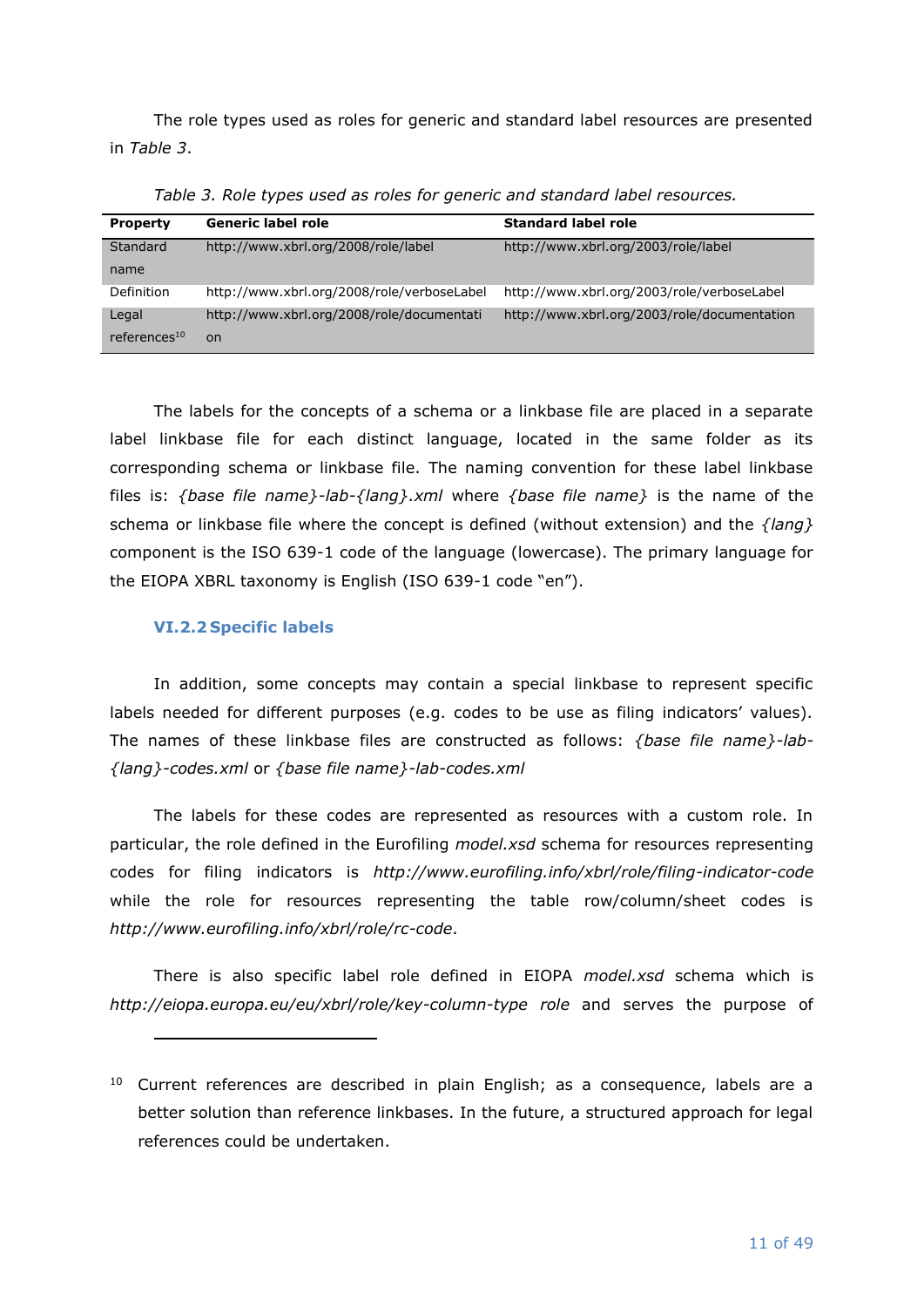providing hints of the type of key columns in open tables (following the description in the DPM Annotated Templates).

Hierarchy nodes specific labels are defined in the hierarchy extended link role in a separate file for each domain.

Extensions might use the same mechanism to add their own application specific codifications using different roles.

# <span id="page-11-0"></span>**VII Logical taxonomy architecture**

This section describes in detail the components and content of the taxonomy. The diagram provided in *Annex [1. EIOPA XBRL Taxonomy: Owners, Folders, Files,](#page-44-0)  [Namespaces and Prefixes](#page-44-0)* may be helpful for the comprehension of this section.

### <span id="page-11-1"></span>**VII.1 Owners**

The owner represents a location and a namespace in which a set of related concepts are defined. The owner is closely related to the idea of extensibility in XBRL. The main properties of the owner are:

- namespace (*{ons}*),
- prefix (*{opre}*), and
- official location (*{oloc}*).

The owner's namespace is a URI used to define the namespace used by the concepts.

The prefixes associated to the namespaces in the taxonomy's files and the associated documentation are called the "canonical prefixes". Items of the DPM and the taxonomy are referenced by their QName, using their canonical prefix.

Official location is a URL used to specify the location where taxonomy files associated with that owner are to be published. Different owners must have different official locations, even if owners share a single internet domain. The official location of the taxonomy should be built from the internet domain of the institution plus a component representing the geographical area covered by the institution (as *eu* for EIOPA artefacts) followed by the identification of the type of standard used to express information requirements (e.g. *xbrl*).

Examples of owner namespaces and locations are presented in *[Table 4](#page-12-1)*.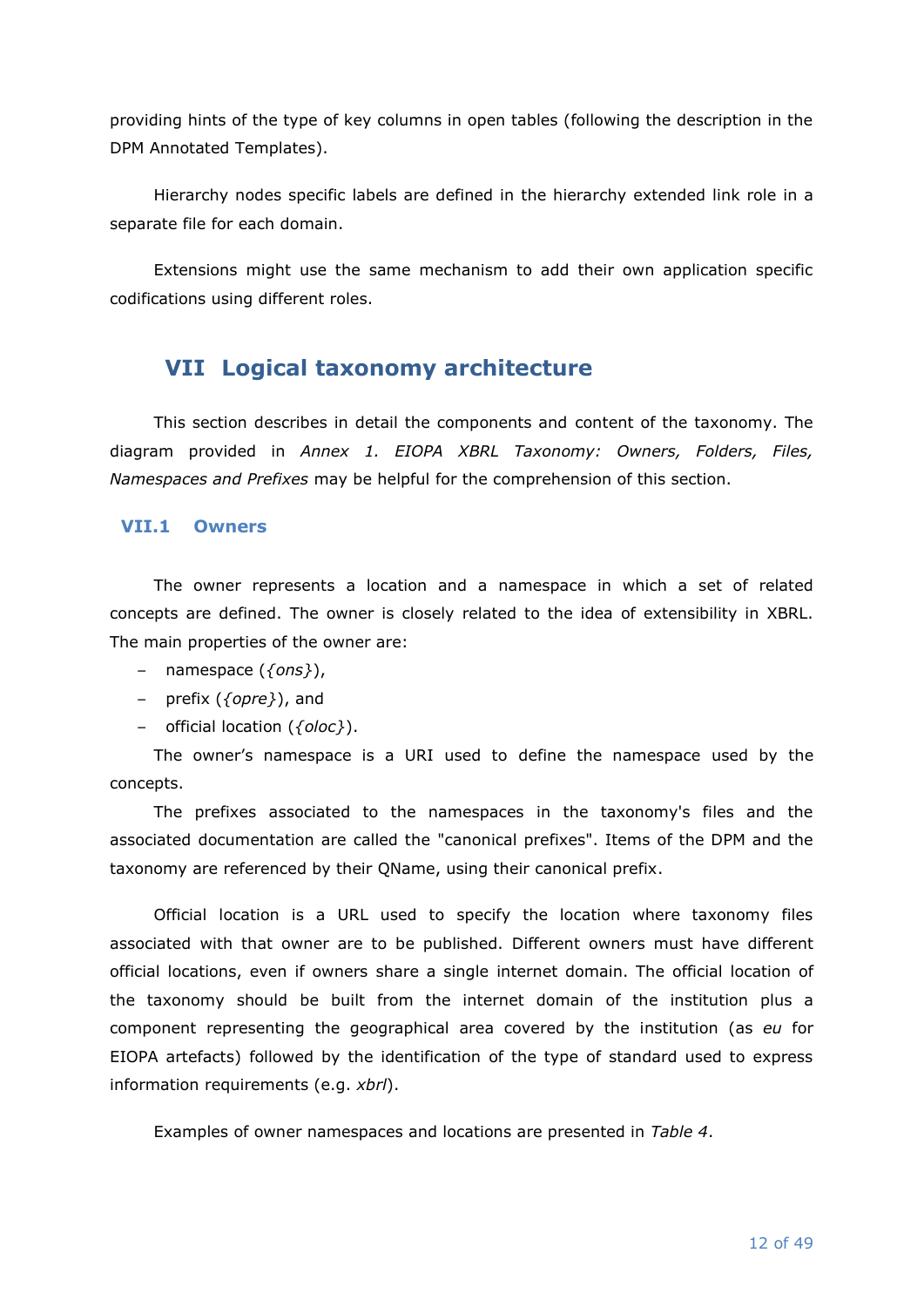<span id="page-12-1"></span>

| Owner           | <b>Namespace</b>                | <b>Official location</b>               |
|-----------------|---------------------------------|----------------------------------------|
| Eurofiling      | http://www.eurofiling.info/xbrl | http://www.eurofiling.info/eu/fr/xbrl  |
| <b>EIOPA</b>    | http://eiopa.europa.eu/xbrl     | http://eiopa.europa.eu/eu/xbrl/        |
| NCA's extension | http://www.nca.xx//xx/xbrl      | http://{internet domain name}/{country |
|                 |                                 | code }/xbrl                            |

*Table 4. Examples of owner namespaces and locations.*

In addition to the above EIOPA utilizes the notion of owners to express the groups of concepts defined in the model. According to the underlying DPM, EIOPA model is defined in two versions: highly dimensional (HD) and moderately dimensional (MD). In general the difference between the two is definition of metrics that in the HD version represent very basic data types while in the MD version include additionally some dimensional information. Other dimensional properties are shared (reused in both versions). In order to resemble this situation on the technical level, EIOPA defines three owners:

- Solvency 2 common (s2c),
- Solvency 2 highly dimensional (s2hd),
- Solvency 2 moderately dimensional (s2md).

Solvency 2 common items (s2c) are all dimensions, domains and members defined in the DPM dictionary.

s2hd and s2md define DPM dictionary metrics for each version and may resemble information requirements in form of frameworks (see the next section of this document: *[VII.3](#page-23-0) [Information requirements layer](#page-23-0)*). It is important to note that the **EIOPA information requirements are defined in the XBRL taxonomy only in the MD approach**.

*[Table 5](#page-12-2)* contains owners (location, namespace and prefixes) used in the EIOPA XBRL taxonomy.

<span id="page-12-2"></span>

| <b>Owner official location</b>      | <b>Owner namespace</b>           | <b>Owner prefix</b> |
|-------------------------------------|----------------------------------|---------------------|
| http://eiopa.europa.eu/eu/xbrl/s2c  | http://eiopa.europa.eu/xbrl/s2c  | s2c                 |
| http://eiopa.europa.eu/eu/xbrl/s2hd | http://eiopa.europa.eu/xbrl/s2hd | s2hd                |
| http://eiopa.europa.eu/eu/xbrl/s2md | http://eiopa.europa.eu/xbrl/s2md | s2md                |

*Table 5. EIOPA XBRL taxonomy owners, namespaces and prefixes.*

## <span id="page-12-0"></span>**VII.2 Dictionary layer**

Dictionary layer contains the definition of business properties identified in the DPM Dictionary. The properties can subsequently be used in identification of currently requested information requirements.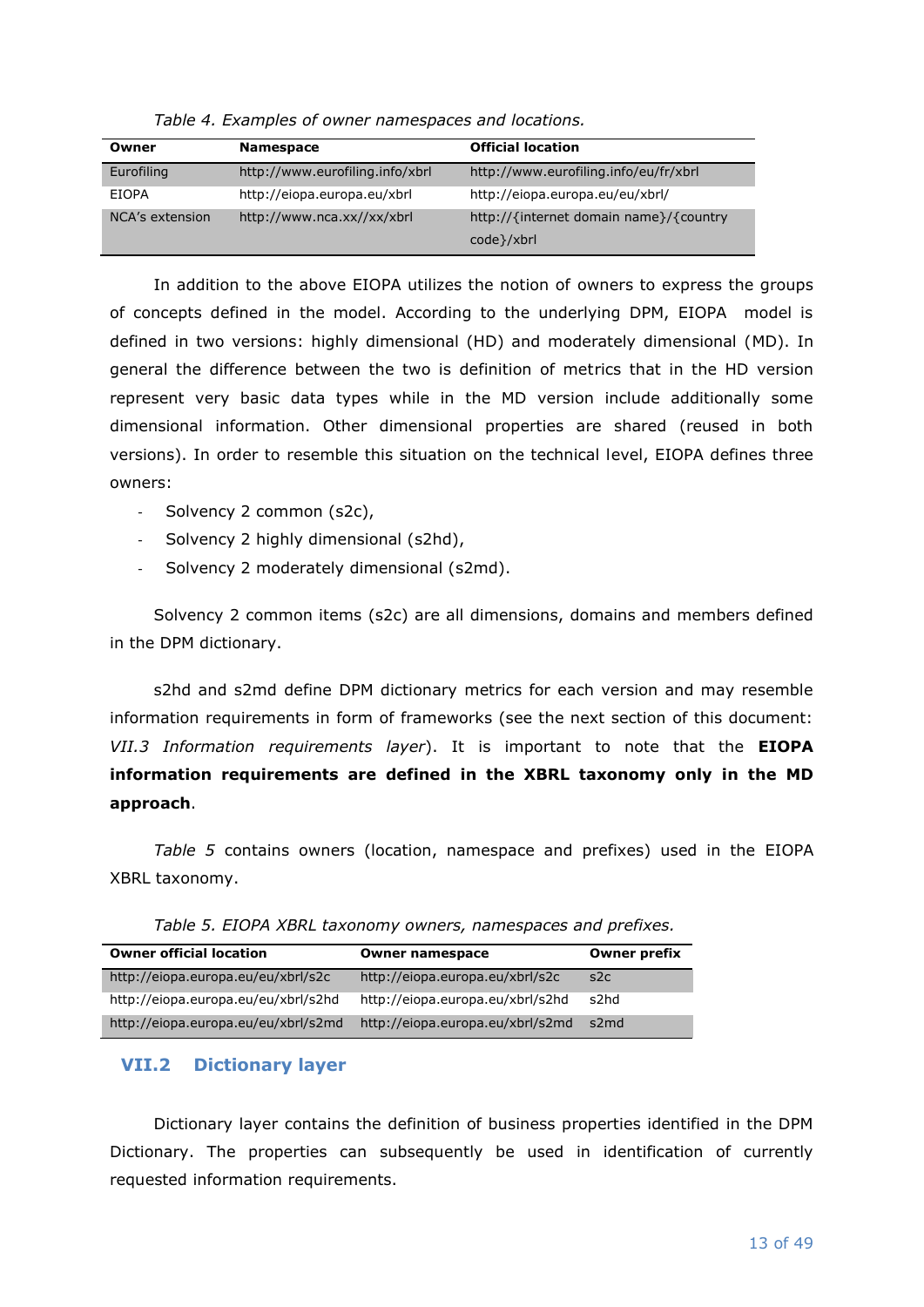#### <span id="page-13-0"></span>**VII.2.1 Core concepts**

The core concepts of the dictionary are metrics, dimensions, domains, domain members and hierarchies. All of these concepts are public elements (see *[VI.2](#page-9-0) [Public](#page-9-0)  [elements](#page-9-0)*).

To cope with management of the dictionary, all core concepts include two optional attributes that establish the currency period: the starting date of the period interval (*model:fromDate* attribute) and the end date (*model:toDate* attribute). If the *model:fromDate* attribute is not included, then the concept is assumed to be valid for any period prior to the *model:toDate* attribute. If the *model:toDate* attribute is not included, then the concept is assumed to be valid for any period after the *model:fromDate* attribute. If neither *model:fromDate* nor *model:toDate* attributes are included, then the concept is assumed to be current for any period of time. These attributes do not have any impact on the reporting process itself - they are meant to support the management of the concepts of the dictionary.

The core concepts are never deleted<sup>11</sup>. As a result the dictionary will grow in time as the new concepts are added and the obsolete are disabled using the attribute defined in the previous paragraph.

All files in the dictionary of concepts are placed under the folder *dict* in the official location *{oloc}* of its owner (see *Annex [1. EIOPA XBRL Taxonomy: Owners, Folders,](#page-44-0)  [Files, Namespaces and Prefixes](#page-44-0)*). Its namespace is obtained by adding a suffix that depends on the type of element to the namespace of the owner *{ons}*. The prefix to represent that namespace is obtained by adding a predefined suffix to the prefix of its owner *{opre}* (as presented in *[Table 6](#page-14-1)*) where *{oloc}*, *{ons}* and *{opre}* are defined as in [VII.1](#page-11-1) [Owners,](#page-11-1) and *{dc}/{DC}* is the code of a domain in lower and upper case respectively.

 $11$  However, concepts that are used in production reporting may be deleted.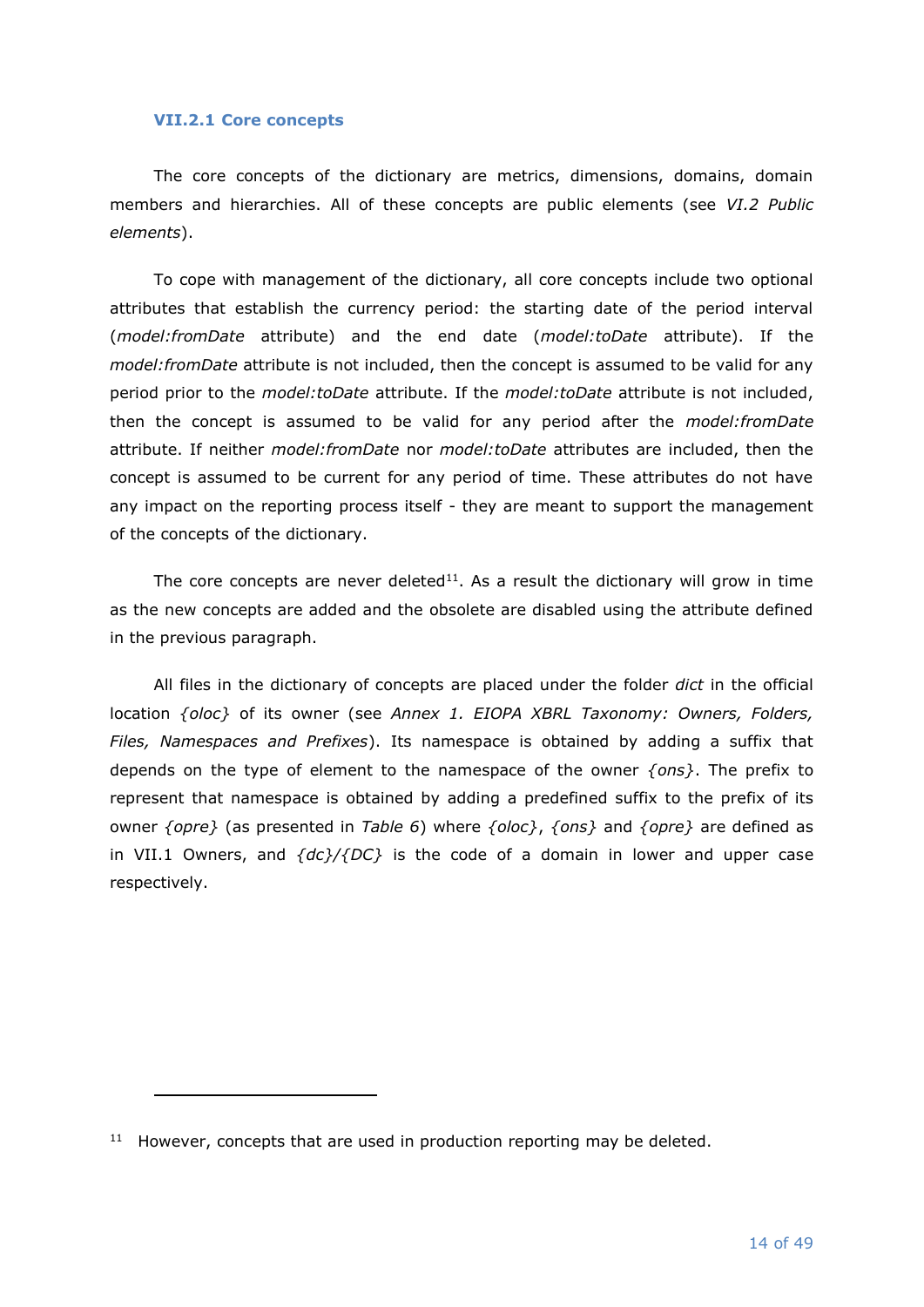<span id="page-14-1"></span>*Table 6. Pattern for location, target namespace and its canonical prefix for dictionary concepts.*

| <b>Dictionary concept</b> | <b>Official location</b>     | <b>Target namespace</b> | Namespace prefix    |
|---------------------------|------------------------------|-------------------------|---------------------|
| <b>Metrics</b>            | {oloc}/dict/met/met.xsd      | {ons}/dict/met          | {opre} met          |
| Dimensions                | {oloc}/dict/dim/dim.xsd      | {ons}/dict/dim          | {opre}_dim          |
| <b>Explicit domains</b>   | {oloc}/dict/dom/exp.xsd      | {ons}/dict/exp          | $\{opre\}$ exp      |
| Typed domains             | {oloc}/dict/dom/typ.xsd      | {ons}/dict/typ          | {opre} typ          |
| Explicit domain members   | {oloc}/dict/dom/{dc}/mem.xsd | {ons}/dict/dom/{DC}     | $\{opte\}$ $\{DC\}$ |

Examples of location, target namespace and its prefix for dictionary concepts are presented in *[Table 7](#page-14-2)*.

<span id="page-14-2"></span>*Table 7. Examples of location, target namespace and its prefix for dictionary concepts.*

| <b>Dictionary concept</b> | <b>Prefix</b>       | <b>Target namespace</b>      | <b>Official location</b>         |
|---------------------------|---------------------|------------------------------|----------------------------------|
| Common dimensions         | s2c dim             | http://eiopa.europa.eu/xbrl/ | http://eiopa.europa.eu/eu/xbrl/s |
|                           |                     | s2c/dict/dim                 | 2c/dict/dim/dim.xsd              |
| Common explicit domains   | s2c exp             | http://eiopa.europa.eu/xbrl/ | http://eiopa.europa.eu/eu/xbrl/s |
|                           |                     | s2c/dict//exp                | 2c/dict/dom/exp.xsd              |
| Common typed domains      | s2c typ             | http://eiopa.europa.eu/xbrl/ | http://eiopa.europa.eu/eu/xbrl/s |
|                           |                     | s2c/dict/typ                 | 2c/dict/dom/typ.xsd              |
| Common explicit domain    | s <sub>2</sub> c CG | http://eiopa.europa.eu/xbrl/ | http://eiopa.europa.eu/eu/xbrl/s |
| members example (domain   |                     | s2c/dict/dom/CG              | 2c/dict/dom/cg/mem.xsd           |
| CG)                       |                     |                              |                                  |
| <b>MD</b> version metrics | s2md met            | http://eiopa.europa.eu/xbrl/ | http://eiopa.europa.eu/eu/xbrl/s |
|                           |                     | s2md/dict/met                | 2md/dict/met/met.xsd             |

#### <span id="page-14-0"></span>**VII.2.2 Metrics**

In general, metrics define the nature of the measure to be performed by doing the following:

- indicating the data type, i.e. expected type of value that should be reported for a data point,
- determining the period type, i.e. whether a fact corresponding to a data point is reported for a single date (instant) or period of time (duration),
- expressing certain semantics.

There is a different treatment of metrics between HD and MD (for more information, see associated *EIOPA DPM Documentation* and section *[IX](#page-42-1) [Mapping between](#page-42-1)  [MD and HD properties](#page-42-1)*). Neither version applies period type differentiation of metrics - in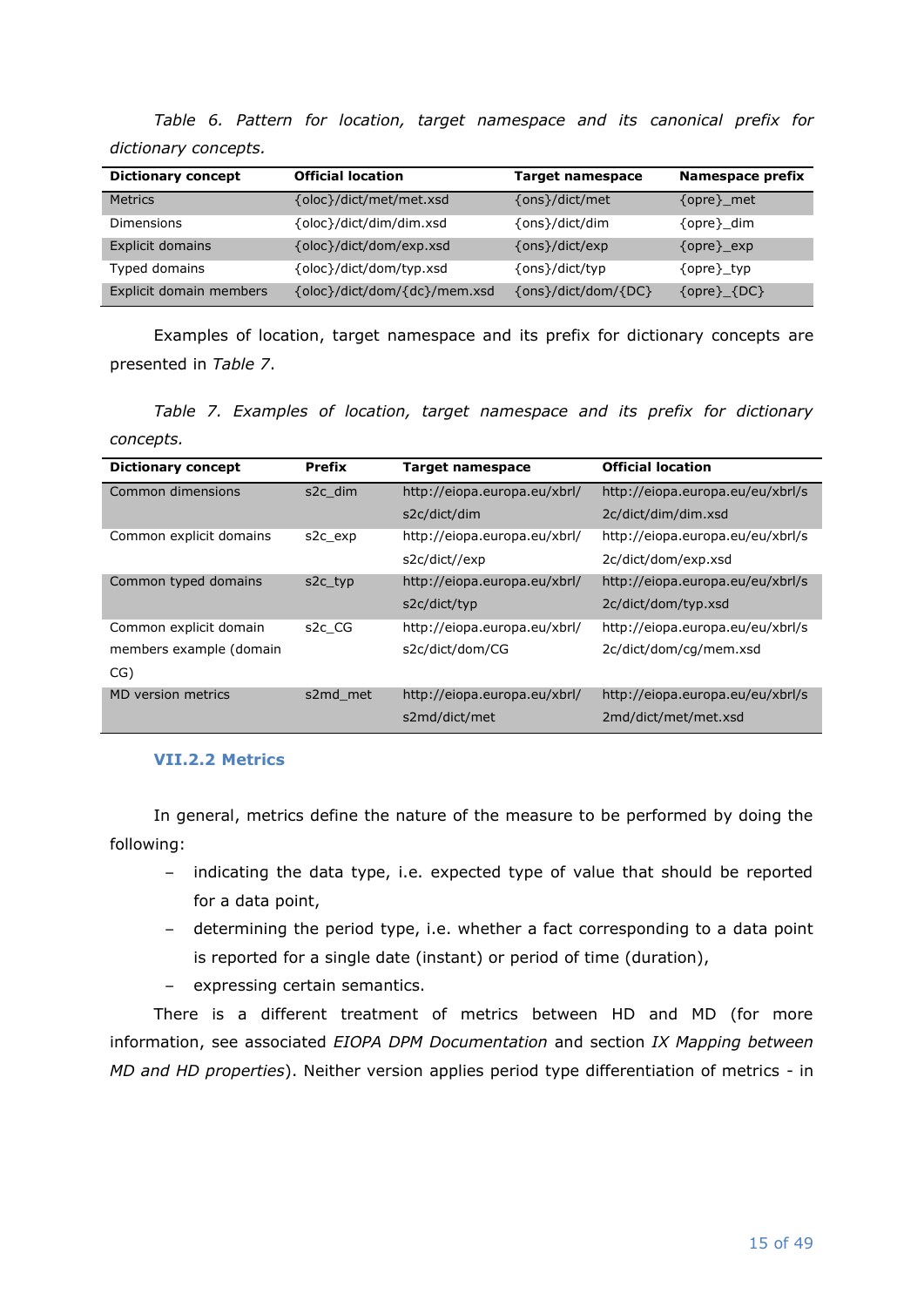both versions, period type is set to instant<sup>12</sup> (in some cases the duration of a data point may be expressed using certain dimensional properties).

Technically, metrics are represented in the taxonomy as XBRL primary items and defined in schema files named *met.xsd* (in *{oloc}/dict/met/* folder location) that reference label linkbase file *met-lab-{lang}.xml* (providing human readable labels as defined in the DPM; for representation in syntax see *[VI.2.1](#page-9-1) [Standard labels](#page-9-1)*) and definition linkbase file *met-def.xml* (defining XBRL Dimensions relationships that constraint using of metrics in reports $13$ ).

The code (*{name}*) for each metric is composed of three components:

- a letter that represents the data type in lowercase (for available options, see *[Table 8](#page-16-0)* below),
- a letter that represents the period type characteristics (*i* for instant and *d* for duration, which as explained above is always *i* in the EIOPA taxonomy),
- a number that corresponds to the numeric code in the model (no zero padding or predetermined length).

 $12$  This approach has been introduced in order to overcome the difficulty of defining time constraints for multiple periods in the table, definition and XBRL Formula specification based linkbases.

<sup>&</sup>lt;sup>13</sup> In order to prevent from unrequested content in filings, all metrics are prohibited from being reported (in the dictionary) unless they are subsequently used in hypercubes of tables referenced from a module (see next sections of this document).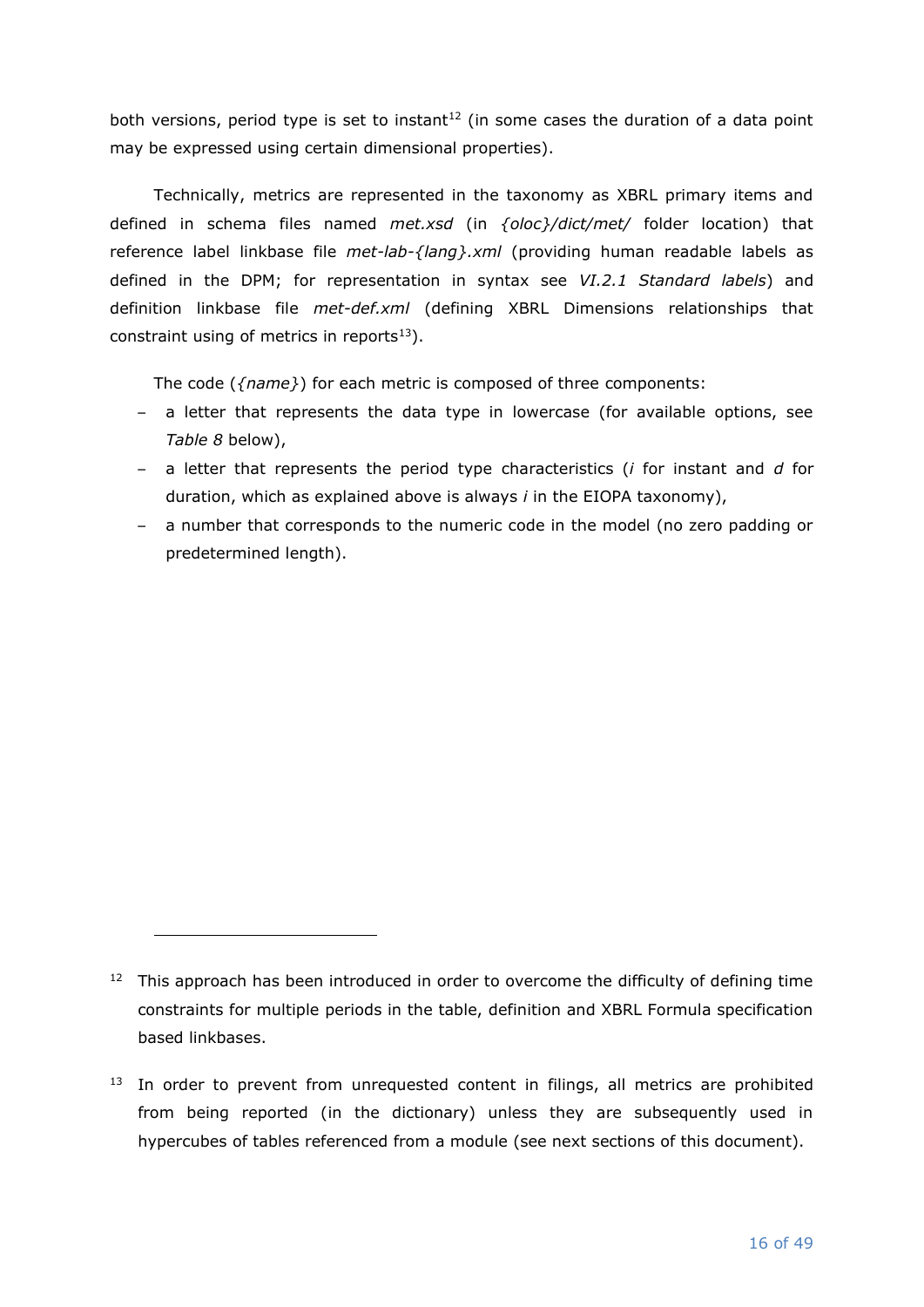| Model data            | <b>XML data type</b>                  | Local name          | <b>Reporting unit</b>         |
|-----------------------|---------------------------------------|---------------------|-------------------------------|
| type                  |                                       | codification letter |                               |
| Monetary              | xbrli: monetaryItemType               | m                   | adequate currency using       |
| (currency)            |                                       |                     | ISO 4217 codification (e.g.:  |
|                       |                                       |                     | iso4217:EUR)                  |
| Percent or            | num:percentItemType                   | р                   | xbrli: pure                   |
| Ratio                 |                                       |                     |                               |
| Decimal <sup>14</sup> | xbrli:decimalItemType                 | r                   | xbrli: pure                   |
| Integer               | xbrli:integerItemType                 | i                   | xbrli: pure                   |
| <b>Text</b>           | xbrli:stringItemType                  | S                   | not applicable                |
| Date                  | xbrli:dateItemType                    | d                   | not applicable                |
| <b>Boolean</b>        | xbrli:booleanItemType                 | b                   | not applicable                |
| True                  | restriction of xbrli:booleanItemType  | t                   | not applicable                |
|                       | to "true"                             |                     |                               |
| URI                   | xbrli:anyURIItemType                  | $\mathsf{u}$        | not applicable                |
| Explicit              | enum:enumerationItemType              | e                   | not applicable                |
| domain                |                                       |                     |                               |
| Typed domain          | typed domain corresponding data       | depending on typed  | depending on typed domain     |
|                       | type, e.g. xbrli: stringItemType if a | domain type         | type, usually xbrli: pure, if |
|                       | typed domain is xs: string            |                     | numeric                       |

<span id="page-16-0"></span>*Table 8. Model and XML data type for metrics, local name codification letter and reporting unit.*

For domain-based data types, additional attributes (as defined in the Extensible Enumerations specification) are included on declaration of metrics to identify the allowable members.

The *id* of the metric element (necessary for XLink locators) is composed as: *{opre}\_{name}.*

*[Table 9](#page-17-1)* contains a few examples of metrics declared in the taxonomy.

<sup>&</sup>lt;sup>14</sup> There are a few cases where decimal metrics' codes start with letter  $p$  rather than  $r$ . They were used in preparatory phase reporting where the naming codification was different (both percent/ratio and other decimal items were using *p* code letter).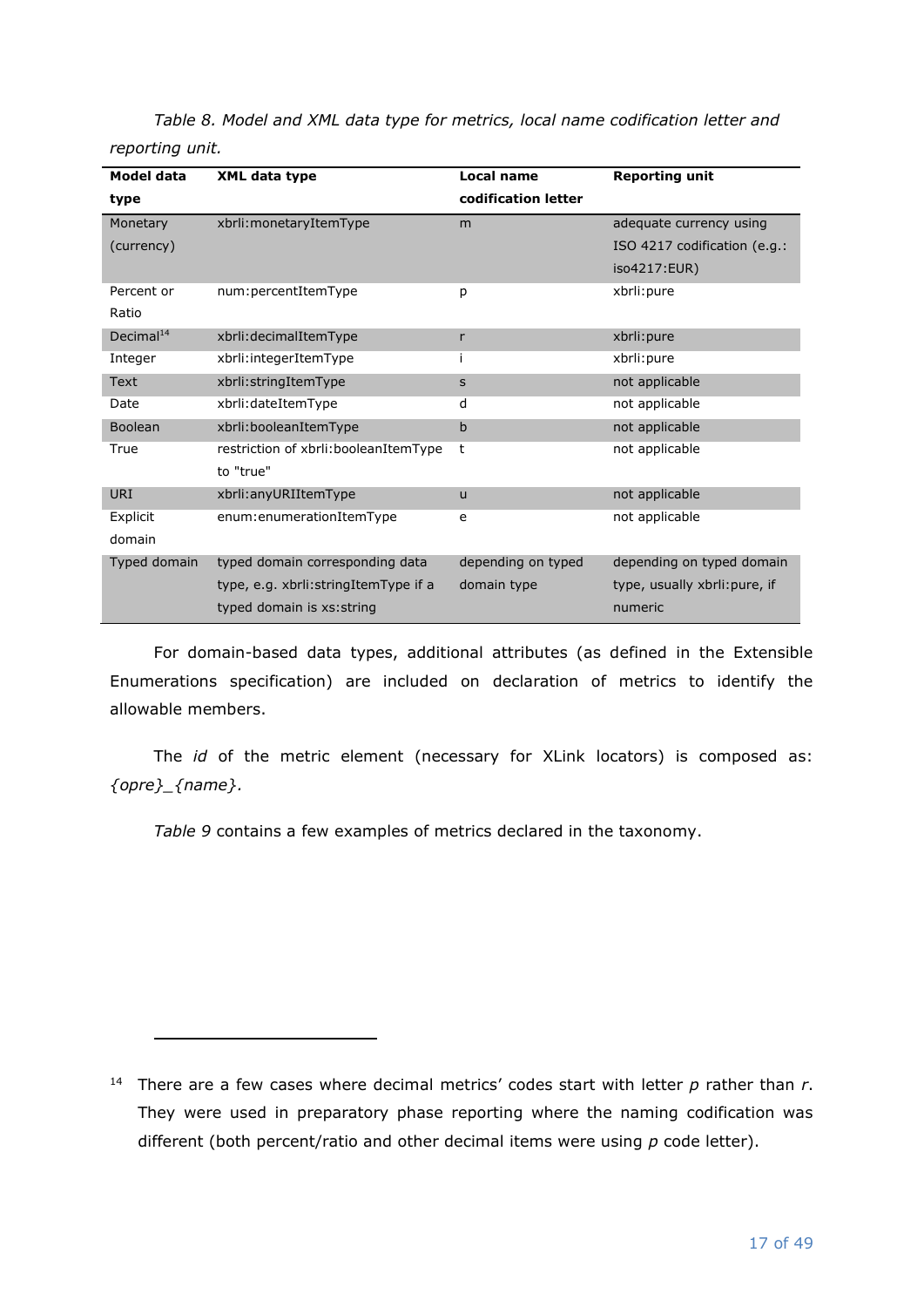<span id="page-17-1"></span>

| Owner     | Data type | Code | <b>Name</b> | Id        | <b>Namespace</b>                    | <b>Prefix</b> |
|-----------|-----------|------|-------------|-----------|-------------------------------------|---------------|
| <b>MD</b> | Decimal   | 17   | pi17        | s2md pi17 | http://eiopa.europa.eu/xbrl/s2md/di | s2md met      |
|           |           |      |             |           | ct/met                              |               |
| MD        | Integer   | 31   | ii31        | s2md ii31 | http://eiopa.europa.eu/xbrl/s2md/di | s2md met      |
|           |           |      |             |           | ct/met                              |               |
| <b>MD</b> | Monetary  | 43   | mi43        | s2md mi43 | http://eiopa.europa.eu/xbrl/s2md/di | s2md met      |
|           |           |      |             |           | ct/met                              |               |
| HD        | Explicit  | 17   | ei17        | s2hd ei17 | http://eiopa.europa.eu/xbrl/s2hd/di | s2hd_met      |
|           | domain    |      |             |           | ct/met                              |               |

*Table 9. Examples of metrics.*

Although currently not used by the EIOPA taxonomy, metrics (similarly to domain members, as explained in the next section) can be arranged in hierarchies.

### <span id="page-17-0"></span>**VII.2.3 Domains**

Explicit domains are represented using XBRL abstract items of domain type *model:explicitDomainType* in the schema file *exp.xsd* with namespace {*ons}/dict/exp* and prefix {*opre}\_exp*.

Typed domains are represented as XML elements that are not in the substitution group of *xbrli:item*. These elements are defined in the schema file *typ.xsd* with namespace {*ons}/dict/typ* and prefix {*opre}\_typ*.

Both schema files are placed in *{oloc}/dict/dom/* folder location.

The code (*{name}*) of each domain corresponds to its code in the model (which is a short sequence of uppercase letters, usually two).

Value of the *id* attribute of a domain (necessary for XLink locators) is composed according to the following pattern: *{opre}\_{name}.*

A few examples of domain items are presented in *[Table 10](#page-18-1)*.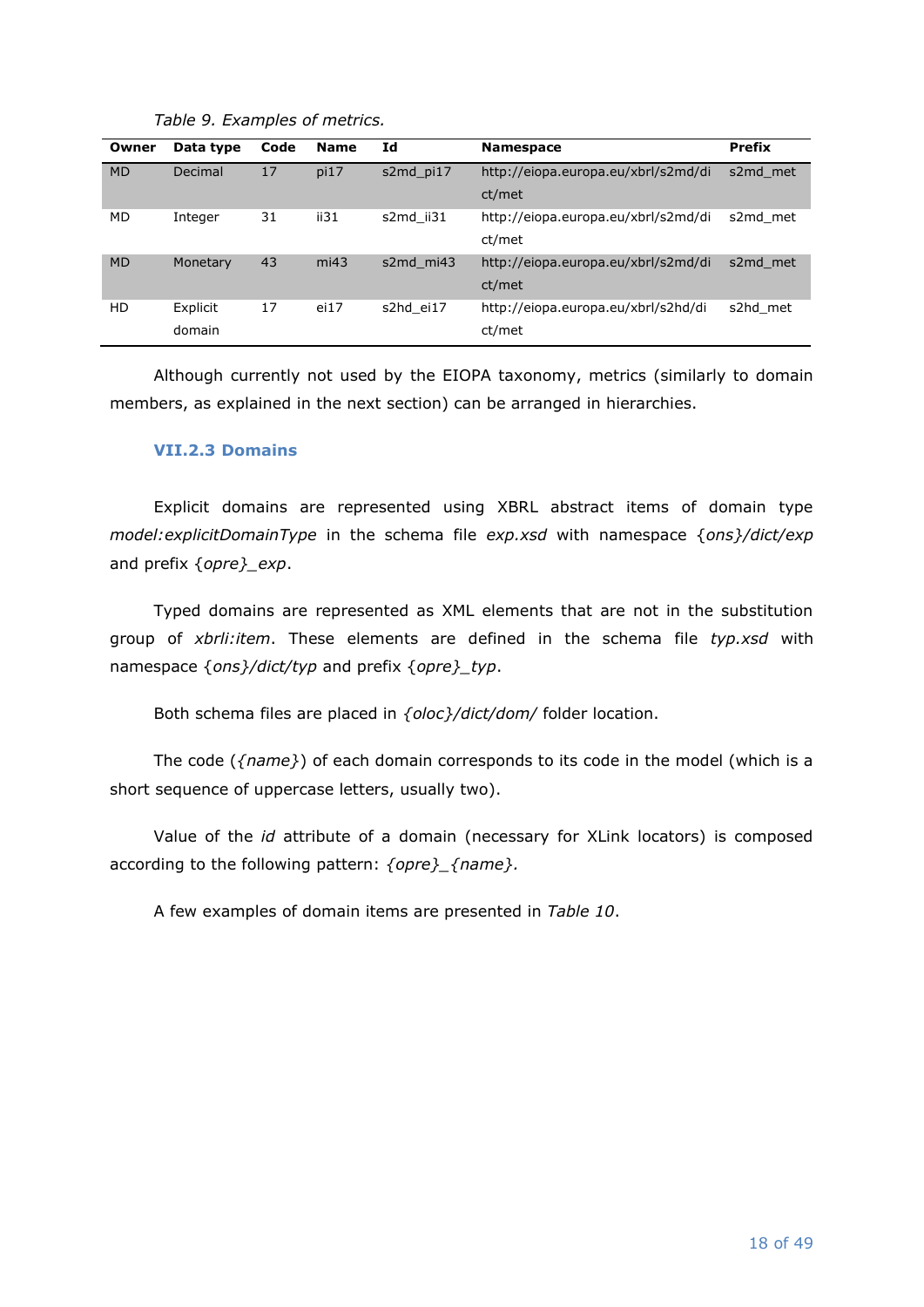<span id="page-18-1"></span>

| Owner  | Code | Element<br><b>Name</b> | <b>Type</b> | Id       | <b>Namespace</b>                         | <b>Prefix</b>        |
|--------|------|------------------------|-------------|----------|------------------------------------------|----------------------|
| Common | ВC   | <b>BC</b>              | Explicit    | $S2C$ BC | http://eiopa.europa.eu/xbrl/s2c/dict/exp | s <sub>2</sub> c exp |
|        | ΙD   | ID                     | Tvped       | s2c ID   | http://eiopa.europa.eu/xbrl/s2c/dict/typ | s <sub>2</sub> c typ |

*Table 10. Examples of domain items.*

Domain schema files reference label linkbase files<sup>15</sup> exp-lab-{lang}.xml and typ*lab-{lang}.xml* (providing human readable labels as defined in the DPM; for representation in syntax see *[VI.2.1](#page-9-1) [Standard labels](#page-9-1)*).

### <span id="page-18-0"></span>**VII.2.4 Explicit domain members and their relationships**

Explicit domain members are represented using XBRL abstract items of domain item type, as defined in the non-numeric set of types of the XBRL International type registry: *nonnum:domainItemType*.

The code (*{name}*) of each explicit domain member corresponds to its code assigned in the DPM Dictionary which in general it starts with lowercase letter *x* (due to XML naming restrictions disallowing digit as the starting character) followed by a sequential number. However, if the concept represented already has a widely accepted standard codification like ISO codes or NACE code list, the name will match the existing codification, for example:

- ISO 4217: standard currency codes composed of three alphabetical characters,
- ISO 3166-1 alpha-2: standard country codes composed of two alphabetical characters,
- NACE codes: [http://ec.europa.eu/competition/mergers/cases/index/nace\\_all.html](http://ec.europa.eu/competition/mergers/cases/index/nace_all.html) (without dots).

The default member of a domain (usually, but not necessarily, the one with code *x0*) is marked with an attribute: *model:isDefaultMember="true"*.

The value of the *id* attribute of explicit domain members follows the general rule: *{opre}\_{name}*.

The schema file that represents explicit members is placed in a folder with the name of its corresponding domain according to the following pattern:

<sup>&</sup>lt;sup>15</sup> Explicit domains are of *xbrli:item* substitution group whereas typed domains are not. Because of this, labels for the former ones are defined using standard label links and labels for the latter using generic label links.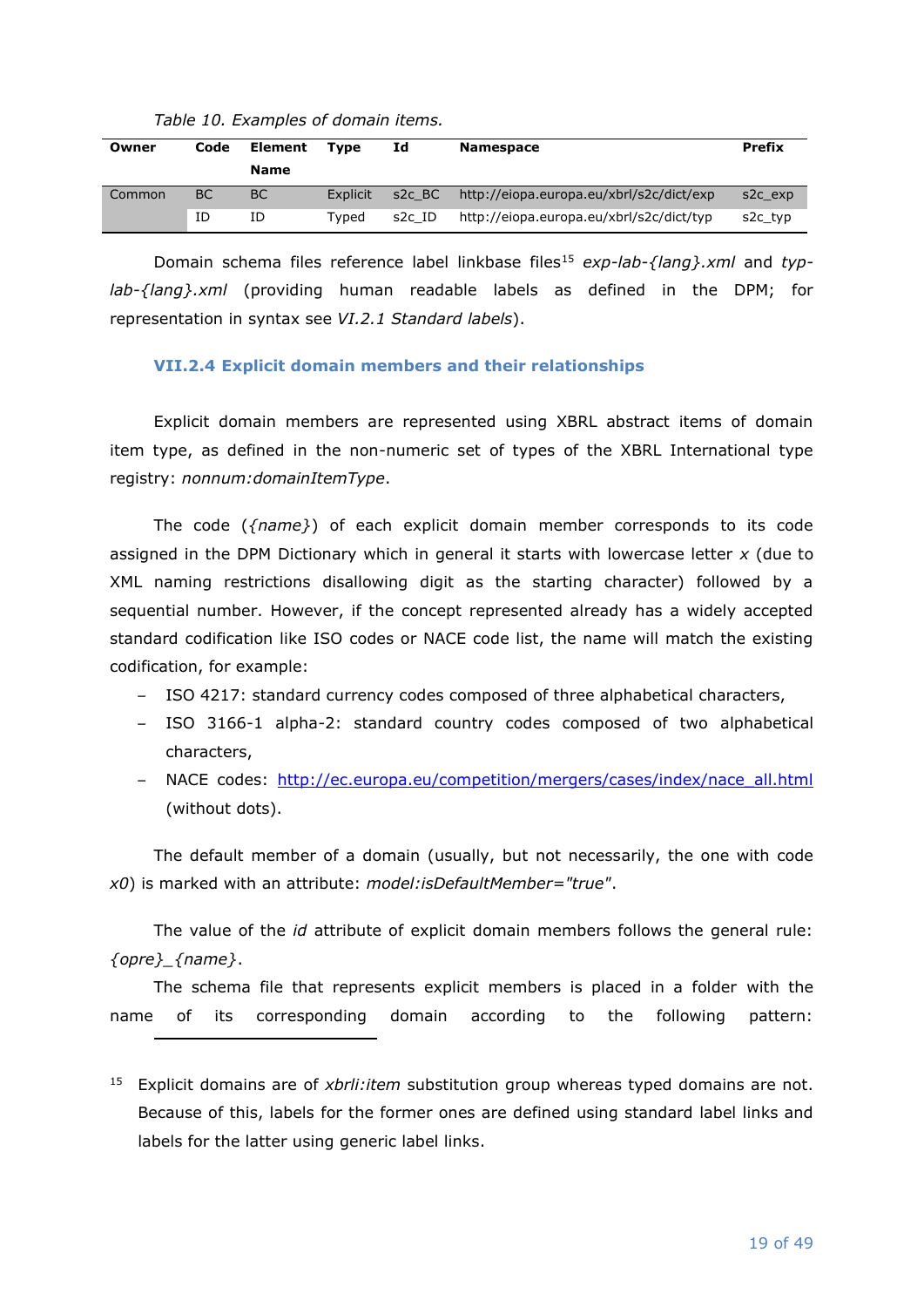*{oloc}/dict/dom/{dc}* where *{dc}* is domain code in lowercase. The schema file for explicit domain members is called *mem.xsd*, its namespace is constructed based on the following pattern: *{ons}/dict/dom/{DC}* while prefix consist of *{opre}\_{DC}* where *{DC}* is domain code in the uppercase. Examples of schema files defining explicit domain members are presented *[Table 11](#page-19-0)*.

<span id="page-19-0"></span>

| Owner  | <b>Domain</b> | Domain members schema                                      | <b>Namespace</b>                                | <b>Prefix</b>       |
|--------|---------------|------------------------------------------------------------|-------------------------------------------------|---------------------|
|        | code          |                                                            |                                                 |                     |
| Common | <b>CM</b>     | http://eiopa.europa.eu/eu/xbr<br>l/s2c/dict/dom/cm/mem.xsd | http://eiopa.europa.eu/xbrl/s2c/dict/dom<br>/CM | s <sub>2</sub> c CM |
| Common | GA            | http://eiopa.europa.eu/eu/xbr<br>l/s2c/dict/dom/ga/mem.xsd | http://eiopa.europa.eu/xbrl/s2c/dict/dom<br>/GA | s <sub>2</sub> c GA |

*Table 11. Examples of schema files defining explicit domain members.*

This schema file references linkbases defining labels (*mem-lab-{lang}.xml*) for domain members (according to the DPM dictionary) and a definition linkbase file (*memdef.xml*) where all members are connected to the domain item using *domain-member* arcrole of XBRL Dimensions.

Relationships of domain members defined in the DPM dictionary are represented using XBRL extended link roles whose role type URI is built according to the following pattern: *{ons}/role/dict/dom/{DC}/{DC}\_{relationship code}* where *{DC}* represents the code of the domain in uppercase and *{relationship code}* is the numeric code of the hierarchy. The value of the *id* attribute of these roles is composed following the pattern: *{opre}\_{DC}\_{relationship code}*. Examples of extended link roles used for hierarchies of domain members are presented in *[Table 12](#page-19-1)*.

<span id="page-19-1"></span>

| Owner  | <b>Domain</b> | <b>Relationship</b> | <b>Relationship role URI</b>                          | Role id      |
|--------|---------------|---------------------|-------------------------------------------------------|--------------|
|        | code          | code                |                                                       |              |
| Common | CM.           |                     | http://eiopa.europa.eu/xbrl/s2c/role/dict/dom/CM/CM 1 | $s2c$ CM $1$ |
| Common | GA            |                     | http://eiopa.europa.eu/xbrl/s2c/role/dict/dom/GA/GA 4 | s2c GA 4     |

*Table 12. Extended link roles used for domain member relationships.*

The schema file that represents relationships (defining role types and referring to linkbases) is placed in the same folder as the schema defining members and it is named *hier.xsd*. Its namespace is constructed based on the following pattern: *{ons}/dict/dom/{DC}/hier* while prefix consist of *{opre}\_{DC}\_h* where *{DC}* is domain code in the uppercase. Examples of such schema files, their namespaces and prefixes are presented in *[Table 13](#page-20-0)*.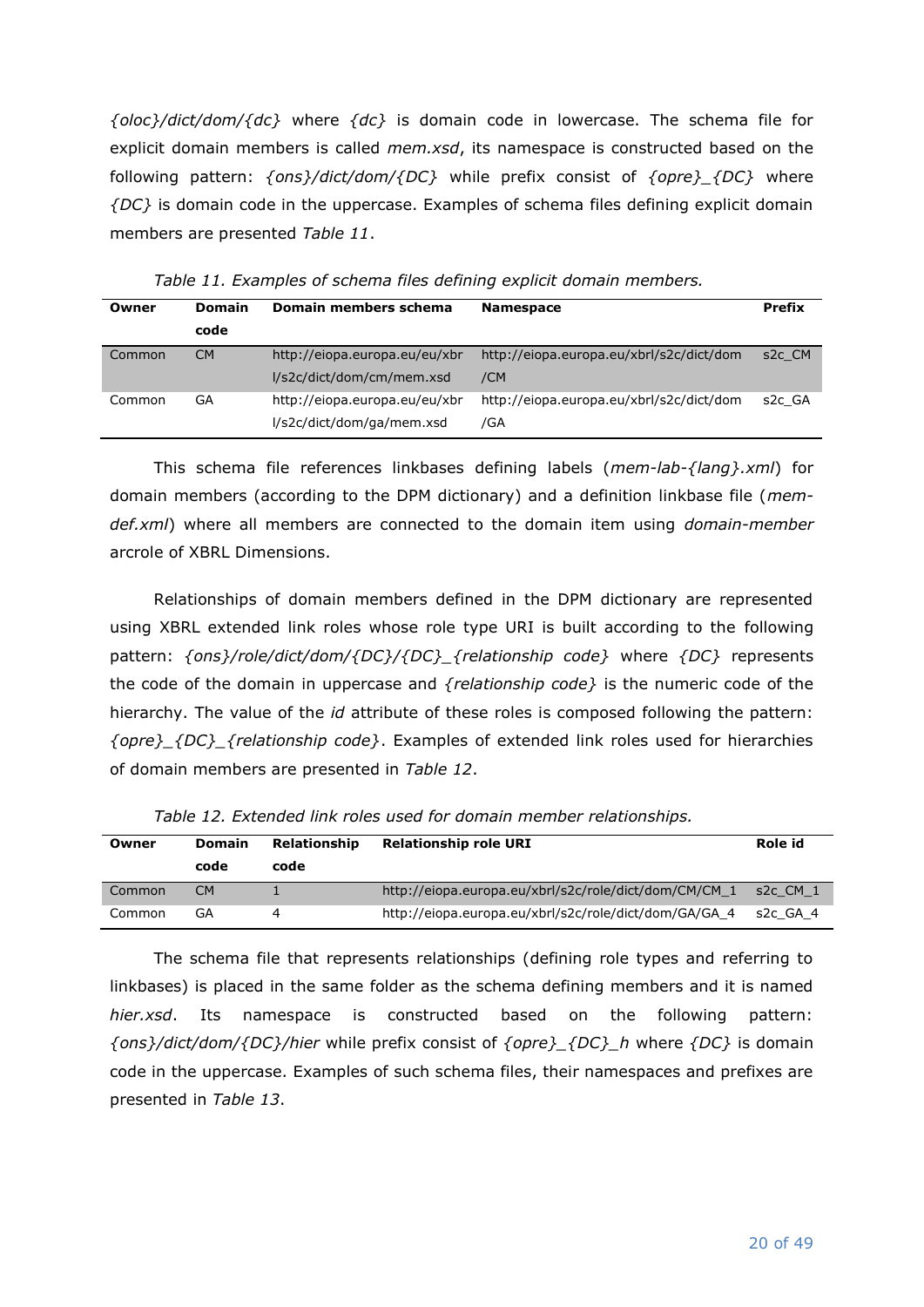| Owner  | <b>Domain</b> | <b>Relationships schema</b>     | <b>Namespace</b>                     | <b>Prefix</b> |
|--------|---------------|---------------------------------|--------------------------------------|---------------|
|        | code          |                                 |                                      |               |
| Common | <b>CM</b>     | http://eiopa.europa.eu/eu/xbrl/ | http://eiopa.europa.eu/xbrl/s2c/dict | s2c CM h      |
|        |               | s2c/dict/dom/cm/hier.xsd        | /dom/CM/hier                         |               |
| Common | GA            | http://eiopa.europa.eu/eu/xbrl/ | http://eiopa.europa.eu/xbrl/s2c/dict | s2c GA h      |
|        |               | s2c/dict/dom/ga/hier.xsd        | /dom/GA/hier                         |               |

<span id="page-20-0"></span>*Table 13. Examples of schema files defining extended links for relationships domain members.*

These schema files refer to a linkbase file containing hierarchy specific labels for members (*hier-lab-mem-{lang}.xml*) and three linkbase files with information about relationships between members:

- a presentation linkbase (*hier-pre.xml*), which represents the hierarchical disposition of members using XBRL 2.1 *parent-child* relationships,
- a definition linkbase (*hier-def.xml*), which enables the inclusion of the members of a hierarchy in dimensional combinations or applying them as enumerations for metrics (using *domain-member* relationships of XBRL Dimensions 1.0. and taking into account the *xbrldt:usable* attribute to identify "grouping" members),
- a calculation linkbase (*hier-cal.xml*), which establishes some basic arithmetical relationships between a member of the hierarchy and its children:
	- $\circ$  a member is equal to the addition of its child members in the hierarchy: *complete-breakdown* relationships,
	- o a member is greater than or equal (in absolute value) to the addition of its child members in the hierarchy: *partial-breakdown* relationships,
	- $\circ$  a member is less than or equal (in absolute value) to the addition of its child members in the hierarchy: *superset-breakdown* relationships.

These calculation arcs include a *weight* attribute to indicate whether the child member contributes to the aggregation positively  $(+1)$  or negatively  $(-1)^{16}$ . The roles representing these calculation relationships are defined in the Eurofiling *model.xsd* schema and are presented in *[Table 14](#page-21-1)*.

 $16$  Other decimal values are also allowed but currently not used.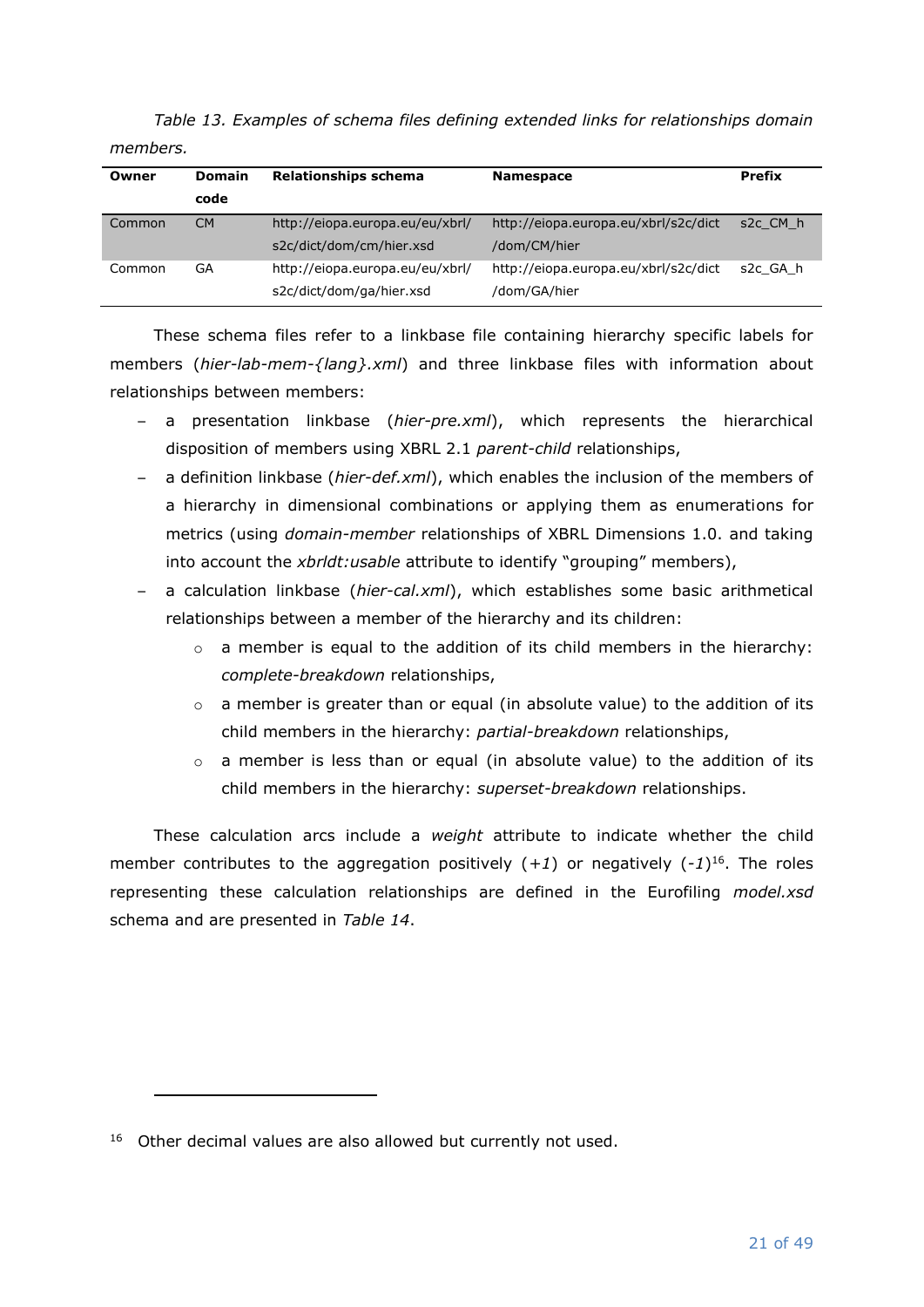<span id="page-21-1"></span>*Table 14. Arc roles defined in the Eurofiling model.xsd schema, reflecting different forms of aggregations of members.*

| Arc role id        | <b>Arc role URI</b>                                        |
|--------------------|------------------------------------------------------------|
| complete-breakdown | http://www.eurofiling.info/xbrl/arcrole/complete-breakdown |
| partial-breakdown  | http://www.eurofiling.info/xbrl/arcrole/partial-breakdown  |
| superset-breakdown | http://www.eurofiling.info/xbrl/arcrole/superset-breakdown |

The root member of the definition and presentation relationship networks is the domain item, as defined in the *exp.xsd* schema associated with the owner.

Some hierarchies of members are used to constraint the values of metrics with means of XBRL Extensible Enumerations specification. In this case the labels applicable to members in a particular enumeration may differ from the standard labels of these members. This requirement is addressed by defining member labels (using standard generic label role) in an extended link role specific to a hierarchy. Examples of such cases are provided in *[Table 15](#page-21-2)*.

*Table 15. Examples of hierarchy specific labels.*

<span id="page-21-2"></span>

| Member       | <b>Standard label</b>     | Hierarchy<br>specific  | <b>Hierarchy specific label</b>        |
|--------------|---------------------------|------------------------|----------------------------------------|
| <b>OName</b> |                           | label ELR              |                                        |
| s2c CN:x1    | Reported                  | http://eiopa.europa.e  | 1 - Reported                           |
| s2c CN:x20   | Not reported as no off-   | u/xbrl/s2c/role/dict/d | 2 - Not reported as no off-balance     |
|              | balance sheet items       | om/CN/CN 20            | sheet items                            |
| s2c CN:x2    | Not reported other reason |                        | 0 - Not reported other reason (in this |
|              |                           |                        | case special justification is needed)  |

Domain members that extend the domain of another owner are placed in a folder preceded by the prefix of the extended owner. For instance, in the case of extensions of domains of the EIOPA by an NCA, the domain code would be preceded by the prefix *s2c* for example *http://www.nca.gov/{country code}/xbrl/dict/dom/s2c\_ga/mem.xsd* for file location, *http://www.nca.gov/xbrl/dict/dom/s2c\_GA* for namespace and *nca\_s2c\_GA* for prefix*.*

## <span id="page-21-0"></span>**VII.2.5 Typed domain values**

Values of typed domains are neither listed as XBRL items with labels nor arranged in hierarchies. The content of typed domains is restricted by an XML data type constraints (as these domains, according to the XBRL Dimensions specification, are XML constructs).

In most cases, a typed domain would be represented by an XML element with a simple data type (e.g. *xs:string* or *xs:decimal*), though further restrictions are technically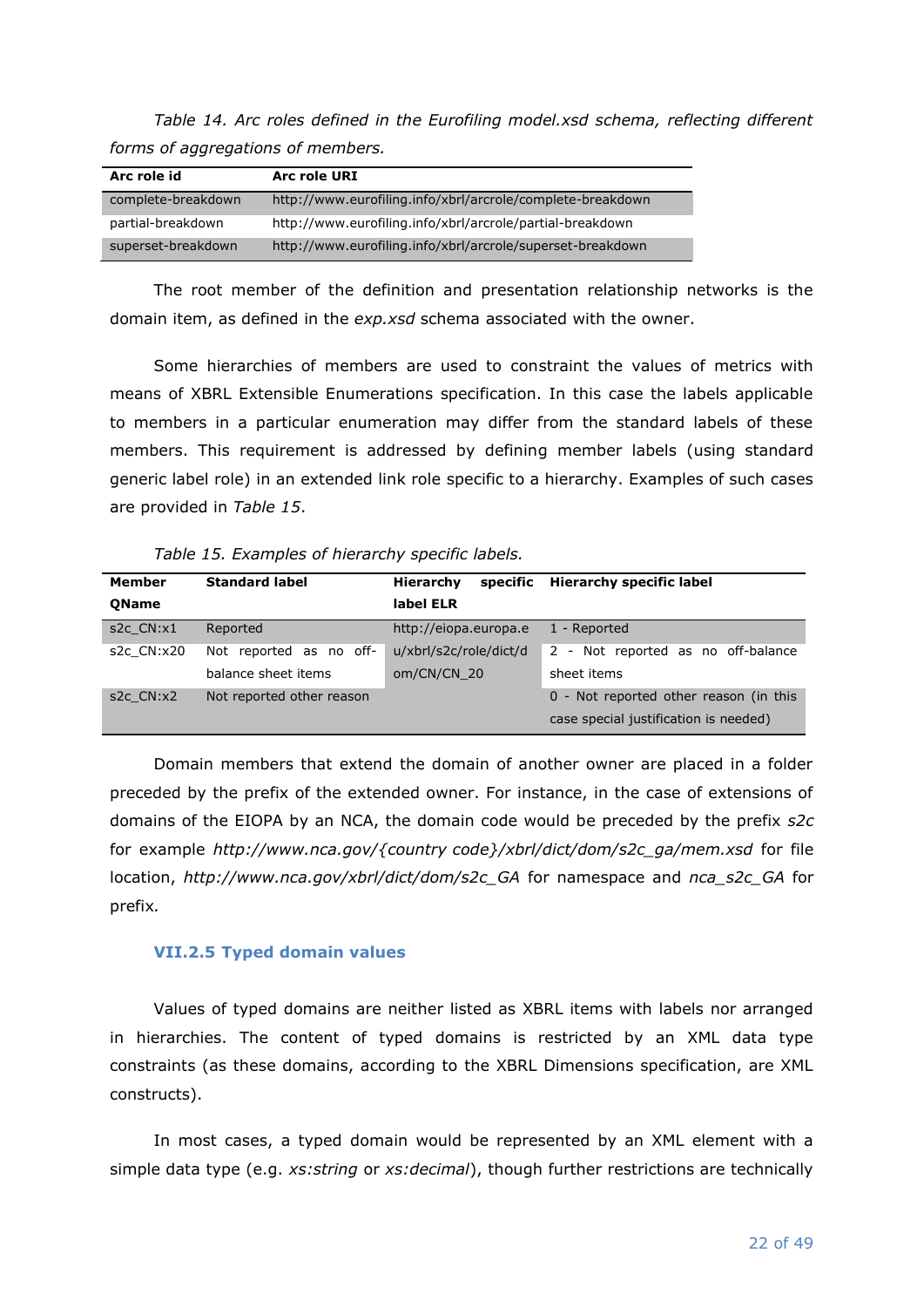possible (also with means of business rules defined according to XBRL Formula specification).

Typed domains may be *nillable="true"* which means that they can be reported as *xsi:nil="true"* (and no value). This construct is used in reporting of optional open table columns modelled as typed dimensions.

### <span id="page-22-0"></span>**VII.2.6 Dimensions**

The representation of dimension items in XBRL is defined in the XBRL Dimensions 1.0 specification.

The schema file defining dimension items is placed in *{oloc}/dict/dim/* folder and named *dim.xsd* with namespace *{ons}/dict/dim* and *{opre}\_dim* prefix.

The local name (*{name}*) of each dimension corresponds to its code in the model: a short sequence of uppercase letters (usually two).

The value of the *id* attribute of the element representing a dimension item (necessary for XLink locators) is composed according to the following pattern: *{opre}\_{name}*.

A few examples of dimension items declarations are presented in *[Table 16](#page-22-1)*.

*Table 16. Examples of dimension items.*

<span id="page-22-1"></span>

| Owner  | Code | Name | Ιd                 | <b>Namespace</b>                         | <b>Prefix</b> |
|--------|------|------|--------------------|------------------------------------------|---------------|
| Common | VL   |      | s <sub>2c</sub> VL | http://eiopa.europa.eu/xbrl/s2c/dict/dim | s2c dim       |
| Common | VG   | VG   | s2c CG             | http://eiopa.europa.eu/xbrl/s2c/dict/dim | s2c dim       |

Schema file defining dimensions includes references to label linkbase file *dim-lab- {lang}.xml* and a definition linkbase named *dim-def.xml* (placed in the same folder as the schema file).

This definition linkbase includes the following information about explicit dimensions:

– reference to the domain associated to the dimension by means of a *dimensiondomain* relationship (with an *xbrldt:usable* attribute equal to *"false"*) pointing to a domain item defined in either the *exp.xsd* or *typ.xsd* schema file of any referenced or defined owner,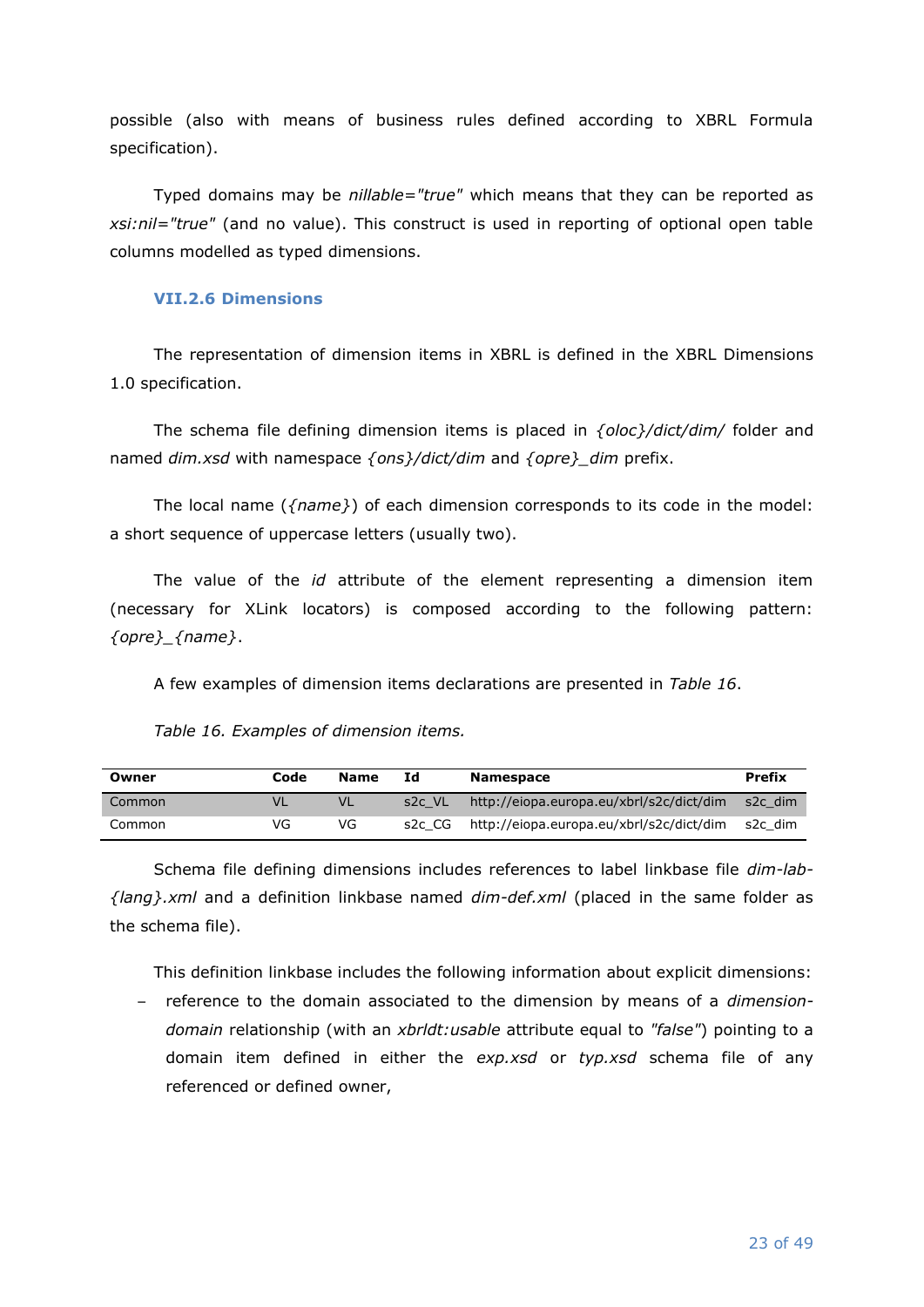– reference to the default member of that dimension by means of *a dimension*default relationship<sup>17</sup>.

These relationships associating a dimension with a domain and its default members are defined in the standard extended link role (*http://www.xbrl.org/2003/role/link*).

# <span id="page-23-0"></span>**VII.3 Information requirements layer**

Frameworks, taxonomies, tables, modules, validations and other concepts constitute the layer of the model where actual information requirements are specified with the support of the concepts defined in the dictionary.

All of the files that correspond to this layer are placed under the folder *fws* in the official location of its owner (i.e. *{ons}/fws/*). Its namespace is obtained by adding the suffix *fws* to the base namespace of the owner plus some additional suffixes that depend on the type of the concept represented.

In EIOPA XBRL taxonomy, frameworks are defined for the MD modelling approach.

## <span id="page-23-1"></span>**VII.3.1 Frameworks**

Frameworks are public elements represented using XBRL abstract items of the framework type (*model:frameworkType*) in the schema file *fws.xsd*. General framework properties are presented in *[Table 17](#page-24-1)*.

 $17$  Note that although the model defines default members at the domain level, the XBRL Dimensions specification establishes this relationship at dimension level; thus, each dimension using a domain with a default member must include this relationship.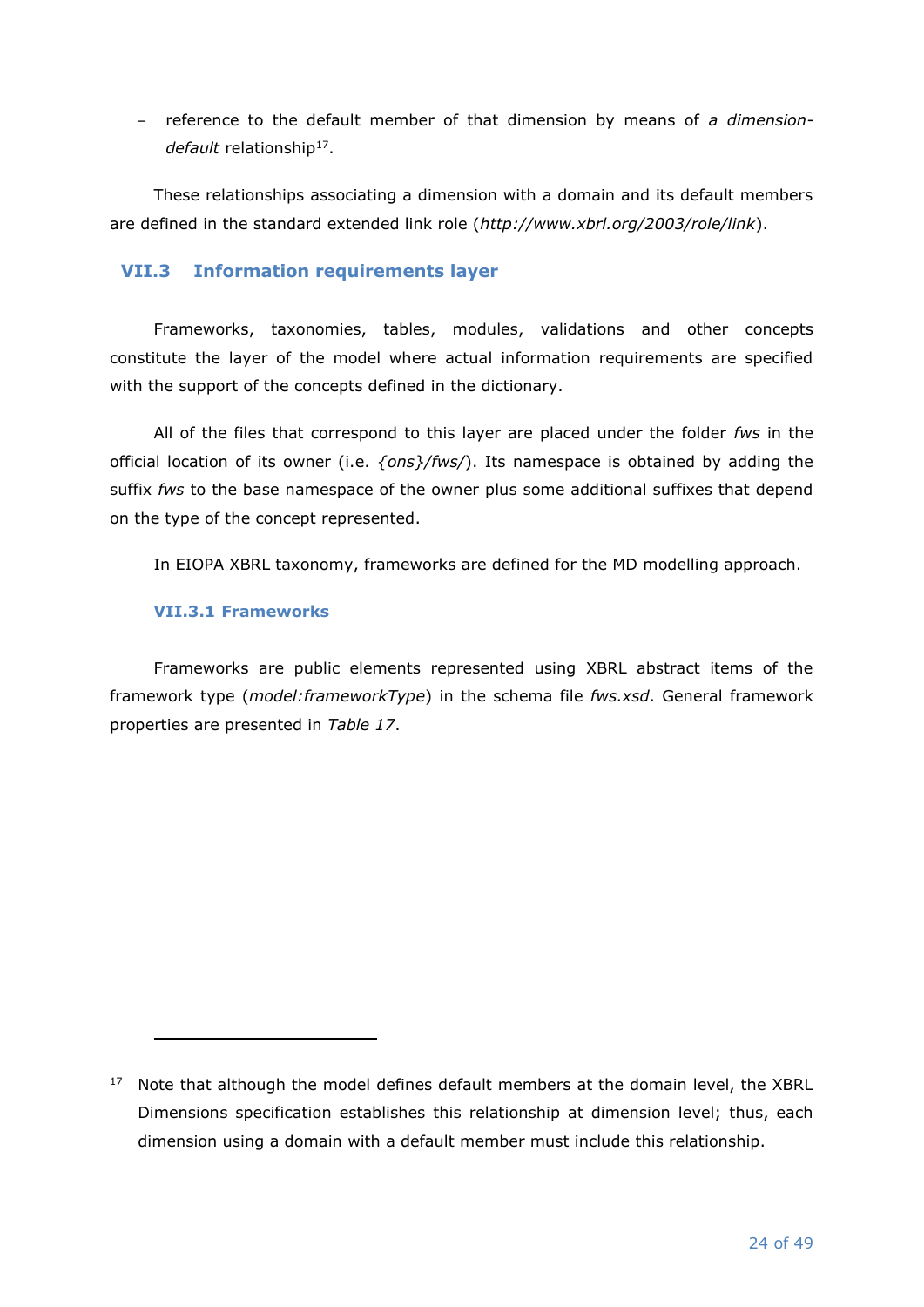<span id="page-24-1"></span>*Table 17. Framework properties.*

| <b>Schema property</b>                | Value              |
|---------------------------------------|--------------------|
| Official location                     | {oloc}/fws/fws.xsd |
| Target namespace                      | $\{ons\}$ /fws     |
| Target namespace prefix <sup>18</sup> | {opre} fws         |
| Element local name                    | {framework}        |
| Element id                            | {opre} {framework} |

The local name of each framework element corresponds to its code in the model (*{name}*) and its *id* follows a general pattern (*{opre}\_{name}*). Each framework has a folder in which the taxonomies are placed. Examples of frameworks are presented in *[Table 18](#page-24-2)*.

<span id="page-24-2"></span>

| Owner             | Schema property         | Value                                             |
|-------------------|-------------------------|---------------------------------------------------|
| <b>MD</b> version | Official location       | http://eiopa.europa.eu/eu/xbrl/s2md/fws/fws.xsd   |
|                   | Target namespace        | http://eiopa.europa.eu/xbrl/s2md/fws              |
|                   | Target namespace prefix | s2md fws                                          |
|                   | Local name example      | solvency                                          |
|                   | Element id example      | s2md solvency                                     |
|                   | Element label (English) | Solvency II (MD version)                          |
|                   | Framework folder        | http://eiopa.europa.eu/eu/xbrl/s2md/fws/solvency/ |

#### <span id="page-24-0"></span>**VII.3.2 Taxonomies**

Taxonomies are public elements represented using XBRL abstract items of the taxonomy type (*model:taxonomyType*). These elements are stored in the schema file *tax.xsd* under the folder of its framework, a subfolder that corresponds to its normative code or publication date of the legislation (*{normative code}*) and another subfolder with the publication date<sup>19</sup> of this version of the taxonomy (*{taxonomy publication date}*).

Thus, the taxonomy schema file includes a single element. Its local name corresponds to its code (*{name}*) in the model, and the value of its *id* attribute is

- $18$  Target namespace prefixes are not strictly necessary. Moreover, schemas like frameworks, taxonomies, table groups and tables define names that are not used in the exchange of information between supervisors and supervised entities. However, as some XBRL tools raise warnings whenever they find a schema with no prefix defined, prefixes have been included to avoid misleading the users of these tools.
- <sup>19</sup> Using the ISO 8601 codification.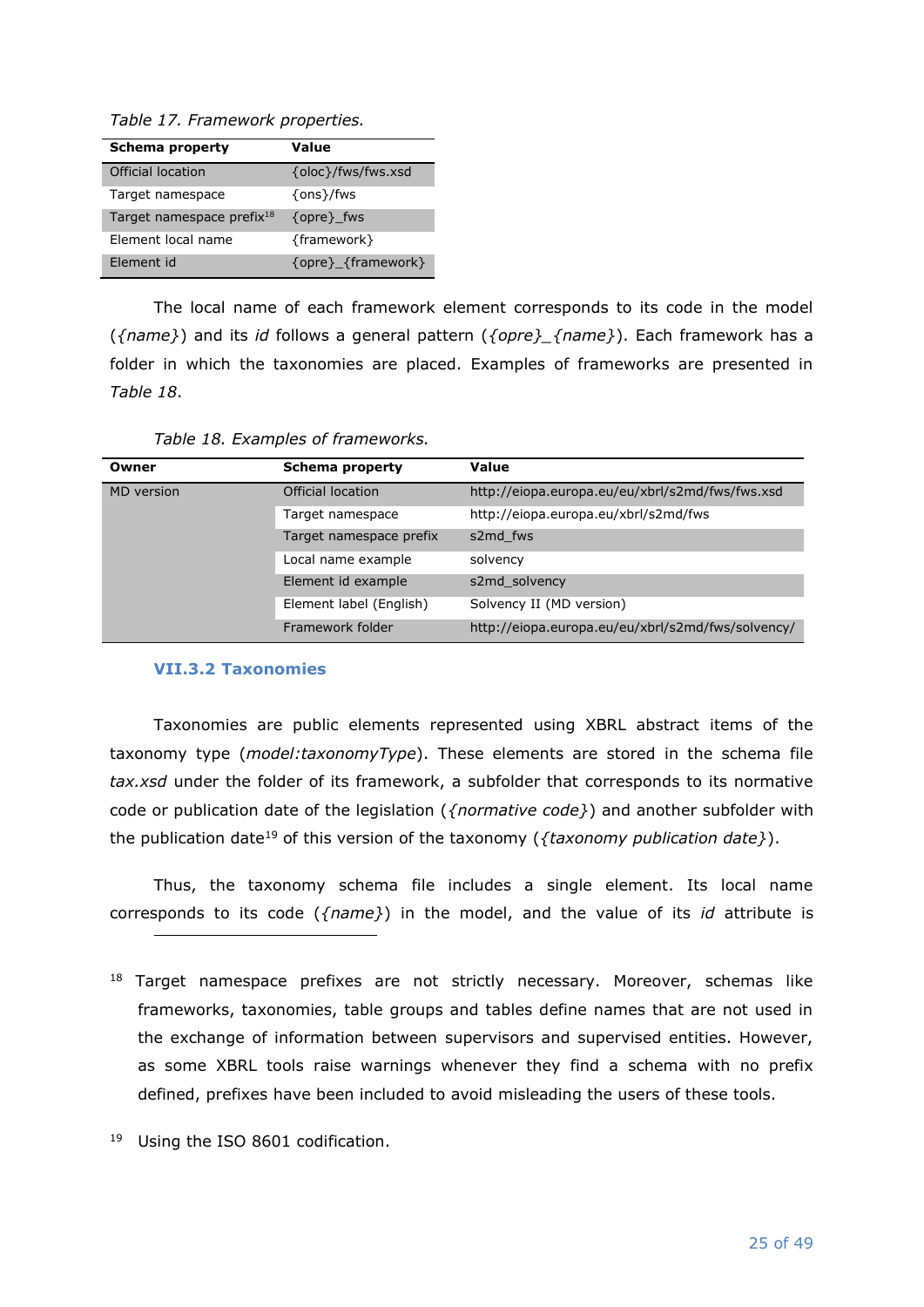constructed according to the general pattern (*{opre}\_{name}*). General taxonomy properties are presented in *[Table 19](#page-25-1)*.

<span id="page-25-1"></span>

| Schema property         | Value                                                                        |
|-------------------------|------------------------------------------------------------------------------|
| Official location       | {oloc}/fws/{framework}/{normative code }/{taxonomy publication date}/tax.xsd |
| Target namespace        | {ons}/fws/{framework}/{normative code}/{{taxonomy publication date}          |
| Target namespace prefix | $\{opre\}$ tax                                                               |
| Element local name      | {taxonomy}                                                                   |
| Element id              | {opre} {taxonomy}                                                            |

|  | Table 19. Taxonomy properties. |  |
|--|--------------------------------|--|
|--|--------------------------------|--|

To facilitate the specification of additional taxonomy resources in this document, the following abbreviations will be applied from here onwards:

- *{taxonomy-loc}* represents the URL *{oloc}/fws/{framework}/{normative code}/{taxonomy release date}*,
- *{taxonomy-ns}* represents the URI *{ons}/fws/{framework}/{normative code}/{taxonomy release date}.*

Examples of taxonomy folders, items, namespaces and prefixes are presented in *[Table 20](#page-25-2)*.

<span id="page-25-2"></span>

| Owner    | <b>Schema property</b>  | Value                                                            |
|----------|-------------------------|------------------------------------------------------------------|
| Solvency | Official location       | http://eiopa.europa.eu/eu/xbrl/s2md/fws/solvency/solvency2/2016- |
| II MD    |                         | $07-15/tax.xsd$                                                  |
| version  | Target namespace        | http://eiopa.europa.eu/xbrl/s2md/fws/solvency/solvency2/2016-07- |
|          |                         | 15                                                               |
|          | Target namespace prefix | s2md tax                                                         |
|          | Local name example      | solvency2                                                        |
|          | Element id example      | s2md solvency2                                                   |
|          | Element label (English) | Solvency II, 2016-07-15                                          |
|          | Taxonomy folder         | http://eiopa.europa.eu/eu/xbrl/s2md/fws/solvency/solvency2/2016- |
|          |                         | $07 - 15/$                                                       |

| Table 20. Examples of taxonomies. |  |
|-----------------------------------|--|
|                                   |  |

The taxonomy folder may include subfolders for:

- tables (*tab*),
- modules (*mod*) and
- <span id="page-25-0"></span>– validations (*val*).

#### **VII.3.3 Tables**

The table folder includes a schema file (*tab.xsd*). The schema file contains the definitions of table groups (e.g. template variants), which are represented using XBRL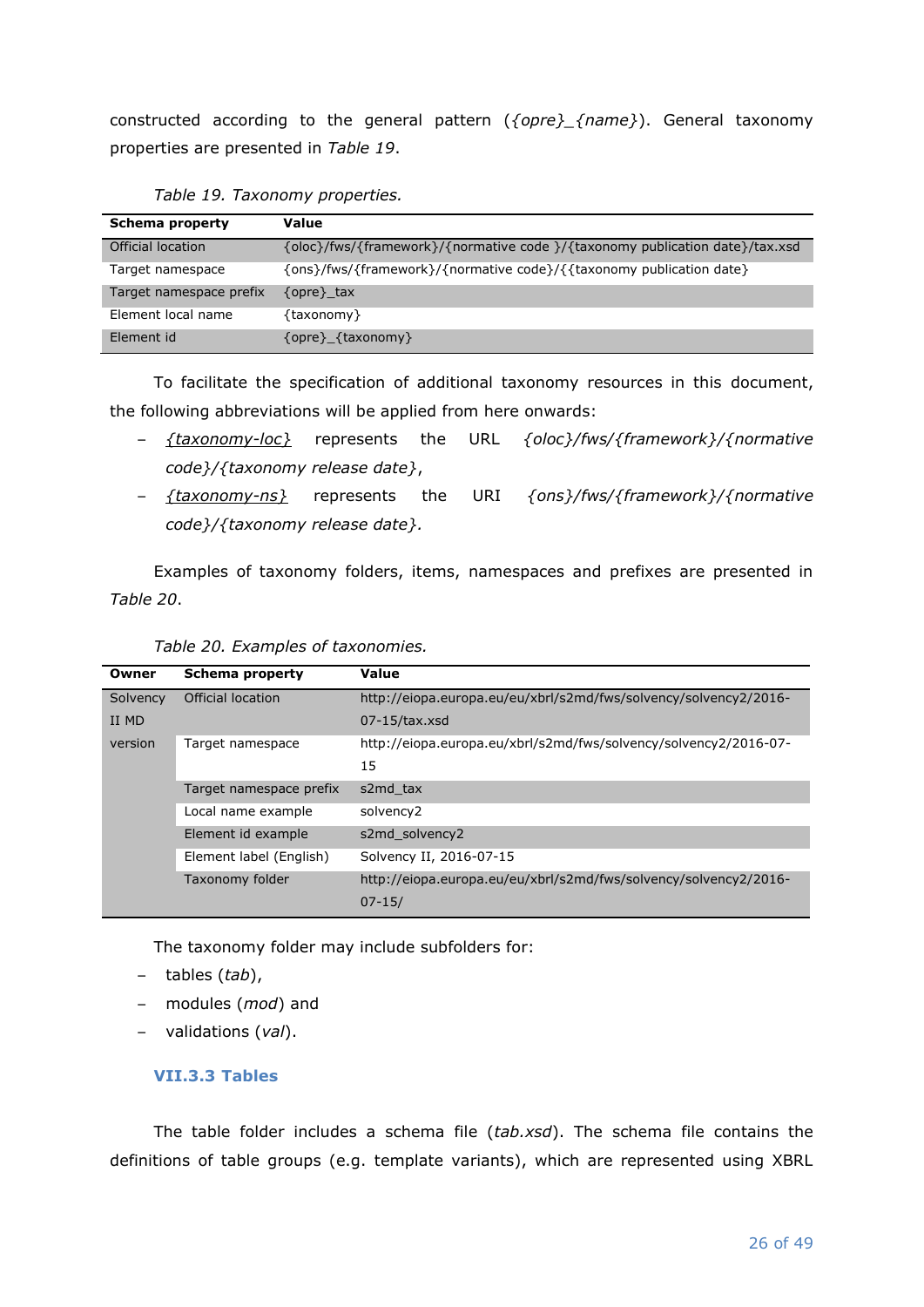abstract items of the table group type (*model:tableGroupType*). The name ({name}) of a table group item composed by adding the prefix *tg* to the code (*{table group code}*) of a table group in the model (e.g. *tgS.01.01.01*)*"*. General properties of table groups are presented in *[Table 21](#page-26-0)*.

<span id="page-26-0"></span>

| <b>Schema property</b>  | Value                      |
|-------------------------|----------------------------|
| Official location       | {taxonomy-loc}/tab/tab.xsd |
| Target namespace        | {taxonomy-ns} tab          |
| Target namespace prefix | {opre}_tab                 |
| Element local name      | tg{table group code}       |
| Element id              | $\{opre\}$ $\{name\}$      |

*Table 21. General table group properties.*

Examples of table group definitions are presented in *[Table 22](#page-26-1)*.

<span id="page-26-1"></span>

| Owner        | Schema property         | Value                                                            |
|--------------|-------------------------|------------------------------------------------------------------|
| <b>EIOPA</b> | Official location       | http://eiopa.europa.eu/eu/xbrl/s2md/fws/solvency/solvency2/2016- |
| <b>MD</b>    |                         | 07-15/tab/tab.xsd                                                |
| version      | Target namespace        | http://eiopa.europa.eu/xbrl/s2md/fws/solvency/solvency2/2016-07- |
|              |                         | 15 tab                                                           |
|              | Target namespace prefix | s2md tab                                                         |
|              | Local name example      | tgS.01.01.01                                                     |
|              | Element id example      | s2md tgS.01.01.01                                                |
|              | Element label (English) | S.01.01.01 Appendix I: Quantitative reporting templates          |
|              | Tables folder           | http://eiopa.europa.eu/eu/xbrl/s2md/fws/solvency/solvency2/2016- |
|              |                         | 07-15/tab/                                                       |

*Table 22. Examples of table groups definitions.*

Table group schema file references a label linkbase for table groups (*tab-lab- {lang}.xml*).

In the same folder there is also a linkbase file *tab-pre.xml* linking all table groups to tables that they gather using *group-table* relationship of Eurofiling model schema. This linkbase is not linked from any of the taxonomy files in order to prevent discovery of all tables from modules (that refer to table groups). It can be however used by tools to visualize the full scope of the taxonomy content from table groups and tables perspective. The link between the table groups and individual tables is established in the linkbase files of modules (see *[VII.3.4](#page-29-0) [Modules](#page-29-0)*).

The files that define the content of each table are placed in a folder whose name corresponds to the code of the table in the model (*{table code}*) in lowercase. Location and general properties of these files are presented in *[Table 23](#page-27-0)*.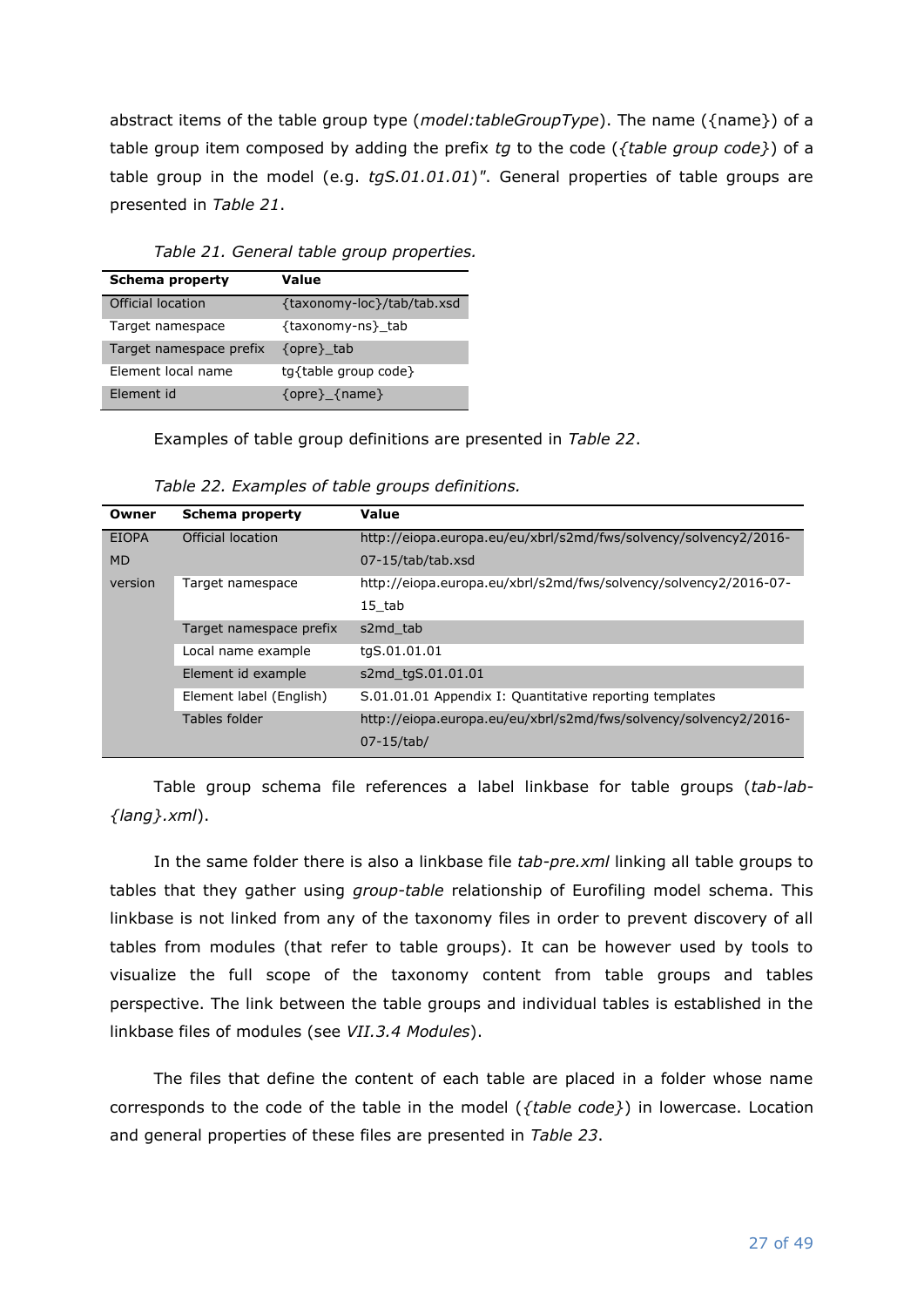<span id="page-27-0"></span>

| <b>Schema property</b>  | Value                                                                      |
|-------------------------|----------------------------------------------------------------------------|
| Official location       | {taxonomy-loc}/tab/{table code}/{table code}.xsd - table code in lowercase |
| Target namespace        | {taxonomy-ns}/tab/{table code} - table code in uppercase                   |
| Target namespace prefix | {opre} tab {table code}                                                    |
| Element local name      | N/A - elements defined as resources in linkbases                           |
| Element id              | $N/A$ , {opre}_{table code} is a table resource id in the table linkbase   |

*Table 23. General properties of table files.*

Examples of table definitions are presented in *[Table 24](#page-27-1)*.

|  | Table 24. Examples of tables definitions. |
|--|-------------------------------------------|
|  |                                           |

<span id="page-27-1"></span>

| Owner        | Schema property         | Value                                                            |
|--------------|-------------------------|------------------------------------------------------------------|
| <b>EIOPA</b> | Official location       | http://eiopa.europa.eu/eu/xbrl/s2md/fws/solvency/solvency2/2016- |
| <b>MD</b>    |                         | 07-15/tab/ s.01.01.01.01/s.01.01.01.01.xsd                       |
| version      | Target namespace        | http://eiopa.europa.eu/xbrl/s2md/fws/solvency/solvency2/2016-07- |
|              |                         | 15/tab/S.01.01.01.01                                             |
|              | Target namespace prefix | s2md tab S.01.01.01.01                                           |
|              | Local name example      | N/A                                                              |
|              | Element id example      | s2md tS.01.01.01.01 (table resource id in the table linkbase)    |
|              | Element label (English) | S.01.01.01.01                                                    |
|              | Table folder            | http://eiopa.europa.eu/eu/xbrl/s2md/fws/solvency/solvency2/2016- |
|              |                         | 07-15/tab/ s.01.01.01.01/                                        |

A schema file for a table refers to:

- <span id="page-27-2"></span>a. a table linkbase (*{table code}-rend.xml*),
- <span id="page-27-3"></span>b. a definition linkbase (*{table code}-def.xml*),
- <span id="page-27-4"></span>c. a generic label linkbase with table headers text (*{table code}-lab-{lang}.xml*),
- <span id="page-27-5"></span>d. a generic label linkbase with table header codes (*{table code}-lab-codes.xml*),
- <span id="page-27-6"></span>e. optional generic label linkbase file identifying types of key columns in case of open tables (*{table code}-lab-keys.xml*),

The table linkbase (*[a](#page-27-2)*) includes the definition of the table according to the Table Linkbase specification. The relationships of each table are placed in an extended link whose role is built according to the following pattern: *{ons}/role/fws/{framework}/{normative code}/{taxonomy publication date}/tab/{table code}* with id *role*. For example table linkbase relationships for table S.01.01.01.01 are defined in extended link role *http://eiopa.europa.eu/xbrl/s2md/role/fws/solvency/solvency2/2016-07- 15/tab/S.01.01.01.01*.

In this linkbase, the different components of the tables are represented using resources. The value of the *id* attribute of these resources is based on the code or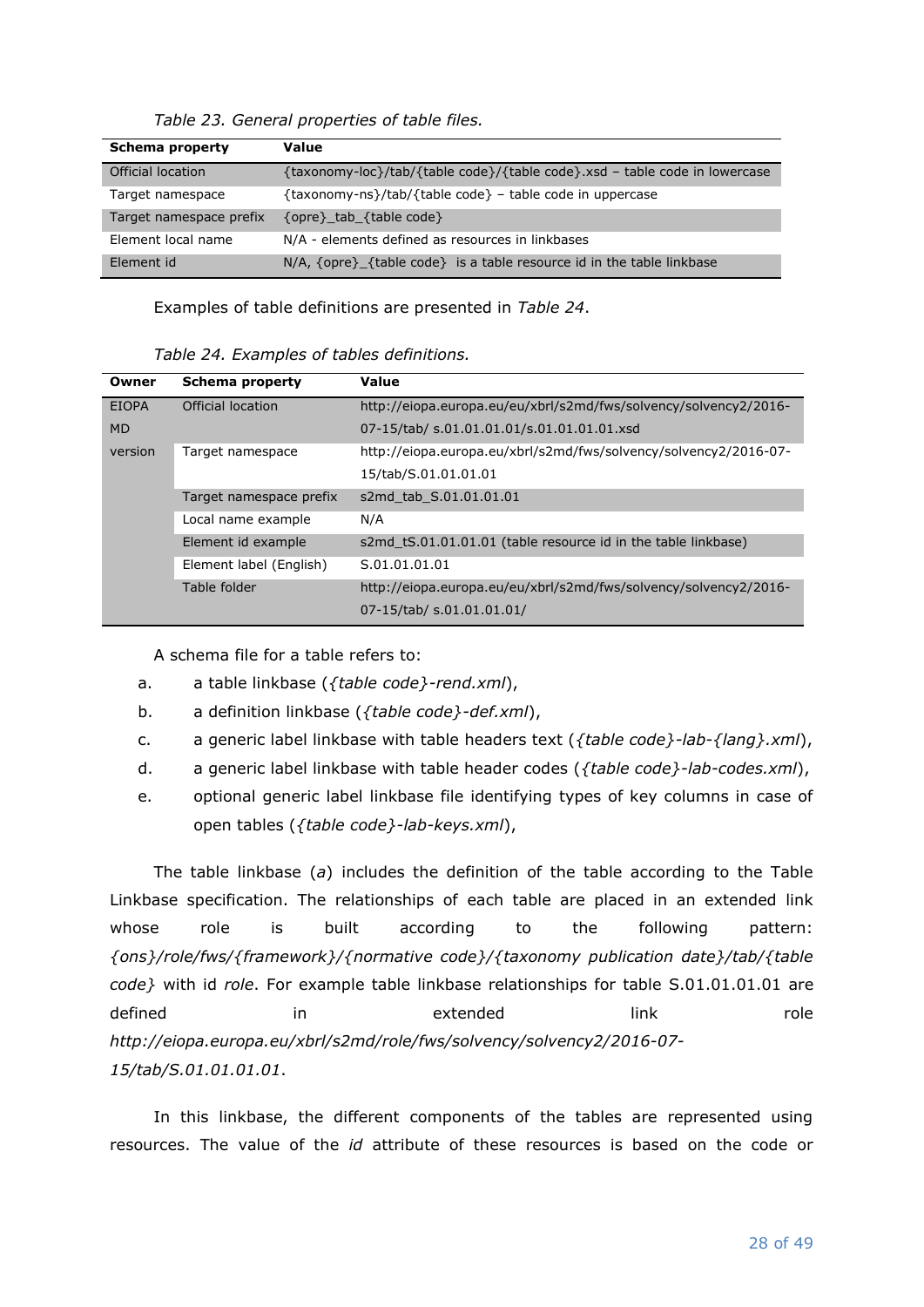sequential number plus a prefix to obtain a unique code in the context of the linkbase as presented on examples in *[Table 25](#page-28-0)*.

<span id="page-28-0"></span>

| <b>Resource</b>                                | Id pattern                       | <b>Example</b>      |
|------------------------------------------------|----------------------------------|---------------------|
| table:table                                    | {opre} t{table code (uppercase)} | s2md tS.01.01.01.01 |
| table: breakdown (predefined or variable axis) | {opre} a{sequential number}      | s2md a1             |
| table:conceptRelationshipNode;                 | {opre} r{sequential number}      | s2md r6             |
| table:dimensionRelationshipNode                |                                  |                     |
| top level abstract table: ruleNode             | {opre} a{sequential number}.root | s2md a1.root        |
| table:ruleNode                                 | {opre} c{sequential number}      | s2md c2             |
| filer, e.g. df:explicitDimension               | {opre} a{sequential              | s2md a3.root.filter |
|                                                | number } root filter             |                     |

*Table 25. Pattern and examples of ids for table linkbase resources.*

According to the Table Linkbase specification, aspect rules are used to specify the concepts represented in predefined axes.

Although not strictly requested by the Table Linkbase specification, *link:roleRef* is included in the table linkbase files pointing to an extended link role when resources relate to domain member relationships defined in the dictionary.

The definition linkbase file (*[b](#page-27-3)*) includes dimensional relationships valid in the context of the table. Valid combinations are defined using only positive (*all*) closed hypercubes obtained from the set of valid cells of the table following an optimization algorithm<sup>20</sup>.

Each extended link role contains one or more metrics (primary items) and a single hypercube<sup>21</sup>. Where there are multiple metrics, the first one will be used to group the rest and reduce the number of all arcs. The domain element will be used as the target of

<sup>&</sup>lt;sup>20</sup> It is important to remark that XBRL hypercubes in the definition linkbase of tables are validation artefacts and should not be used by external systems for the automatic creation of database structures. The hypercubes produced by the algorithm do not obey to any kind of business criteria. These hypercubes might be modified with the addition of new information to tables with the only purpose of reducing the final set of hypercubes and performing more efficiently with XBRL market tools.

<sup>21</sup> The Eurofiling *model.xsd* schema includes a hypercube element to be used therefore it is no needed to define hypercube elements in each table or taxonomy.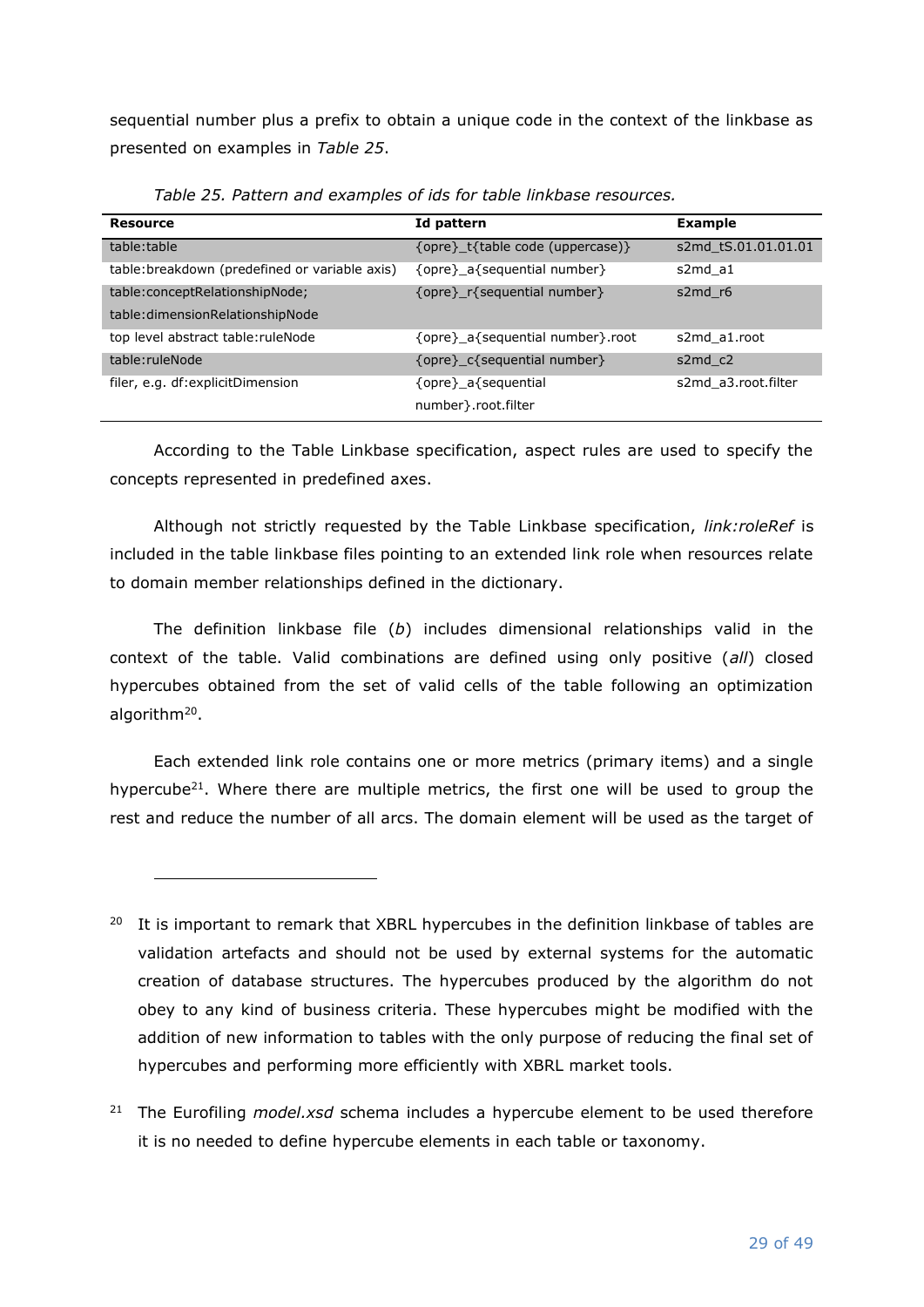*dimension-domain* arcs to avoid cycles. The *@xbrldt:targetRole* attribute might be necessary in the case of hypercubes with dimensions which share the same domain.

The roles of the extended links necessary to express these combinations are built by adding sequential numeric suffixes to the role previously defined for the table, i.e. *{ons}/role/fws/{framework}/{normative code}/{taxonomy publication date}/tab/{table code}/{sequential number}* (e.g. *http://eiopa.europa.eu/xbrl/s2md/role/fws/solvency/solvency2/2016-07- 15/tab/S.01.01.01.01/1*). Role ids follow the pattern *role{sequential number},* e.g. *role1*.

The generic label linkbase file (*[c](#page-27-4)*) for a table headers text contains labels for Table Linkbase nodes. In addition to the standard label representing table title, a *table:table* node also contains a verbose label concatenating both the table code and the title of a table.

Another (separate) generic label linkbase file (*[d](#page-27-5)*) referenced from table schema file contains codes. These are row/column/sheet/table codes (*http://www.eurofiling.info/xbrl/role/rc-code*) for table rule nodes (e.g. *C0010*, *R0070, S.01.01.01.01*) and filing indicator code (using http://www.eurofiling.info/xbrl/role/filingindicator-code role) for table resource identifying a value to be included on a filing indicator when a template (which a table is part of) is reported or explicitly not reported (e.g. *S.02.01*, see *[-](#page-31-1)*

*Filing* [indicators\)](#page-31-1).

Open tables may contain an optional generic label linkbase file (*[e](#page-27-6)*) identifying key column types using *http://eiopa.europa.eu/eu/xbrl/role/key-column-type* role.

## <span id="page-29-0"></span>**VII.3.4 Modules**

Modules serve as entry points to subsets of information requirements that shall be used for filing (the only files referenced from XBRL instance documents) depending on the reporting scenario (reporting frequency, solo or group data, etc.) as defined in the underlying DPM Annotated Templates.

Modules are represented using XBRL abstract items of the module type (*model:moduleType*). Each module is stored in a different schema file whose name is the same as the code of the module in the model (*{module code}*) plus the extension *.xsd*. General properties of a module are presented in *[Table 26](#page-30-0)*.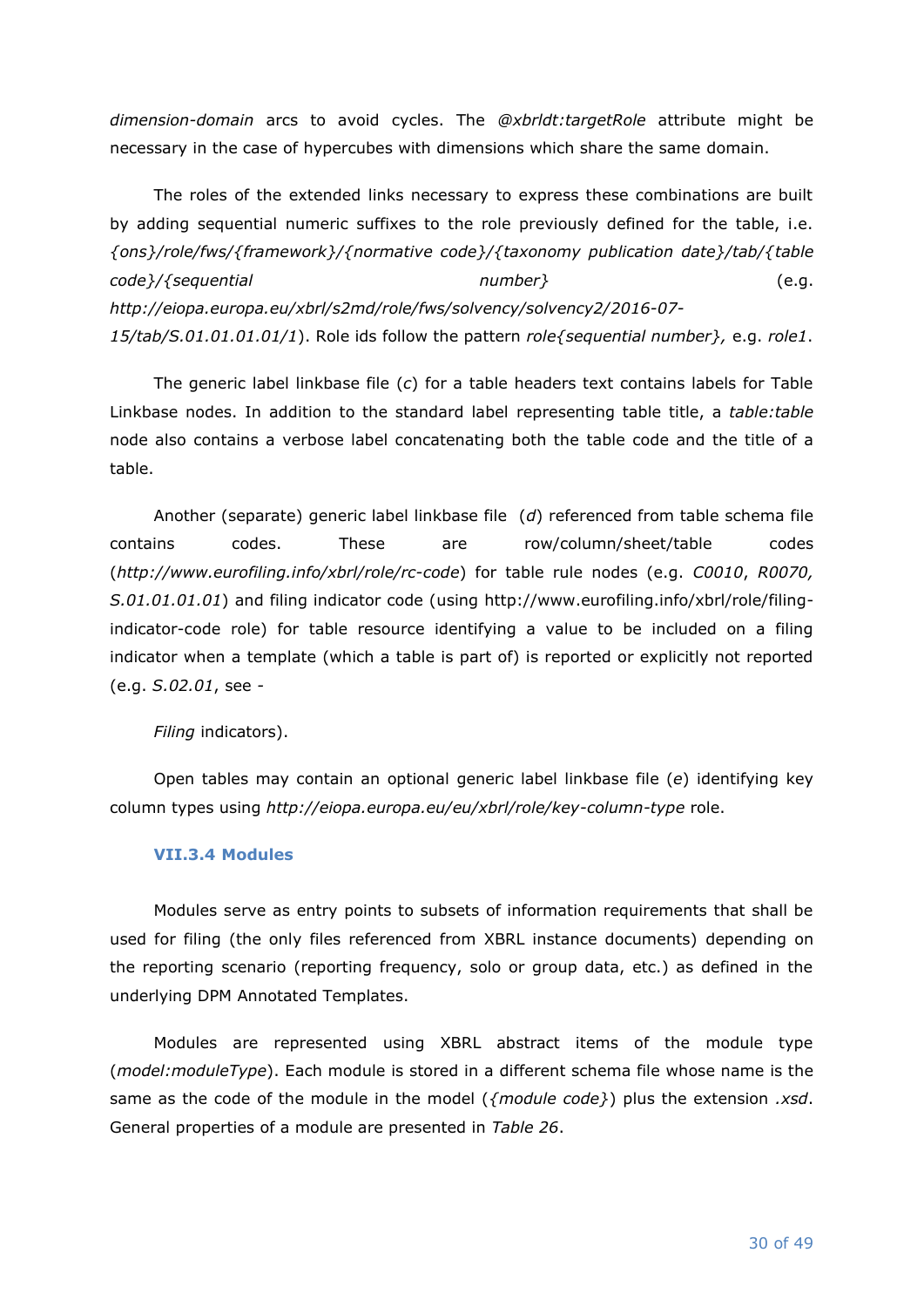<span id="page-30-0"></span>

| <b>Schema property</b>  | Value                                |
|-------------------------|--------------------------------------|
| Official location       | {taxonomy-loc}/mod/{module code}.xsd |
| Target namespace        | {taxonomy-bns}/mod/{module code}     |
| Target namespace prefix | $\{opre\}$ mod $\{module\}$          |
| Element local name      | mod ${module}$                       |
| Element id              | {opre}_mod_{module}                  |

*Table 26. General properties of a module.*

Examples of module declarations are presented in *[Table 27](#page-30-1)*.

| Table 27. Example of a module declaration. |  |  |  |  |  |
|--------------------------------------------|--|--|--|--|--|
|--------------------------------------------|--|--|--|--|--|

<span id="page-30-1"></span>

| Owner        | Schema property         | Value                                                            |
|--------------|-------------------------|------------------------------------------------------------------|
| <b>EIOPA</b> | Official location       | http://eiopa.europa.eu/eu/xbrl/s2md/fws/solvency/solvency2/2016- |
| <b>MD</b>    |                         | 07-15/mod/ars.xsd                                                |
| version      | Target namespace        | http://eiopa.europa.eu/xbrl/s2md/fws/solvency/solvency2/2016-07- |
|              |                         | 15/mod/ars                                                       |
|              | Target namespace prefix | s2md mod ars                                                     |
|              | Local name example      | ars                                                              |
|              | Element id example      | s2md ars                                                         |
|              | Element label (English) | Annual Solvency II reporting Solo                                |

Module schema files import the schemas of all the tables required by that module (from *tab* folder of the taxonomy; determining the subset of information requirements for a particular reporting scenario defined by a module). They also import filing indicators schema file and a schema file referring to custom functions definition and implementation (see *[VI.1](#page-7-1) [Model supporting schema and other technical files](#page-7-1)*).

In addition to these imports, module schema file references also a number of linkbase files:

- label linkbase file with label for a module (*{module code}-lab-{lang}.xml*),
- presentation linkbase ({module code}-pre.xml) where the relationships between modules, table groups and tables are expressed using the legacy *group-table* arcs (defined in the Eurofiling *model.xsd* schema file),
- a linkbase file defining precondition tests for filing indicators ({module code}-find*prec.xml*),
- value assertion definition (*{module code)-find-check.xml*), label (*{module code) find-check-lab-{lang).xml*) and error message (*{module code)-find-check-err- {lang).xml*) checking and documenting the values of filing indicators applicable to a module (see *[-](#page-31-1)*
- *Filing* [indicators\)](#page-31-1),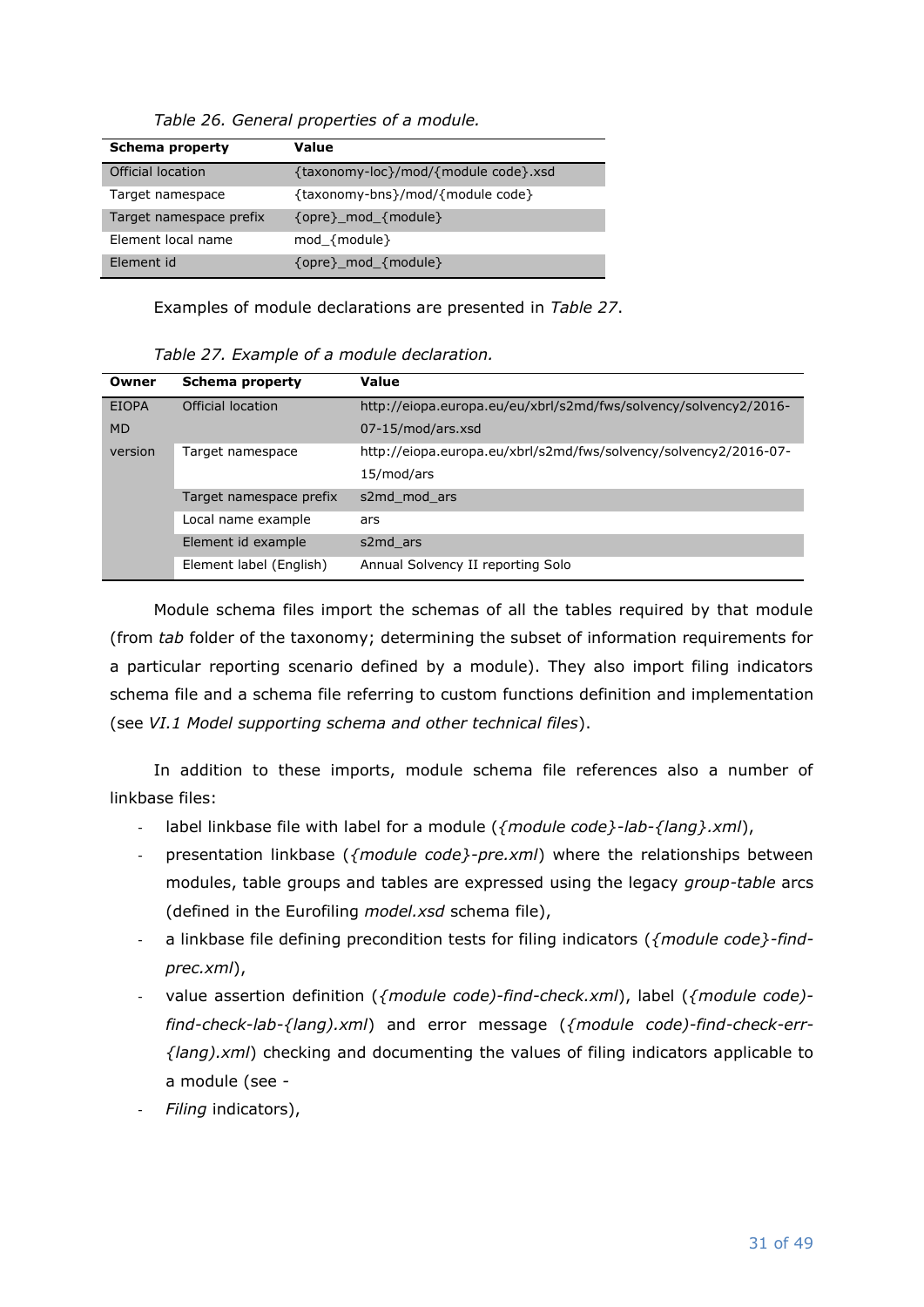- assertion sets and value assertions (validation rules) definitions, labels and error messages declared in the *val* folder of the taxonomy in scope that is applicable to the tables imported by a module (see *[VII.3.6](#page-34-0) [Validations](#page-34-0)*),
- supportive constructs that may be used in defining XBRL Formula assertions (from *http://www.eurofiling.info/eu/fr/xbrl/val* folder),
- a linkbase file that is used to deactivate assertions as described in [http://eurofiling.info/portal/taxonomiesmechxml-blacklist/.](http://eurofiling.info/portal/taxonomiesmechxml-blacklist/)

## <span id="page-31-1"></span><span id="page-31-0"></span>**VII.3.5 Filing indicators**

The principle of proportionality stipulates that an entity's reporting burden should be proportional to its size. It allows a filer to report less information if it satisfies certain criteria. For example, this principle allows a smaller organisation to file less information if it is not active in some domains or if some figures are under a given threshold.

The simplest technical solution to this business requirement is to define a module (an entry point) for each reporting scenario. Each entry point exposes only the subset of the model and validation checks specific to the reporting scenario in question. However, if several characteristics and/or thresholds are defined to cope with the proportionality principle, a different entry point must be defined for each and every valid combination of characteristics. This complicates:

- the filing process, where the filer must choose an appropriate entry point from a potentially large selection which differ in subtle ways,
- the taxonomy, where several entry points must be defined, tested and assured with added complexity if some assertions are shared between entry points and some are not (which is typically the case),
- the submission handling process, where the received instances must be processed against one of many different taxonomies,
- the maintenance of the taxonomy, where every time a new characteristic or threshold is introduced for proportionality, the number of entry points could be as much as doubled.

The idea of a filing indicator enables a single-entry point to be shared between different similar reporting scenarios. The content of each entry point is notionally split into several components and every component (typically corresponding to a template) which is reported in an instance is accompanied by an explicit indication that the reporting unit has been filed.

Filing indicators therefore serve the purpose of communicating the scope of the reported data based on templates. Their main purposes are: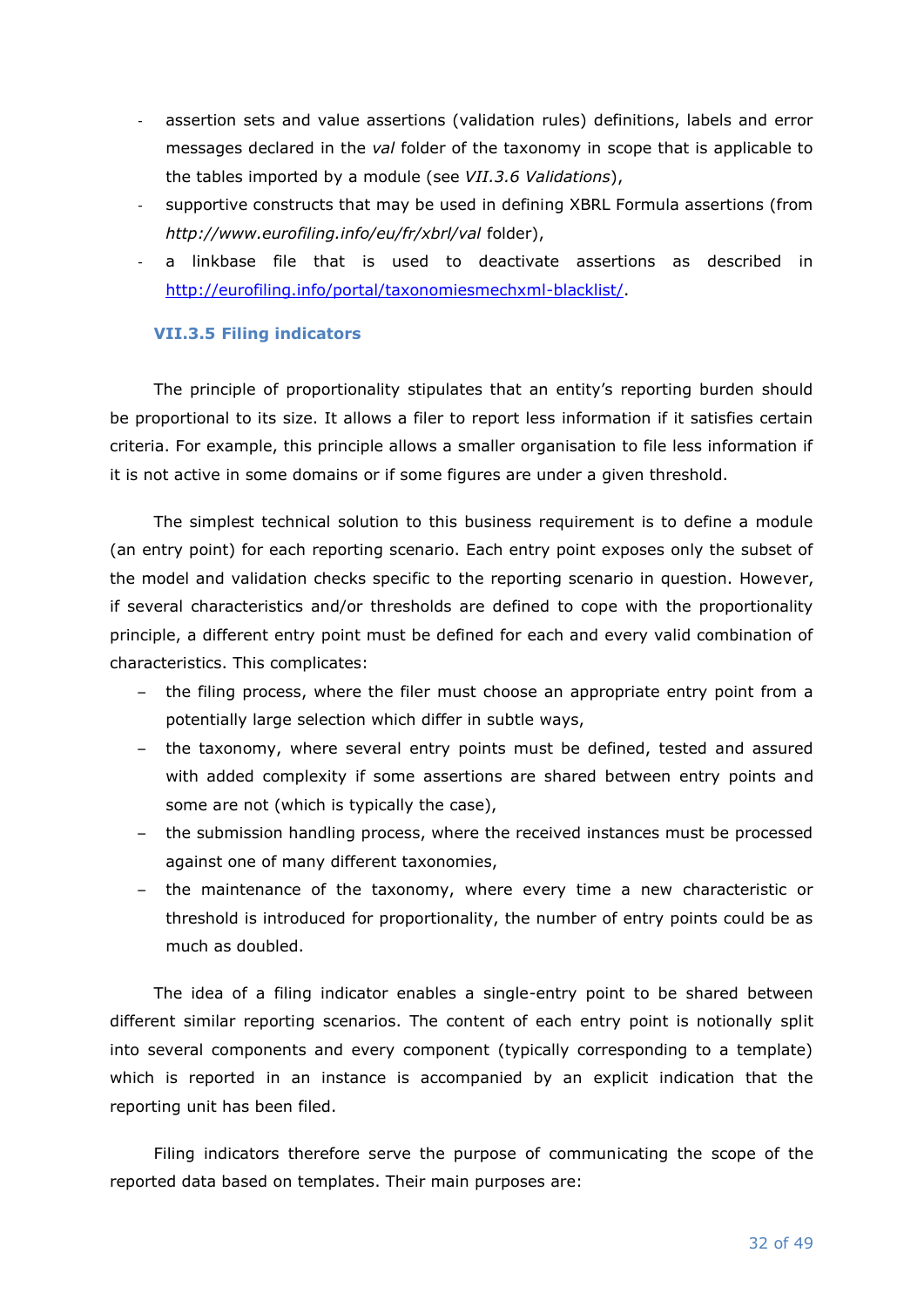- to provide hints to applications handling instance documents as to which templates are included in the filing and, for example, shall be displayed to users,
- to trigger the execution of business rules (XBRL assertions) to be run on a filing to check its correctness depending on the reported scope of data.

In technical terms, filing indicators are facts included as part of an instance document where the filer provides information about the reported templates (within the scope defined by a module that the filing is created against, see previous section on *[Modules](#page-29-0)*).

The elements and attributes used to communicate filing information are defined in the namespace *http://www.eurofiling.info/xbrl/ext/filing-indicators*. The official location of this schema file is *http://www.eurofiling.info/eu/fr/xbrl/ext/filing-indicators.xsd*. This schema file is imported by its EIOPA counterpart (*http://eiopa.europa.eu/eu/xbrl/ext/filing-indicators.xsd,* see *[VI.1](#page-7-1)*) which in turn is imported by each taxonomy module. As described in *[Table 2](#page-9-2)*, throughout this document, the prefix *find* is used to make reference to *http://www.eurofiling.info/xbrl/ext/filingindicators* namespace.

Each reported template is represented as an instance fact of the item *find:filingIndicator* under the *find:fIndicators* tuple element. If there is no filing indicator for a template included in an instance document, it is assumed that a filing contains no information on this template. In some case however, it may be necessary that filers explicitly identify unreported templates, usually with a reason explaining this situation/choice. To cater for this situation, a *find:filingIndicator* fact relating to the template identification can have a *find:filed* attribute set to boolean *"false"*.

The following instance excerpt represents a filing with information about template with code S.02.01 and no information (explicitly stated) on template S.03.02:

```
<find:fIndicators>
    <find:filingIndicator contextRef="ctx">S.02.01</find:filingIndicator>
    <find:filingIndicator contextRef="ctx" find:filed="false">S.03.02</find:filingIndicator>
</find:fIndicators>
```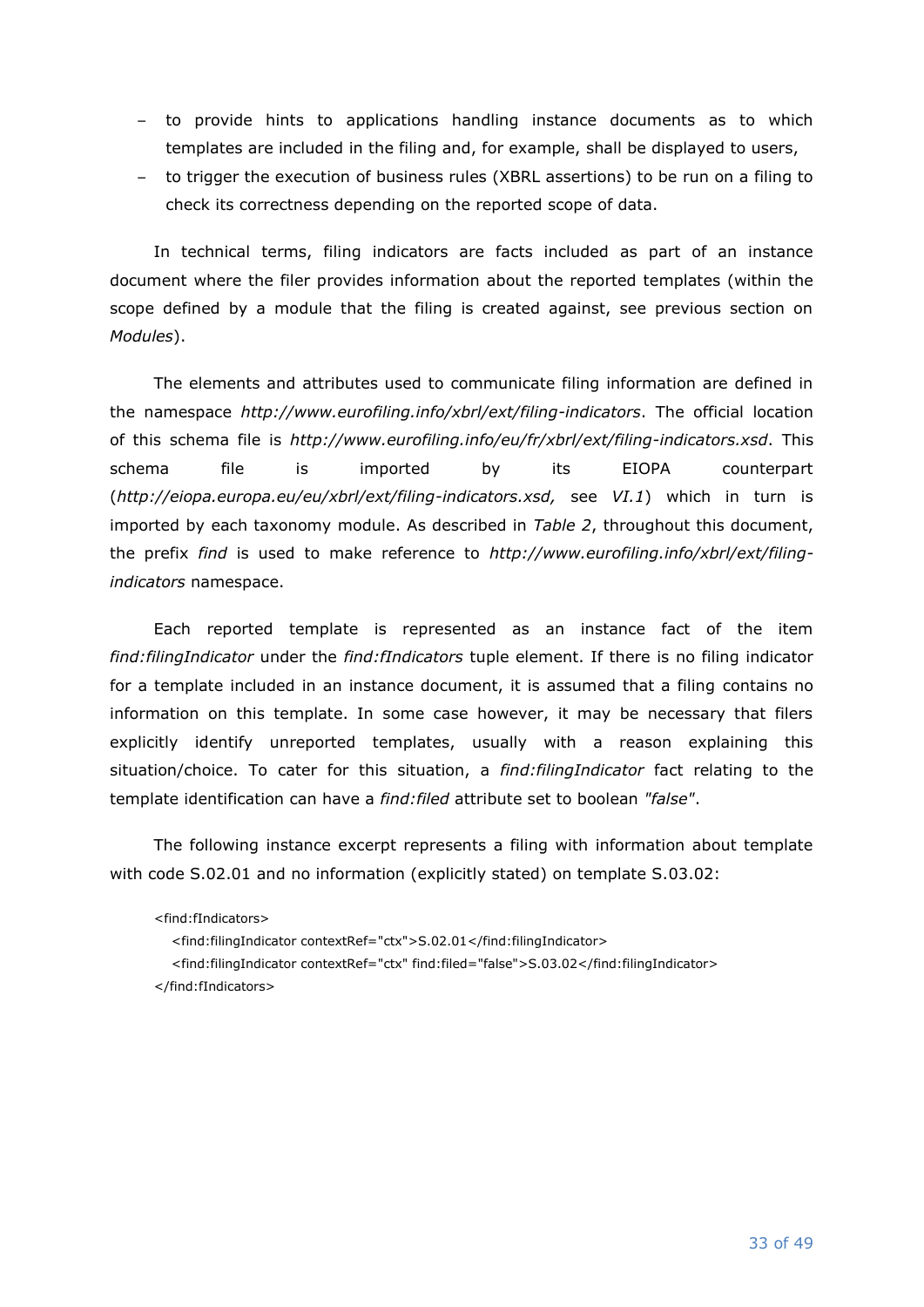Contexts to which *find:filingIndicator* facts refer must identify the reporting entity and use the end date of the reporting period as the instant date<sup>22</sup>.

Identification of templates in *find:filingIndicator* facts uses codes. These codes can be found as a label resource associated with the *table:table* element in an extended link using the standard role; the label resource uses the role *http://www.eurofiling.info/xbrl/role/filing-indicator-code* (as defined in the Eurofiling *model.xsd* supporting schema).

Note that multiple tables belonging to one template have the same filing indicator code, but the filing indicator does not need to be repeated if multiple such tables are submitted.

EIOPA information requirements include a *Content template* for each module that detail which templates have been included in a filing and if a template has been omitted, why. Filing indicators may appear to serve the same purpose as the content templates but filing indicators are a technical mechanism (using XBRL tuples to distinguish from other facts and simplify referring from preconditions on assertions) which has been used to align with the EBA and the content templates satisfy a business requirement for reasoning behind the inclusion (or not) of templates in a report. There are a series of assertions which ensure that entries in the content table and values of filing indicators are consistent.

Additionally there is a validation rule associated with each module to check if the reported values of filing indicators match the required codes. This rule is defined as an assertion in *{module code}-find-check.xml* file. The test expression is for example *\$filingIndicator = ('S.01.01','S.02.01')*. Documentation (label) and error message for this check is defined in *{module code}-find-check-lab-{lang}.xml* and *{module code}-findcheck-err-{lang}.xml* files respectively.

In order to block the use of *xbrli:scenario* and *xbrli:segment* on contexts that filing indicator elements refer to, EIOPA extended the Eurofiling schema defining filing indicators with a definition linkbase where filing indicators are linked to a closed

<sup>&</sup>lt;sup>22</sup> EIOPA defines a dimensional construct in http://eiopa.europa.eu/eu/xbrl/ext/filingindicators-def.xml (referred to from http://eiopa.europa.eu/eu/xbrl/ext/filingindicators.xsd) that prohibits use of xbrli:segment or xbrli:scenario in xbrli:context referred to from filing indicator elements.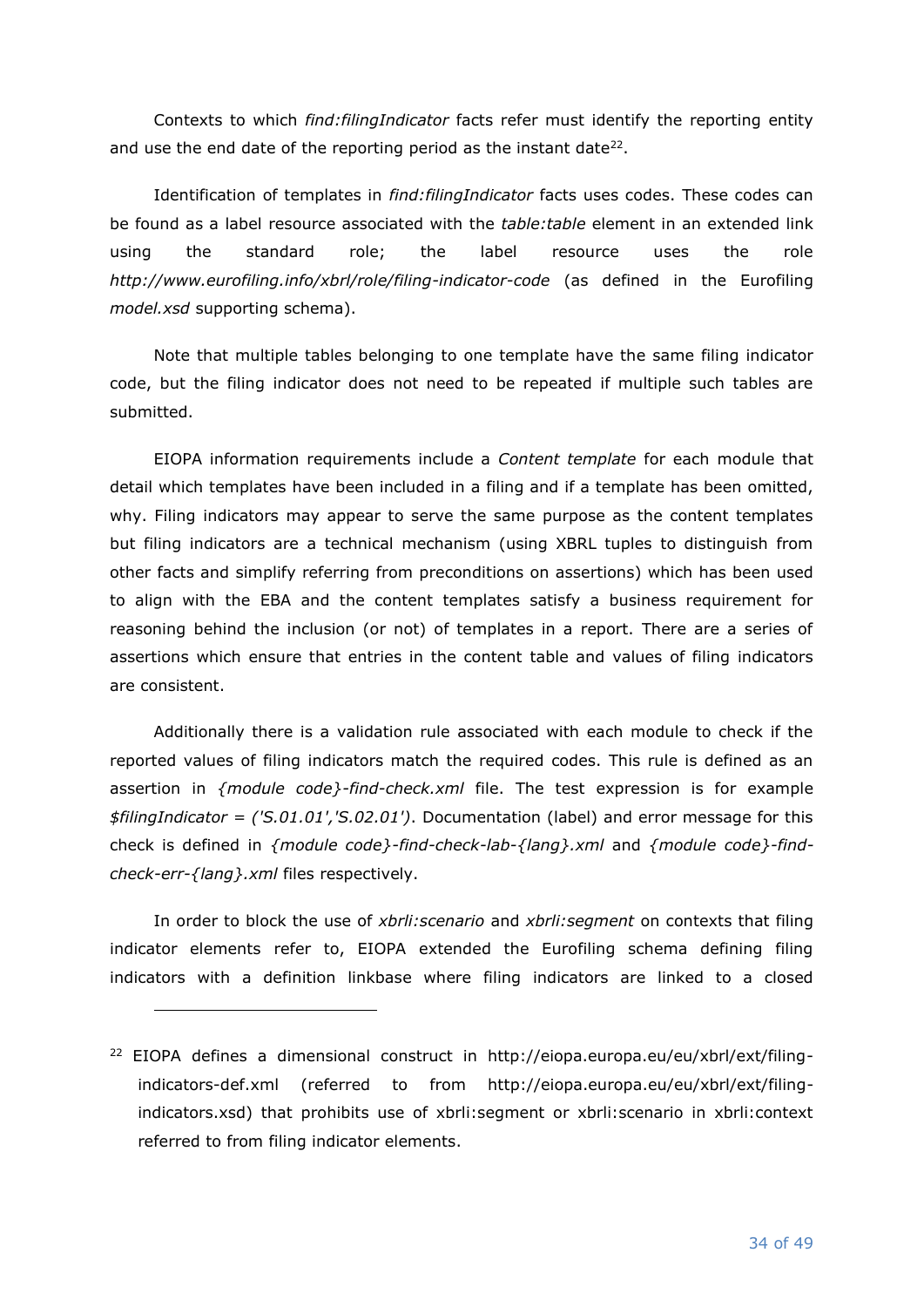hypercube with no dimensions attached (files *filing-indicators.xsd* and *filing-indicatorsdef.xml* in *http://eiopa.europa.eu/eu/xbrl/ext/* folder). Additionally this folder includes also two XBRL assertions (*filing-indicators-check.xml*, *filing-indicators-check-lab-en.xml*, *filing-indicators-check-err-en.xml*):

- existence assertion (*filingIndicatorsExistanceAssertion*) checking if filing indicators are present in a report,
- value assertion (*filingIndicatorOutsidefIndicatorsTupleAssertion*) checking if filing indicator elements (*find:filingIndicator*) are declared in *find:fIndicators* tuple.

### <span id="page-34-0"></span>**VII.3.6 Validations**

Data checks are created according to the XBRL Formula Specification 1.0. In particular they are defined as assertions which are gathered in assertion sets, use filing indicators on preconditions and apply interval arithmetic functions on test expressions as described in the next sections.

This chapter relates to validations defined in *val* folder of the framework (see *[Annex](#page-44-0) [1. EIOPA XBRL Taxonomy: Owners, Folders, Files, Namespaces and Prefixes](#page-44-0)*). For other validations included in the taxonomy (files containing *check* component in their name) see section on *[VII.3.4](#page-29-0) [Modules](#page-29-0)* (checks for correct codes of filing indicators) and *[-](#page-31-1)*

*Filing* [indicators](#page-31-1) (existence checks for filing indicators and their proper representation in a tuple).

#### VII.3.6.1 Assertions

Validations are expressed using XBRL assertions. In general assertions are identified by a unique code (*{rule code}*), which is the same as that code used to identify the corresponding validation rule expressed in the EIOPA validations documentation.

Each assertion is defined in a separate file whose name starts with prefix *vr*followed by the *{rule code}* and *.xml* extension (for example *vr-bv38-1.xml*). For documentation purposes each assertion is associated with a description, appearing as a generic label in *vr-{rule code}-lab-{lang}.xml* (e.g. *vr-bv38-1-lab-en.xml*), which indicates the performed check in business/form-centric terms. Error message (according to the Generic messages 1.0 specification) to appear in case of unsatisfied evaluation is defined in a file whose name follows the pattern *vr-{rule code}-err-{lang}.xml* (e.g. *vrbv38-1-err-en.xml*). Both the generic label and message resources may use different roles to identify different type of documentation or notes.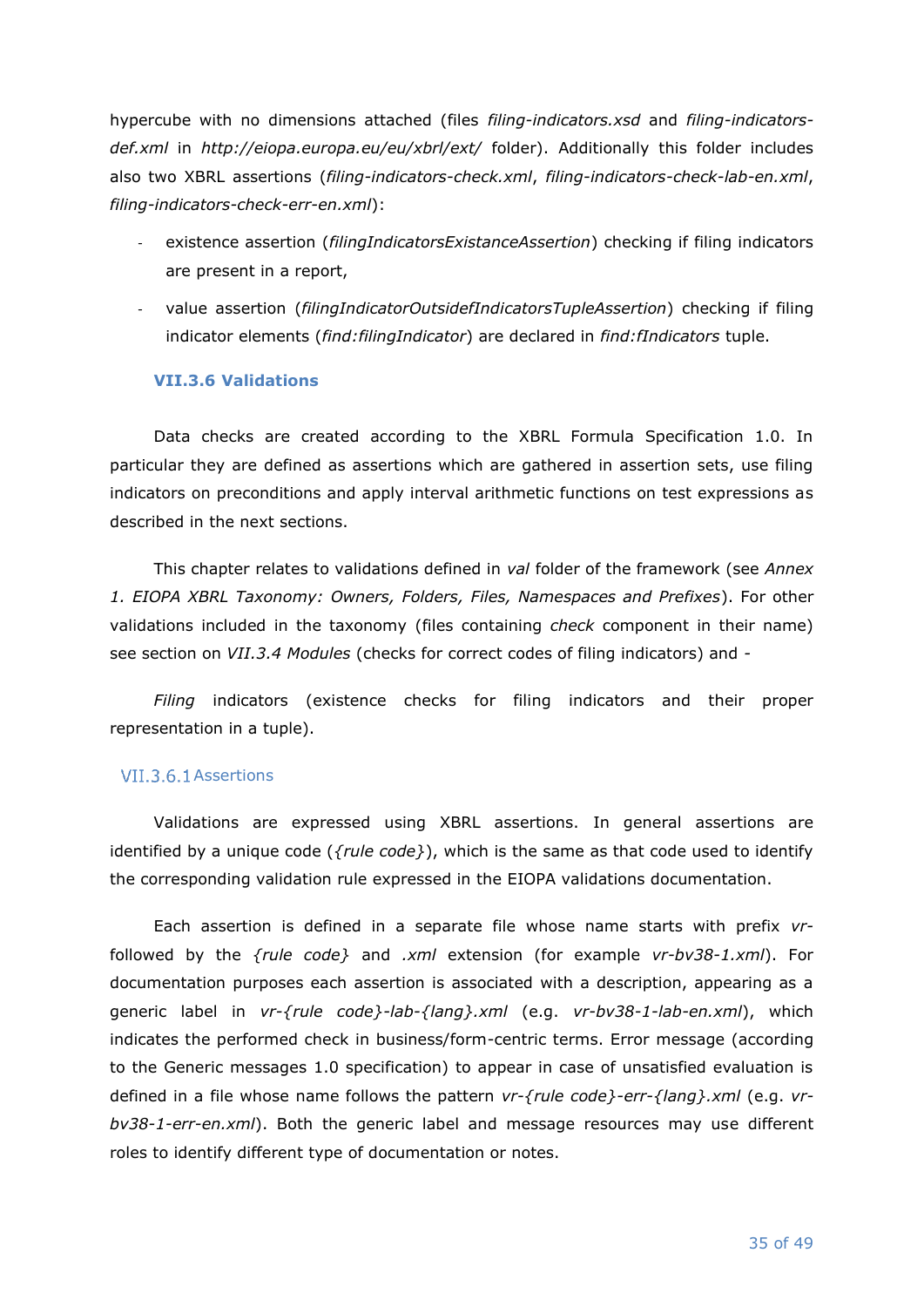Business rules are in most cases expressed as value assertions (for potential exceptions see *[VII.3.6.5](#page-38-0) [Existence assertions](#page-38-0)*). They refer to variables (usually fact variables however the use of generic variables is also allowed) which are named after the letters of alphabet (i.e. *a, b, c, d*, …). Both the assertions and fact variables may refer to filters (that can be complemented if necessary). Variables may bind as sequence and contain fallback values.

Assertion resource *xlink:label* and *id* attributes follow the pattern *{opre}\_{RULE CODE}* (e.g. *s2md\_BV38-1*). *xlink:label* and *id* of variable resources are constructed by adding a variable name to the assertion code, i.e. *{opre}\_{RULE CODE}.{variable name}* (e.g. *s2md\_BV38-1.a*). Filter resources *xlink:label* and *id* are constructed according to the pattern: *{opre}\_{rule code}.f{sequential number}* (e.g. *s2md\_BV38- 1.f1*)*.*

Each assertion may also be associated to two attributes: *model:fromDate* and *model:toDate* which may be used to express a period of validity, in term of reporting date ("as of"). Additionally the list of currently applicable assertions is listed in the Excel file published on the website together with the taxonomy.

Not all assertions are applicable to every module. Each module includes, in its DTS, all assertions that are applicable in its context (see *[VII.3.4](#page-29-0) [Modules](#page-29-0)*).

#### VII.3.6.2 Assertion sets

Validations are grouped into assertion sets that correspond to the tables they are to be applied. In the context of a table, not reported or nil numeric values are assumed to be zero (unless differently indicated in the business rules definition); consequently, fallback values are used in their corresponding assertion definitions.

The link between an assertion set and the table (or tables<sup>23</sup>) it applies is represented using *applies-to-table* arcs (defined in the Eurofiling model.xsd supporting schema) from the assertion set to the resource that corresponds to the table.

If an assertion applies to multiple tables individually or to multiple sets of tables, then it will be associated to different assertion sets. Examples of assertions sets application to tables are presented in *[Table 28](#page-36-0)*.

 $23$  In the case of assertions that cross information represented in different tables.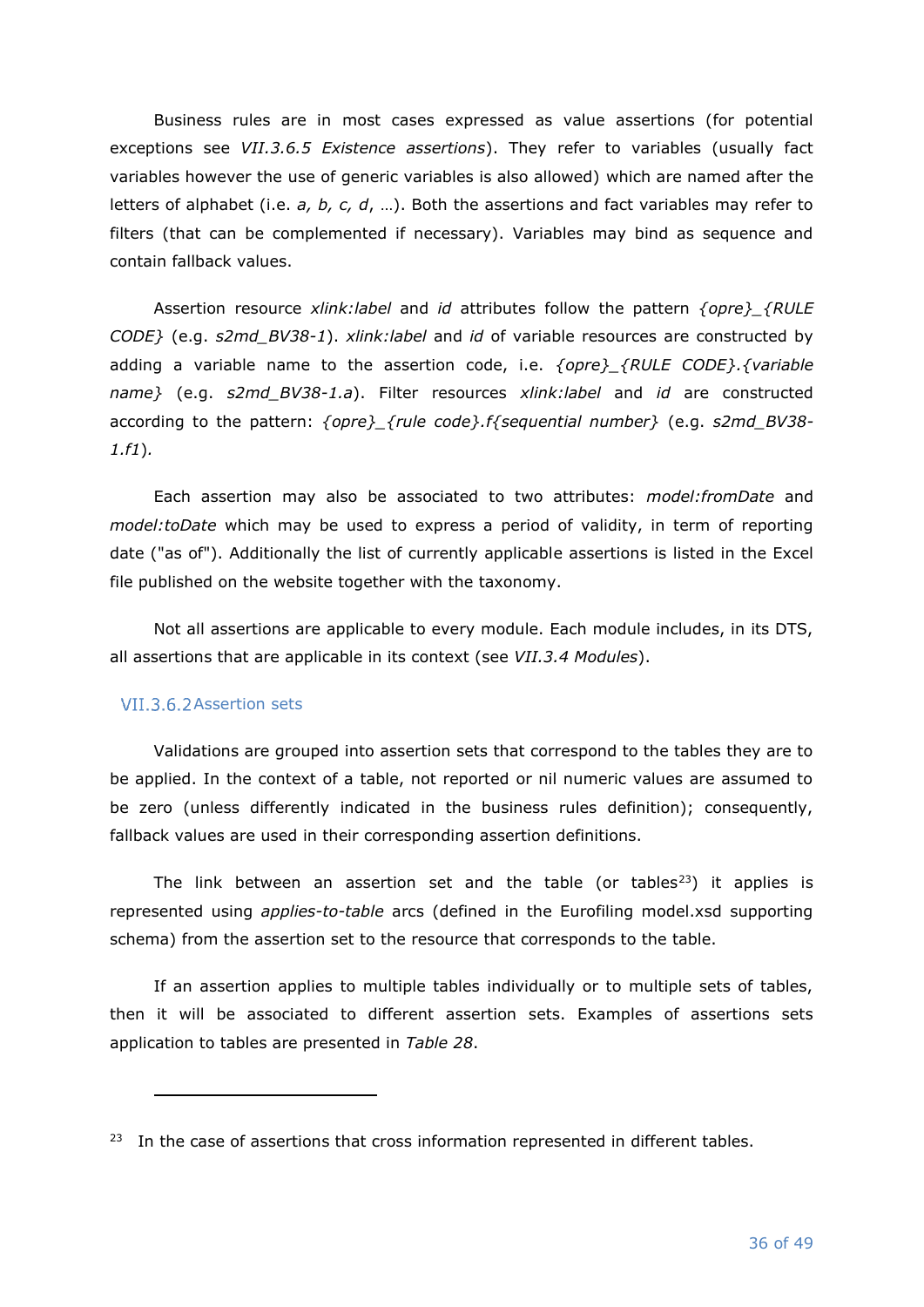|  | Table 28. Examples of assertion sets application to tables. |  |
|--|-------------------------------------------------------------|--|
|  |                                                             |  |

<span id="page-36-0"></span>

| Assertion example (textual description)                                           | <b>Assertion sets</b> | <b>Tables</b> |
|-----------------------------------------------------------------------------------|-----------------------|---------------|
| $$a > 0$ (where \$a represents a data point in table 1)                           | assertion set 1       | table 1       |
| $$a > 0$ (where $$a$ represents data point in tables 1, 2 and 3)                  | assertion set 1       | table 1       |
|                                                                                   | assertion set 2       | table 2       |
|                                                                                   | assertion set 3       | table 3       |
| $$a = $b$ (where \$a represents a data point in table 1 whereas \$b represents a  | assertion set 1       | table 1       |
| data point in table 2)                                                            |                       | table 2       |
| $$a = $b$ (where in some cases, \$a represents a data point in table 1 and \$b a  | assertion set 1       | table 1       |
| data point in table 2; in other cases, \$a represents a data point in table 3 and |                       | table 2       |
| \$b represents a data point in table 4)                                           | assertion set 2       | table 3       |
|                                                                                   |                       | table 4       |

Example of code where an assertion set links to tables and a validation rule is provided below:

| <gen:link xlink:role="http://www.xbrl.org/2003/role/link" xlink:type="extended"></gen:link>                                       |  |
|-----------------------------------------------------------------------------------------------------------------------------------|--|
| <validation:assertionset id="assertionSet1" xlink:label="assertionSet" xlink:type="resource"></validation:assertionset>           |  |
| <model:properties id="properties" xlink:label="properties" xlink:type="resource"></model:properties>                              |  |
| <gen:arc <="" td="" xlink:arcrole="http://www.eurofiling.info/xbrl/arcrole/model-properties" xlink:type="arc"><td></td></gen:arc> |  |
| xlink:from="assertionSet" xlink:to="properties" />                                                                                |  |
| <link:loc <="" td="" xlink:type="locator"><td></td></link:loc>                                                                    |  |
| xlink:href="/tab/s.02.01.01.01/s.02.01.01.01-rend.xml#s2md_tS.02.01.01.01"                                                        |  |
| xlink:label="loc s2md tS.02.01.01.01" />                                                                                          |  |
| <gen:arc <="" td="" xlink:arcrole="http://www.eurofiling.info/xbrl/arcrole/applies-to-table" xlink:type="arc"><td></td></gen:arc> |  |
| xlink:from="assertionSet" xlink:to="loc_s2md_tS.02.01.01.01" />                                                                   |  |
| <link:loc <="" td="" xlink:type="locator"><td></td></link:loc>                                                                    |  |
| xlink:href="/tab/s.12.01.01.01/s.12.01.01.01-rend.xml#s2md_tS.12.01.01.01"                                                        |  |
| xlink:label="loc_s2md_tS.12.01.01.01" />                                                                                          |  |
| <gen:arc <="" td="" xlink:arcrole="http://www.eurofiling.info/xbrl/arcrole/applies-to-table" xlink:type="arc"><td></td></gen:arc> |  |
| xlink:from="assertionSet" xlink:to="loc_s2md_tS.12.01.01.01" />                                                                   |  |
| <link:loc <="" td="" xlink:type="locator"><td></td></link:loc>                                                                    |  |
| xlink:href="/tab/s.17.01.01.01/s.17.01.01.01-rend.xml#s2md_tS.17.01.01.01"                                                        |  |
| xlink:label="loc_s2md_tS.17.01.01.01" />                                                                                          |  |
| <gen:arc <="" td="" xlink:arcrole="http://www.eurofiling.info/xbrl/arcrole/applies-to-table" xlink:type="arc"><td></td></gen:arc> |  |
| xlink:from="assertionSet" xlink:to="loc s2md tS.17.01.01.01" />                                                                   |  |
| <link:loc <="" td="" xlink:href="vr-bv138-1.xml#s2md BV138-1" xlink:type="locator"><td></td></link:loc>                           |  |
| xlink:label="loc_s2md_BV138-1" />                                                                                                 |  |
| <gen:arc <="" td="" xlink:arcrole="http://xbrl.org/arcrole/2008/assertion-set" xlink:type="arc"><td></td></gen:arc>               |  |
| xlink:from="assertionSet" xlink:to="I loc_s2md_BV138-1/>                                                                          |  |

</gen:link>

Assertion sets resources might include the attributes *model:fromDate* and *model:toDate* to constraint the reference date where their associate assertions should be applied.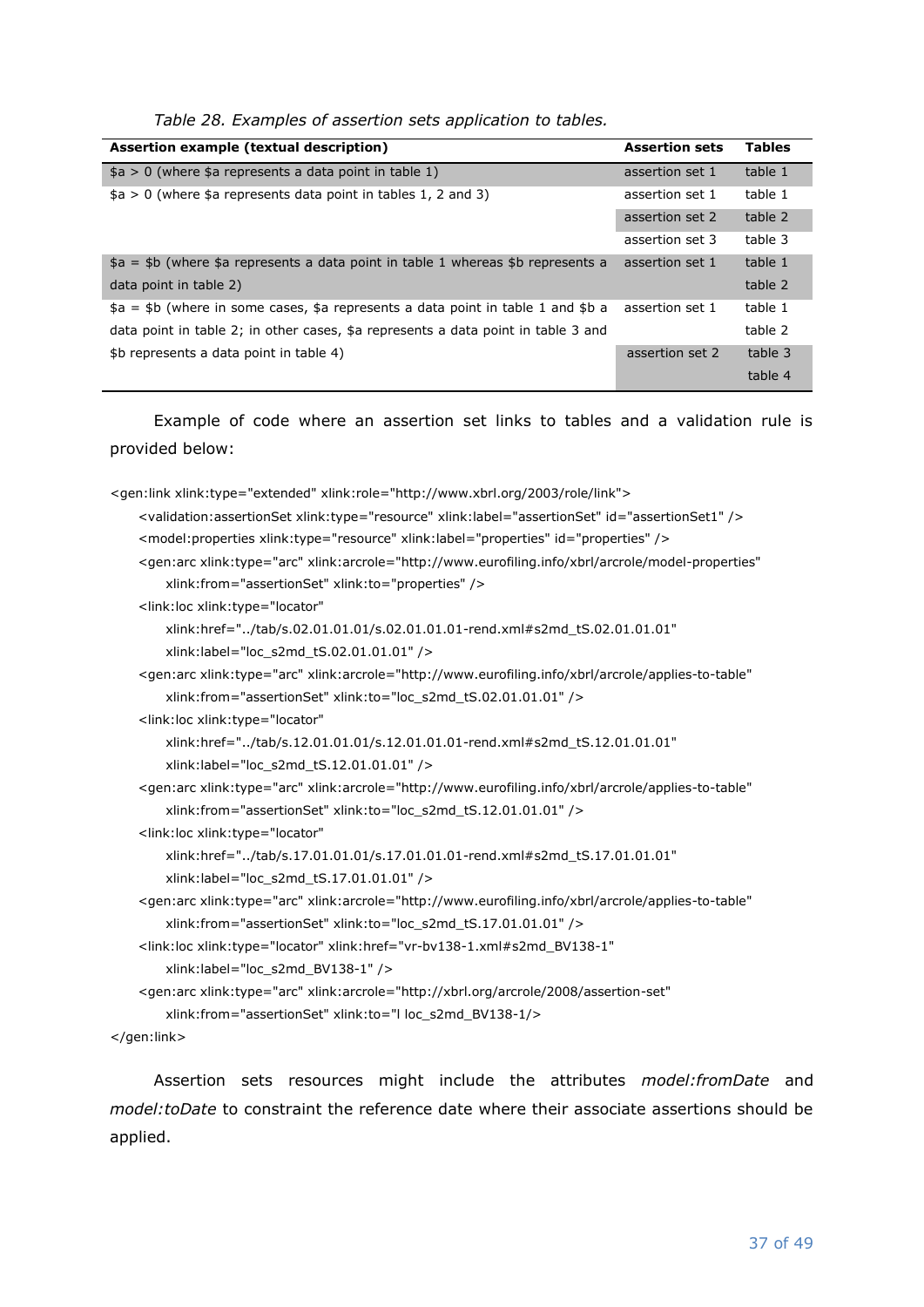Assertion sets are defined in *val* folder. The file name starts with *aset* prefix followed by codes of tables (in lower case) divided by underscore ("\_"), for example *asets.01.02.04.01\_s.02.01.01.01\_s.35.01.04.01.xml*.

As suggested by the XBRL specification, assertion sets can be used as a mechanism to control the set of assertions to be evaluated in a validation process. Following this approach, an application processing a certain filing would configure the processor to skip all those assertion sets that are linked to a table that is not reported. However, currently, the XBRL specifications do not provide a standard API to pass this information to XBRL processors, neither a standard way for the filer to indicate that only a subset of all the tables in an entry point is being submitted. To overcome this situation, a mechanism based on preconditions and filing indicators is provided as described in the next section of this document.

#### VII.3.6.3 Preconditions and filing indicator parameters

Each value assertion defined is associated to a precondition<sup>24</sup> on filing indicators. To avoid XBRL instance syntactic dependencies, rather than including directly an XPath expression, preconditions include a reference to a filing indicator parameter (no *variableset-variable* arc are required). The default value of this parameter is an XPath expression to obtain the information from the filing indicators in the instance document. This way, there is no need to provide externally a value to the processor (the value from the instance is used), the parameter is guaranteed to be only evaluated once (providing more chances for processors to perform optimizations), precondition expressions are simpler, and it makes possible, for more advanced uses, to override this value at application level (for instance, if the filing requirements of a credit institution are known, an application could override the values for filing indicator parameters rather than accepting the values provided by the filter).

There are filing indicators parameters defined for each template of the framework. These parameters are defined in *find-params.xml* file of the *val* folder in the namespace of the filing indicators schema and have a name according to the following convention: *t{template code}*. Thus, the definition of one of these parameters would as follows:

<variable:parameter name="find:tS.02.01"

 $24$  Assertions might have additional preconditions as required by the logic of the assertion to be tested. But these additional preconditions do not depend on filing indicators.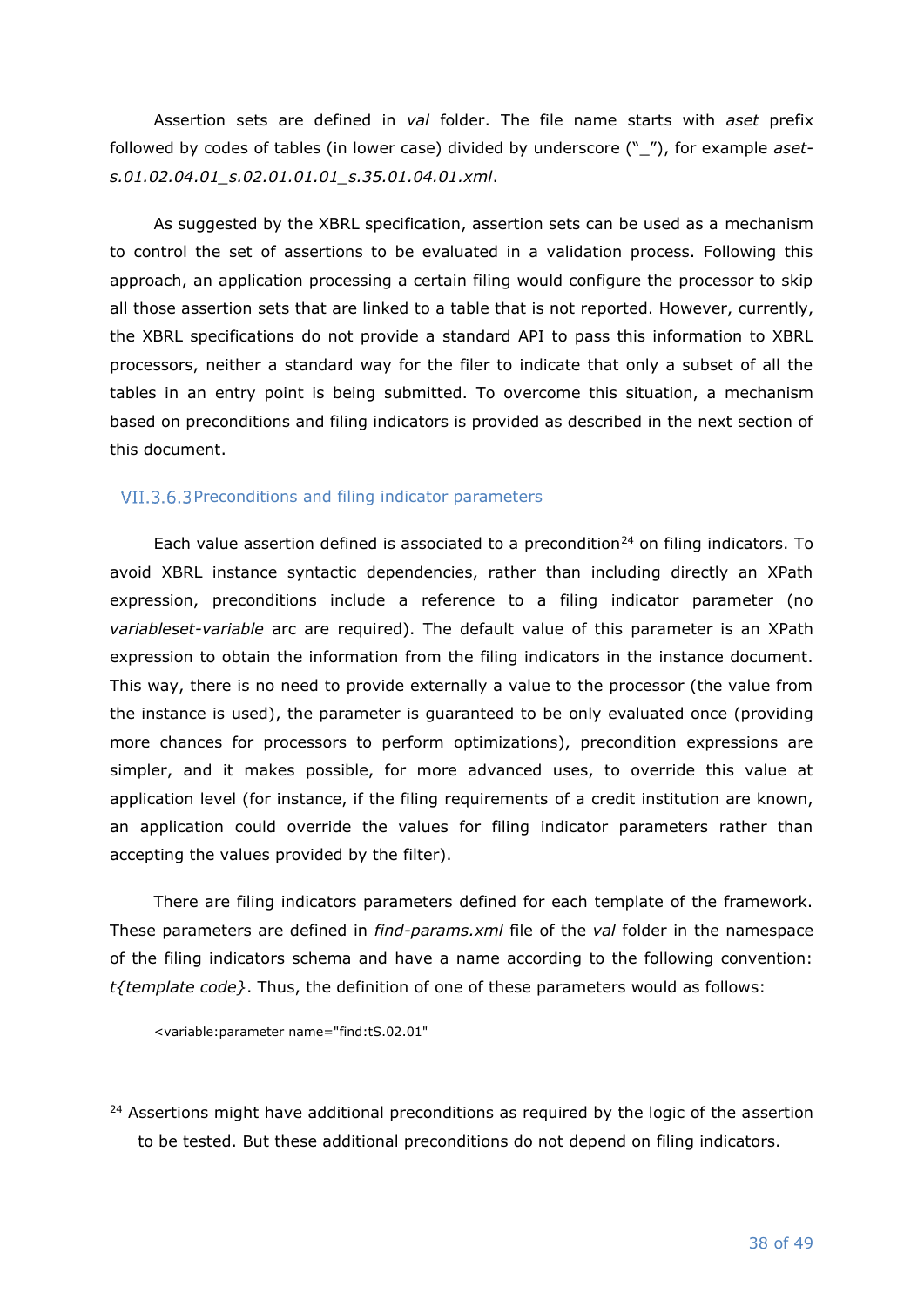select="find:fIndicators/find:filingIndicator[not(@find:filed) or @find:filed != false()] = 'S.02.01'" as="xs:boolean" xlink:type="resource" xlink:label="S.02.01" id="S.02.01" />

Each precondition is composed as a sequence of or expressions that correspond to each set of tables where the validation is to be applied. Each expression is composed of a sequence of tables involved, e.g. *test="\$find:tS.02.01 and \$find:tS.04.01 or \$find:tS.02.02 and \$find:tS.04.02 …"*. More examples of application of filing indicators to tables are provided in *[Table 29](#page-38-1)*.

<span id="page-38-1"></span>

| <b>Precondition test expression</b> | <b>Explanation</b>                                                            |  |
|-------------------------------------|-------------------------------------------------------------------------------|--|
| \$find:t1                           | Assertion applies only to table 1. It will be evaluated if table 1 is marked  |  |
|                                     | as reported.                                                                  |  |
| \$find:t1 and \$find:t2             | Assertion crosses information between tables 1 and 2. It will be evaluated    |  |
|                                     | if table 1 and table 2 are marked as reported.                                |  |
| \$find:t1 or \$find:t2              | Assertion applies to both table 1 and table 2, but considered in an           |  |
|                                     | individual way (there are no cross checks). It will be evaluated if table 1   |  |
|                                     | or table 2 or both are reported.                                              |  |
| \$find:t1 and \$find:t2             | Assertion performs cross-checks between information in table 1 and table      |  |
| or                                  | 2 on the one hand. On the other hand, it cross-checks information             |  |
| \$find:t3 and \$find:t4             | between table 3 and 4. It will be evaluated if table 1 and table 2 is         |  |
|                                     | reported or if table 3 and table 4 is reported or when all tables $(1, 2, 3)$ |  |
|                                     | and 4) are reported.                                                          |  |

*Table 29. Examples of filing indicators application to tables.*

These preconditions are defined for each module in *mod* folder file *{module code} find-prec.xml* from where they refer to respective assertions in *val* folder, for example:

<variable:precondition xlink:type="resource" xlink:label="findPrec" test="\$find:tS.03.01" /> <link:loc xlink:type="locator" xlink:href="../val/vr-138.xml#s2md\_138" xlink:label="loc\_s2md\_138" /> <gen:arc xlink:type="arc" xlink:arcrole="http://xbrl.org/arcrole/2008/variable-set-precondition" xlink:from="loc\_s2md\_138" xlink:to="findPrec" />

#### VII.3.6.4 Preconditions and specific concepts' parameters.

There are specific concepts included in the taxonomy (in particular in the basic information template) that identify if a submission is under a regular or non-regular reporting scenario. Similarly to filing indicators, these facts taking specified values are declared on parameters and used on preconditions in order to trigger rules with different severity (ERROR or WARNING).

### <span id="page-38-0"></span>VII.3.6.5 Existence assertions

Existence assertions are not compatible with the precondition-based control schema proposed in the previous chapter. Existence assertions perform a test on the number of evaluations of a set of variables. Preconditions restrict the number of evaluations of the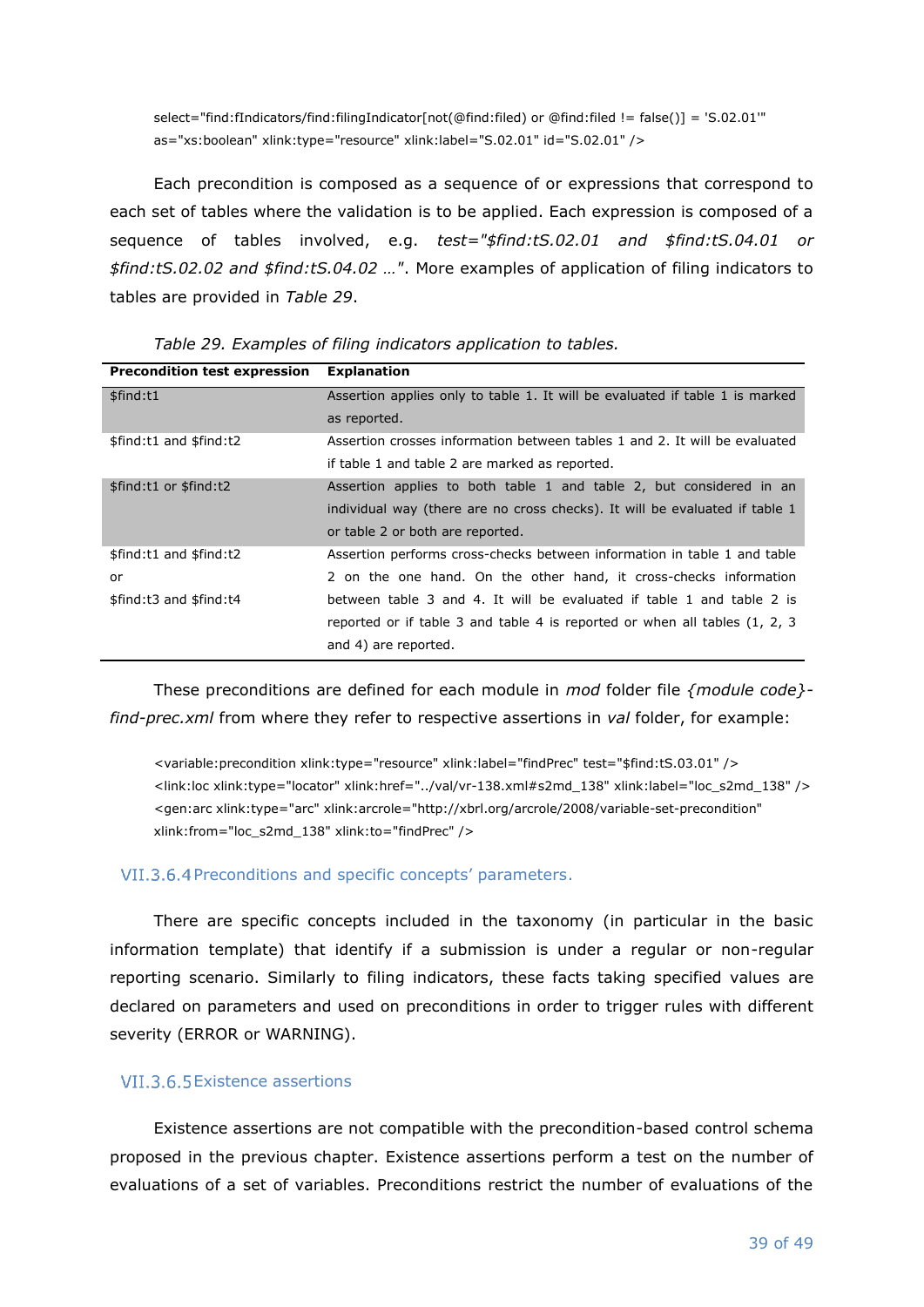assertion, but not the evaluation of the assertion itself. Consequently, existence assertions are always evaluated (unless controlled using assertion sets); if a filing indicator precondition is added to an existence assertion, it will raise false errors.

However, most existence assertions can be re-defined as value assertions using in addition the "pivot variable" - a fact variable that matches data in the instance document known to be reported always (it is defined once as a sequence variable that matches the filing indicators and uses aspect cover filters to avoid any interference with other variables). The rest of variables in the original existence assertion are included with a fallback value (a value given to the variable if the fact is not found in the instance document).

The pivot-variable is defined in the namespace *http://www.eurofiling.info/xbrl/ext/pivot-variable*. The official location of this schema file is *http://www.eurofiling.info/eu/fr/xbrl/ext/pivotvariable.xsd*.

Though unlikely, there might be the case of validations that cannot be (effectively or efficiently) defined using value assertions. If such rules were required, the *id* attribute value of such assertions would follow a predefined naming convention (to be established when such situation occurs) to help applications not relying on validation sets to discard such evaluations.

#### VII.3.6.6 Assertions severity

Each assertion is assigned with severity as define in the XBRL Assertions Severity specification (19 April 2016). Locator for severity resource and an arc linking it to an assertion is defined in the same file as the assertion itself (i.e. *vr-* followed by the *{rule code}* and *.xml*). Currently the taxonomy applies ERROR and WARNING severity levels. In case of ERROR the submission is blocked. WARNING does not block the request, but allows to provide information about possible discrepancies.

#### VII.3.6.7 Evaluation of validation rules and interval arithmetic

Any arithmetic comparison may not be exact due to rounding of figures and their representation. For example in a simple expression *A = B / C* where *B = 1000*, *C =3000* the result of division is *0.333333*…. If *A* is reported as *0.33* then compared to the result would raise an error.

In order to handle the error margin caused by the imprecision of input data, assertions make use of a set of functions implemented according to the Custom Functions Implementation specification. These functions use the same name as the ones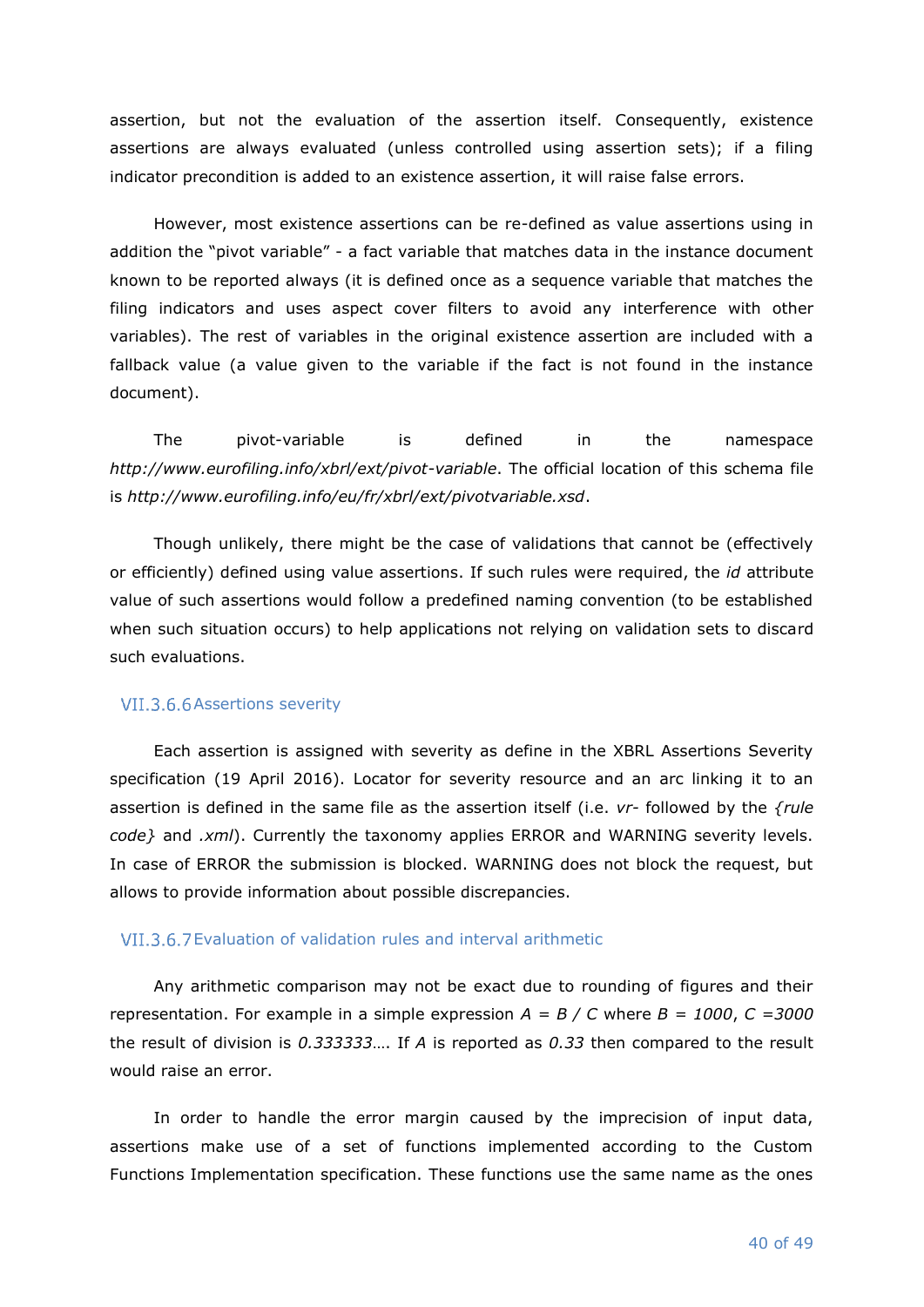defined in the XPath 2.0 Functions specifications, but are defined in the following namespace *http://www.eurofiling.info/xbrl/func/interval-arithmetics* (with canonical prefix *iaf*) and placed in the location: *http://www.eurofiling.info/eu/fr/xbrl/func/intervalarithmetics.xml*. An entry point (referred from taxonomy modules) for these functions and additional ones that could be provided in the future is placed in the *http://www.eurofiling.info/eu/fr/xbrl/func/func.xsd*.

In interval arithmetic each reported number is converted to an interval based on it expression (reported value) and precision (*@decimals* attribute<sup>25</sup>) as exemplified in *[Table](#page-40-0)  [30](#page-40-0)*.

<span id="page-40-0"></span>

| Reported    | @decimals  | <b>Precision</b>                               | <b>Interval</b>            |
|-------------|------------|------------------------------------------------|----------------------------|
| number      |            |                                                |                            |
| 123 456.789 | $-3$       | in thousands $(+/- 500)$                       | (122 956.789; 123 956.789) |
|             | 0          | in units $(+/- 0.5)$                           | (123 456.289; 123 457,289) |
|             | 2          | to two digits after decimal point $(+/-0.005)$ | (123 456.784; 123 456.794) |
|             | <b>INF</b> | exact $(+/- 0)$                                | (123 456.789; 123 456.789) |

*Table 30. Examples of intervals.*

Following that conversion, the interval arithmetic functions use basic operations (as implemented in *http://www.eurofiling.info/eu/fr/xbrl/func/interval-arithmetics.xml*) to compute the resulting intervals after applying mathematical operations. For instance in case of addition of two numbers *A* and *B*, where *A* is interval of *(A1;A2)*, *B* is interval of *(B1;B2)* the result is interval of *(A1+B1;A2+B2)*. If the interval of the reported number overlaps with the computed interval the assertions is satisfied. An example in  $C = A + B$ , where:

- *A* is reported as 1499 with precision in units (*@decimals = 0*) hence the resulting range is (1498.5;1499.5),
- B is reported as 1502 with precision in units (*@decimals = 0*) hence the resulting range is (1501.5;1502.5),
- C is reported as = 3000 with precision in units (*@decimals = 0*) hence the resulting range is (2999.5;3000.5).

Following the basic operations, the computed tolerance interval for  $A + B$  is  $(1498.5+1501.5;1499.5+1502.5) = (3000;3002)$ . As presented on *[Figure 2](#page-41-0)* there is an

<sup>25</sup> Or *@precision* attribute which is however prohibited by the EIOPA XBRL Filing Rules published on [https://eiopa.europa.eu/regulation-supervision/insurance/reporting](https://eiopa.europa.eu/regulation-supervision/insurance/reporting-format)[format.](https://eiopa.europa.eu/regulation-supervision/insurance/reporting-format)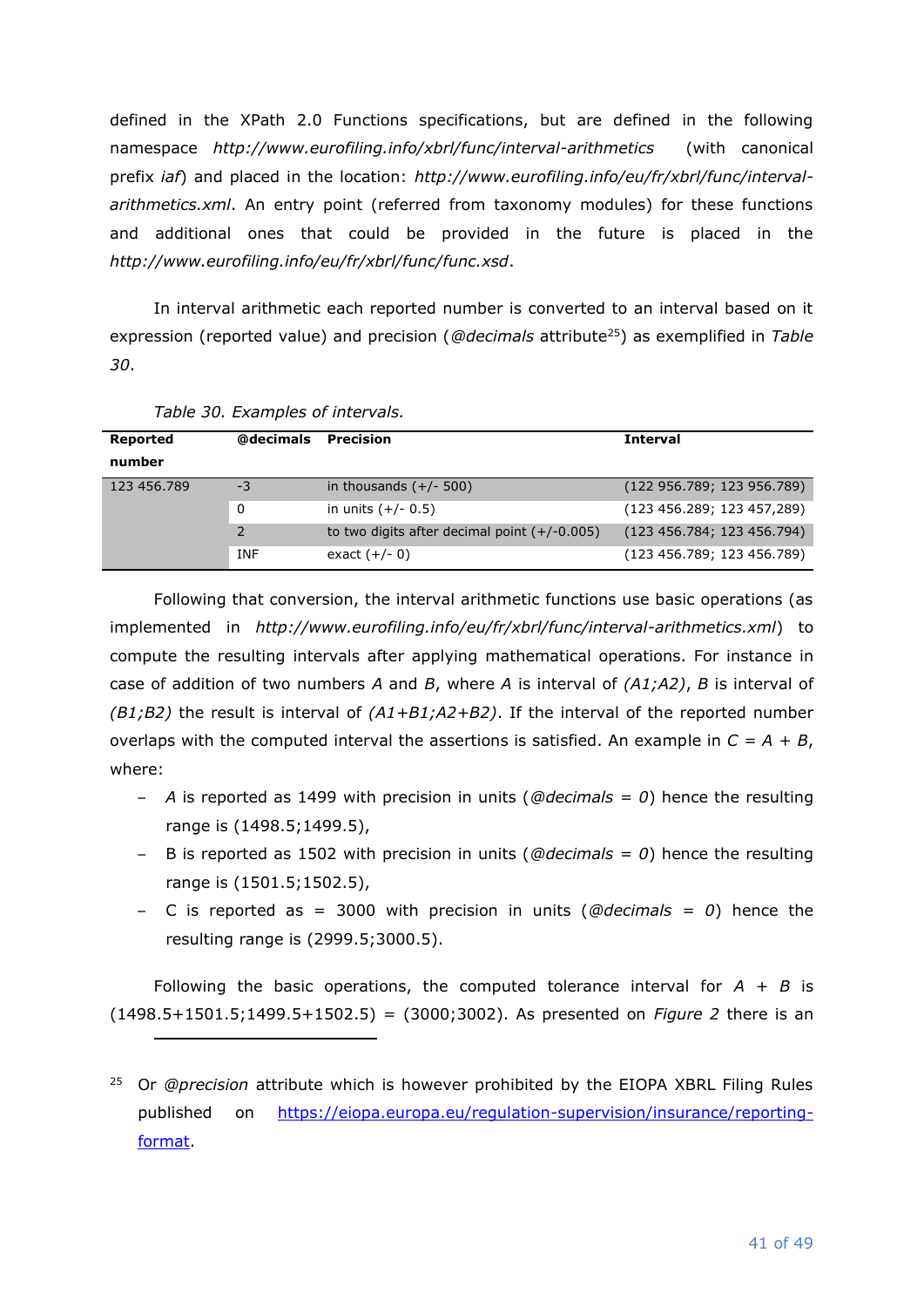overlap (marked in orange) between the interval of *C* (in blue) and interval of *A + B* (in green). As a result the assertion is satisfied.



<span id="page-41-0"></span>*Figure 2. Overlap of intervals*

If *C* was reported as 2999, the resulting interval (with precision in units) would be (2998.5;2999.5). With no overlap (see *[Figure 3](#page-41-1)*) the assertion would not be satisfied and an error would be raised.



<span id="page-41-1"></span>*Figure 3. No overlap of intervals*

Implementation of interval arithmetic defines the following functions:

- *iaf:sum*,
- *iaf:numeric-equal*,
- *iaf:numeric-less-than, iaf:numeric-less-equal-than*,
- *iaf:numeric-greater-than, iaf:numeric-greater-equal-than,*
- *iaf:numeric-add,*
- *iaf:numeric-subtract,*
- *iaf:numeric-divide,*
- *iaf:numeric-multiply,*
- *iaf:abs, iaf:min, iaf:max,*
- where for example:
- *iaf:numeric-equal(arg1, arg2)*: returns *true* if two values are equal or are within the tolerance interval derived from its reported precision,
- *iaf:numeric-less-than(arg1, arg2)*: checks whether *arg1* is less than *arg2*, considering their precision.

In more complex expressions functions are nested following the order of their executions. For example  $a = ((b - c) / (d * e)) + b$  would be defined as *iaf:numericequal(\$a,iaf:sum((iaf:numeric-divide(iaf:numeric-subtract(\$b,\$c),iaf:numericmultiply(\$d,\$e))),\$b))*.

#### VII.3.6.8 Deactivation of rules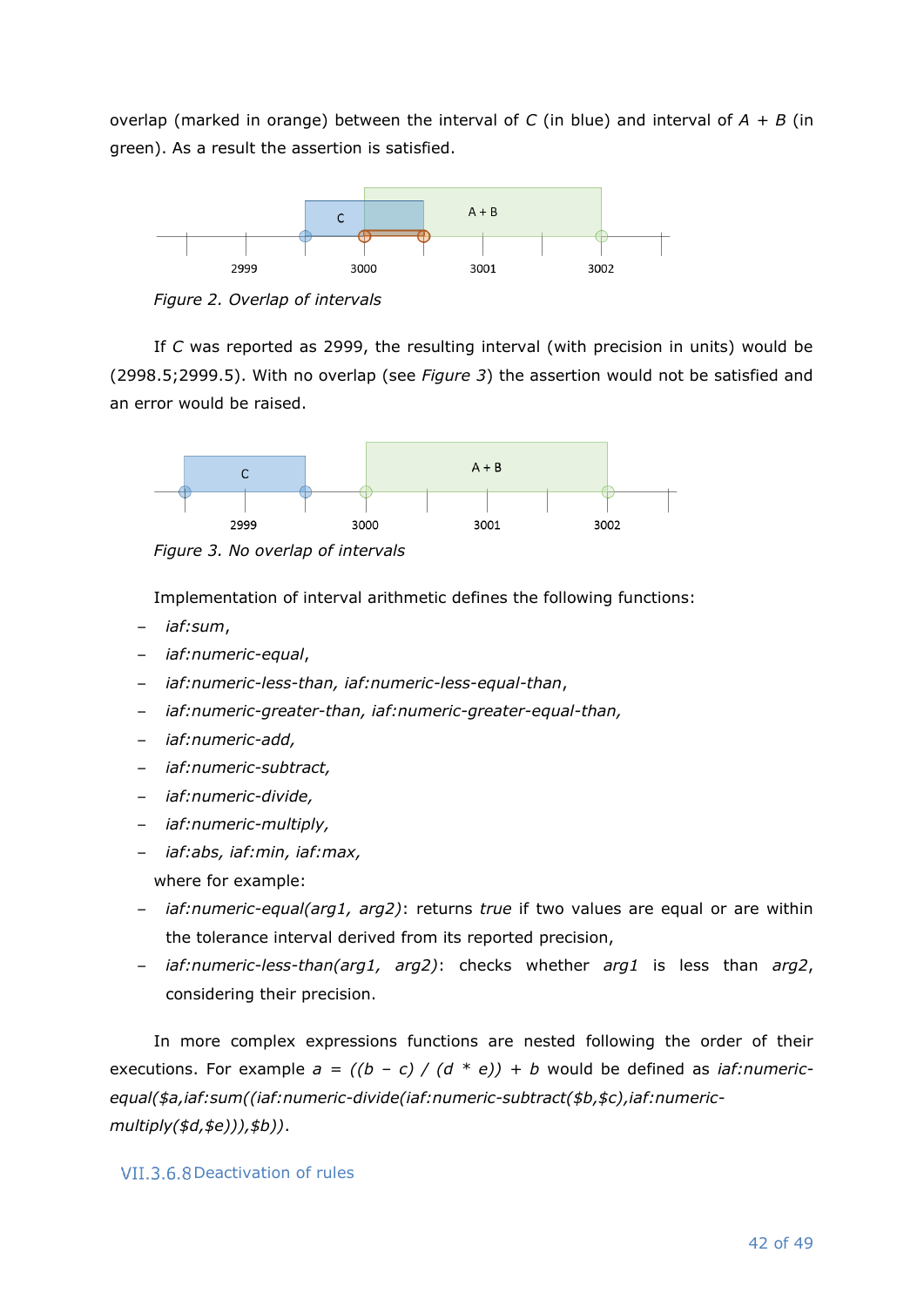Each module references a linkbase file which serves the purpose of deactivation of assertions. The name of the file follows the pattern *{module code}-ignore-val.xml*. The mechanism is described in [http://eurofiling.info/portal/taxonomiesmechxml-blacklist/.](http://eurofiling.info/portal/taxonomiesmechxml-blacklist/)

Folder with files used to deactivate the assertions can be found in the following location: https://dev.eiopa.europa.eu/Taxonomy/Full/deactivations/{taxonomy version code}.

# <span id="page-42-0"></span>**VIII Comments and processing instructions**

Top lines of each taxonomy file contain processing instructions and comments:

- First line contains declaration of XML version and encoding which is always 1.0 and utf-8 respectively.
- Second line is a comment with copyright information and descriptive information on the taxonomy.
- Third line is a processing instruction with official URI of a file.
- Fourth line is a processing instruction identifying taxonomy version.
- Fifth line is a processing instruction with taxonomy release date.

An example of the first five lines of code in every taxonomy file is presented below:

<?xml version="1.0" encoding="utf-8"?> <!--(C) EIOPA - XBRL Solvency 2 Taxonomy--> <?officialURI http://eiopa.europa.eu/eu/xbrl/s2md/fws/solvency/solvency2/2016-07- 15/tab/s.01.01.01.01/s.01.01.01.01.xsd?> <?taxonomy-version 2.0.1?> <?taxonomy-date 2016-07-15?>

# <span id="page-42-1"></span>**IX Mapping between MD and HD properties**

According to the underlying DPM and the approach taken to simplify description of information requirements, reporting in XBRL is made based on the MD version of the model where metrics include also some dimensional properties defined in the HD version.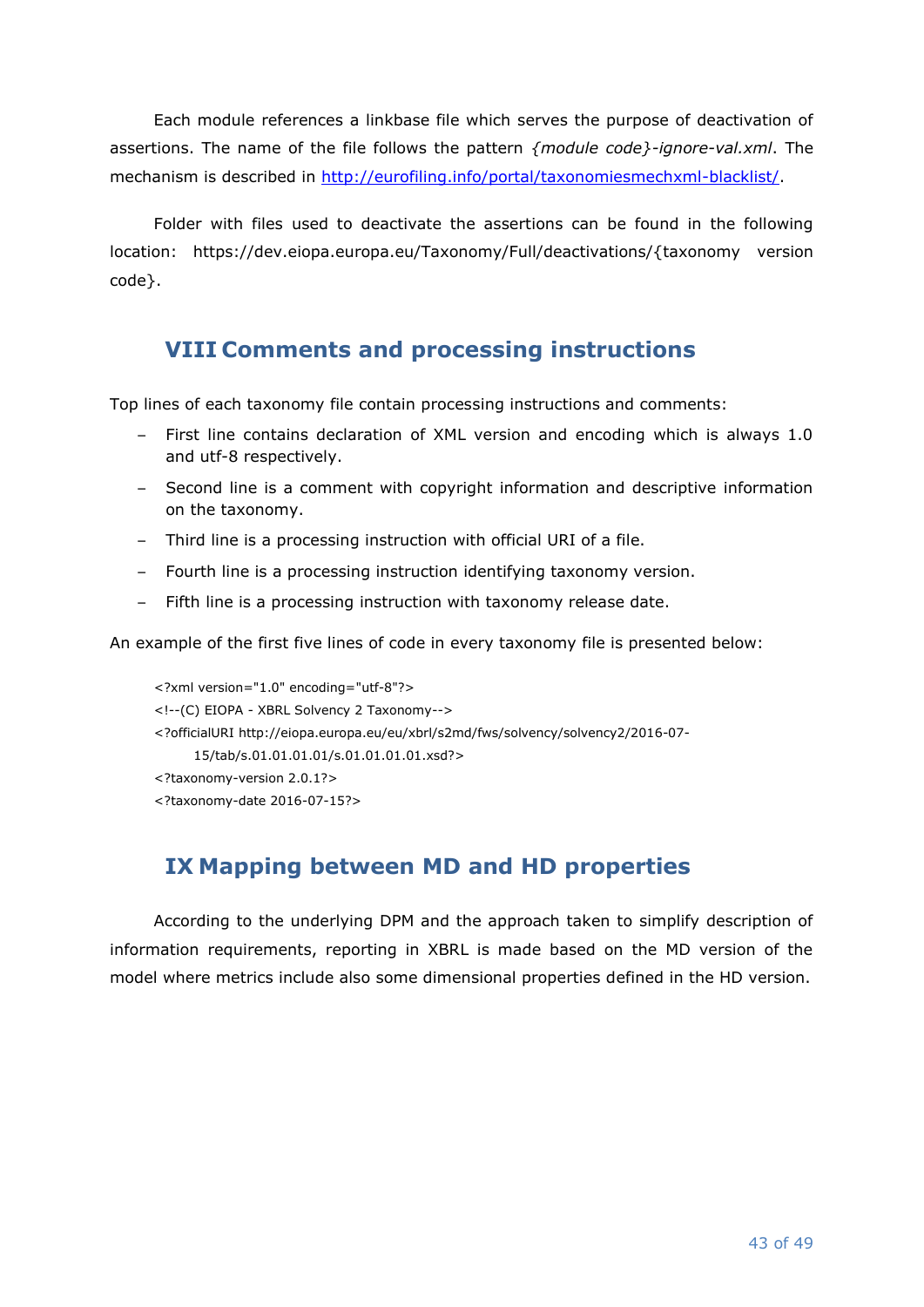In order to provide a structured reconciliation between the MD and HD metrics the taxonomy is associated with an XML file *MDMetricDetails.xml* that decomposes an MD metric into an HD metric and the remaining HD dimensions<sup>26</sup>.

Each MD metric is defined as a *metric* element with *@label* attribute whose value is a standard label of an MD metric and *@name* attribute reflecting its QName (according to the canonical namespace prefixes declared on the root *metrics* element). The content of *metric* element is an *HDMetric* element and a set of *dimension* elements with *domainMember* subelements. All these elements contain @label and @name attributes that correspond to a metric/dimension/member standard label and QName respectively as exemplified below:

```
<metric label="Metric: Monetary|BC/Assets|AS/Corporate Bonds|IO/Investment" name="s2md_met:mi211">
   <HDMetric label="Monetary" name="s2hd_met:mi1"/>
   <dimension label="Basic concepts" name="s2c_dim:BC">
       <domainMember label="Assets" name="s2c_BC:x3"/>
   </dimension>
   <dimension label="Type of assets" name="s2c_dim:AS">
       <domainMember label="Corporate Bonds" name="s2c_MC:x176"/>
   </dimension>
   <dimension label="Investment or own use" name="s2c_dim:IO">
       <domainMember label="Investment" name="s2c_PU:x7"/>
   </dimension>
</metric>
```
<sup>26</sup> Note that *MDMetricDetails.xml* includes only these MD metrics that are used in the framework (i.e. are applied in any of the tables of the published taxonomy).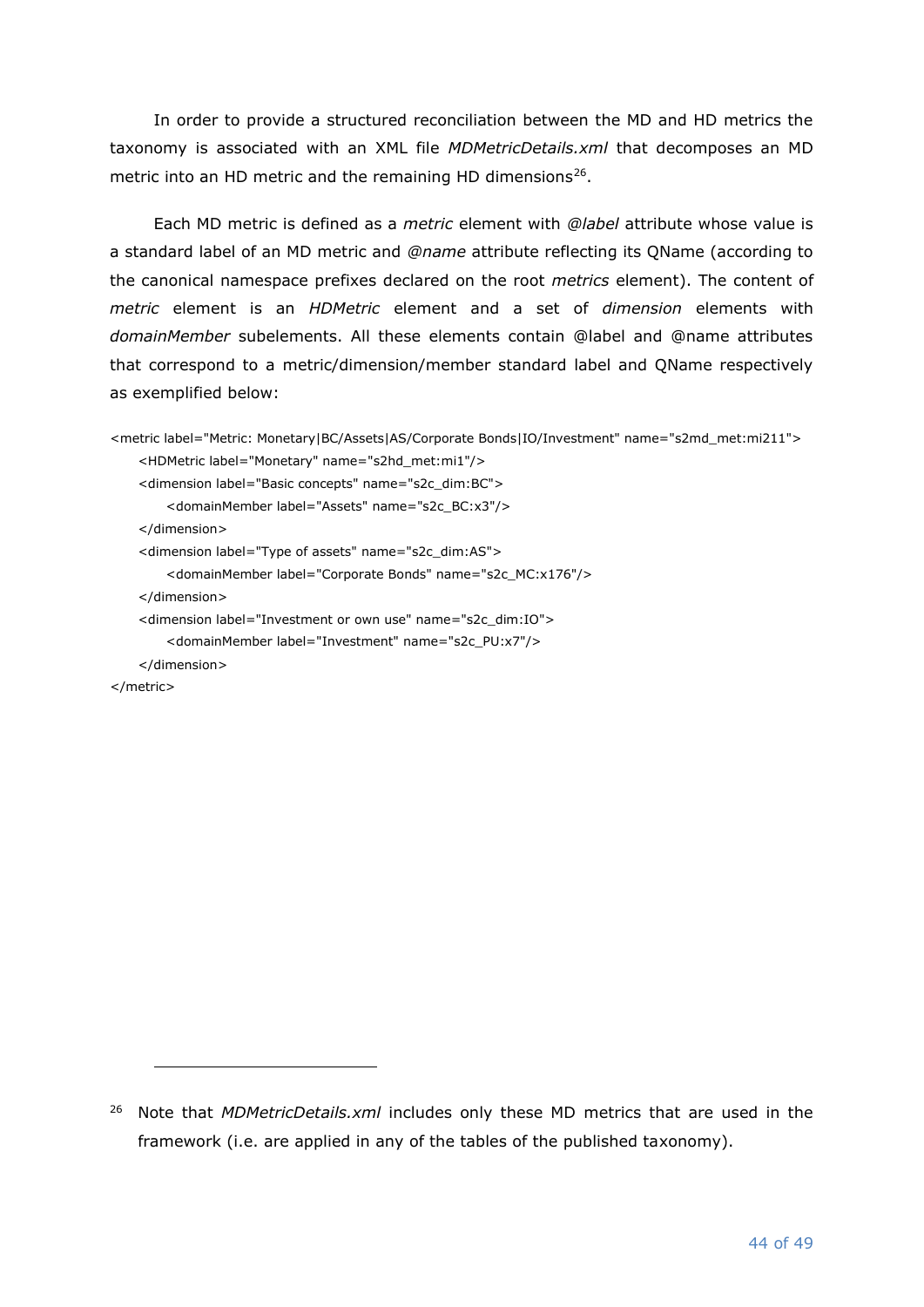<span id="page-44-0"></span>

# **Annex 1. EIOPA XBRL Taxonomy: Owners, Folders, Files, Namespaces and Prefixes**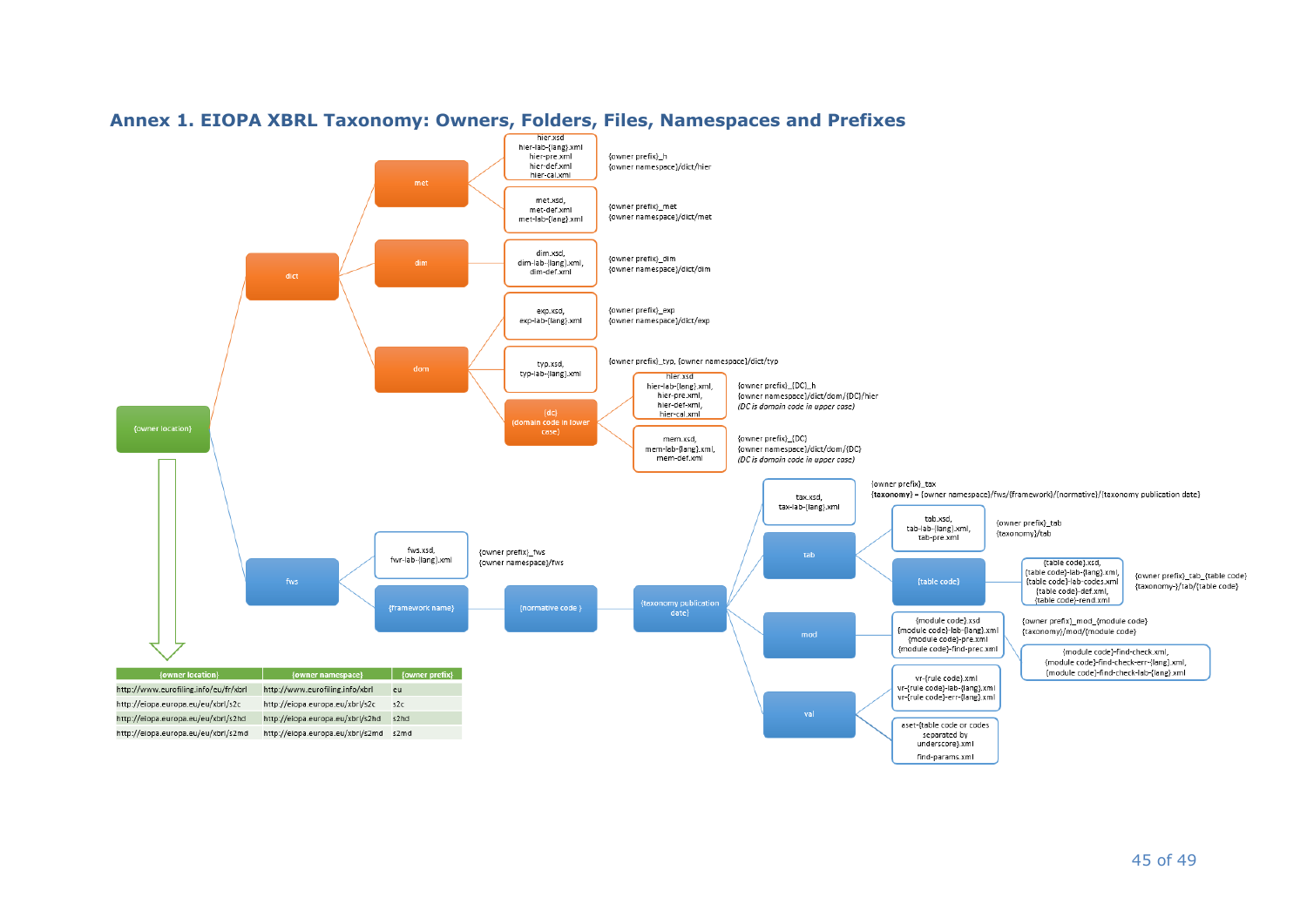# <span id="page-45-0"></span>**Annex 2. Multiple values for a fact**

Some facts in EIOPA XBRL taxonomies represent predefined lists of options, i.e. the LOGs identify the set of allowed values to be reported in a cell. These are modelled in the EIOPA XBRL Taxonomies using XBRL Extensible Enumerations specification<sup>27</sup>, i.e. the allowed options are represented as domain members gathered in a hierarchy (definition linkbase relations in a given extended link role [ELR]), and a metric representing such facts refers to this hierarchy (ELR) optionally identifying also the starting member and if it is included as one of allowed values.

An example of such metric is *"Metric: Simplifications - spread risk - bonds and loans"* (*"s2md\_met:ei2390"*<sup>28</sup>) which refers to hierarchy number 17 of AP domain listing two members: *"Simplifications used"* (*"s2c\_AP:x33"*) and *"Simplifications not used"* (*"s2c\_AP:x34"*). In the hierarchy specific ELR these members have hierarchy specific labels (in this case *"1 – Simplifications used"* and *"2 – Simplifications not used"* respectively, as in other enumerations the same member can be assigned different labels; also these labels, ultimately presented to the users, may be provided in various languages).

As a result the representation of such fact (reported for example in table S.26.01.01.03, R0010, C0010) in an XBRL instance document may look as follows:

<s2md\_met:ei2390 contextRef="c1">s2c\_AP:x33</s2md\_met:ei2390>

In some cases however, such as in column C0090 of S.30.02.01.01 representing *"Activity code broker"*, **the value of a cell may include one or more options from a given set defined** in the LOGs. As such case is not addressed by the XBRL Extensible Enumerations specification, this document explains a few considerations and alternatives for representation of such facts in the EIOPA XBRL taxonomies.

Currently this case is approached by assigning in the LOGs a sequential number to each option. For example C0090 of S.30.02.01.01 is described in the LOGs as:

<sup>27</sup> [http://www.xbrl.org/Specification/ext-enumeration/REC-2014-10-29/ext-enumeration-](http://www.xbrl.org/Specification/ext-enumeration/REC-2014-10-29/ext-enumeration-REC-2014-10-29.html)[REC-2014-10-29.html](http://www.xbrl.org/Specification/ext-enumeration/REC-2014-10-29/ext-enumeration-REC-2014-10-29.html)

 $28$  Throughout this document the canonical namespace prefixes are applied in element qualified names.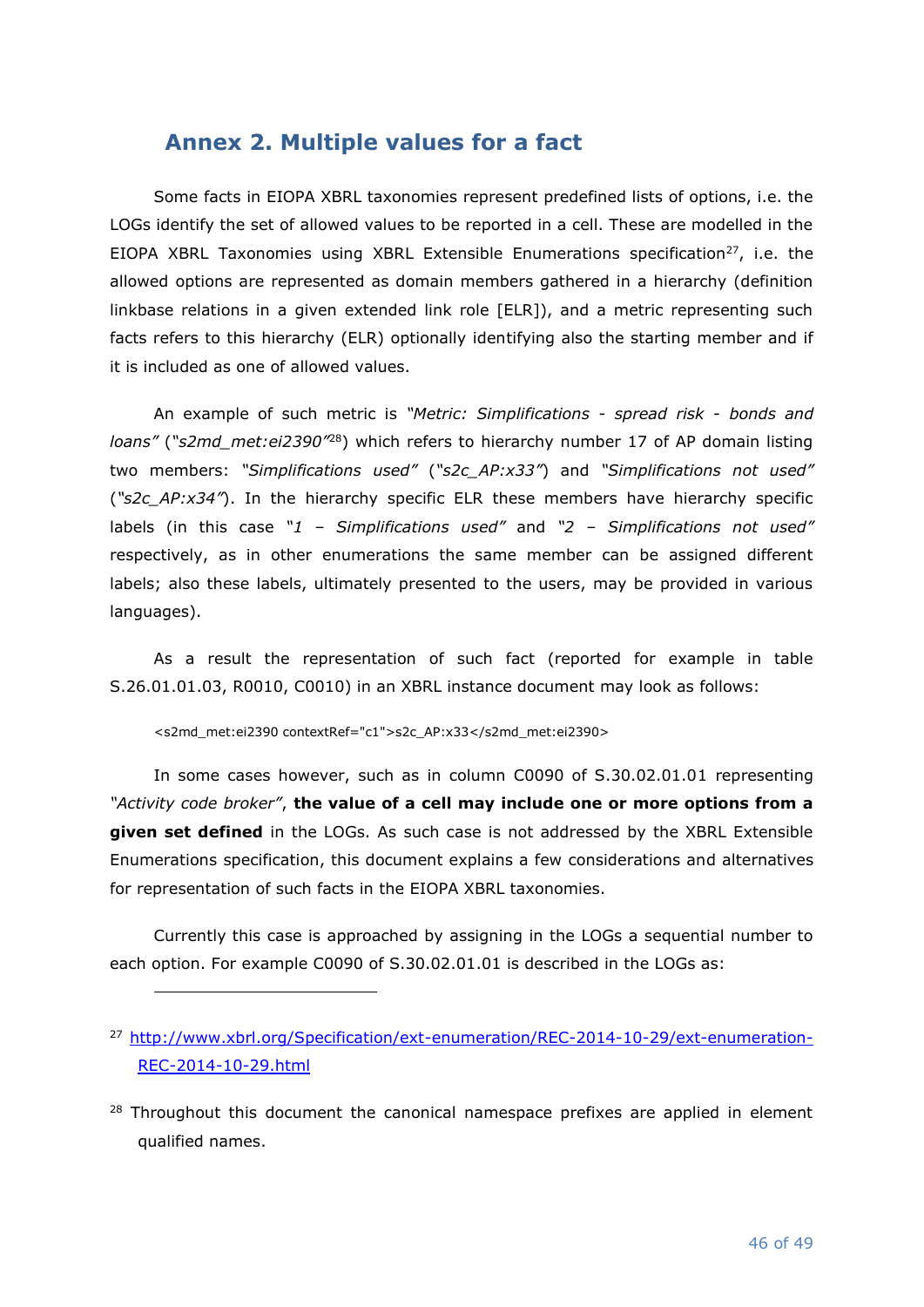Representing the activities of the broker involved, as considered by the undertaking. In case the activities are combined all activities must be mentioned separated be a ",":.

1 - Intermediary for placement

2 - Underwriting on behalf of

3 - Financial services

Although not explicitly addressed by the Filing Rules, it was assumed that an undertaking shall report a pattern based on the numbers assigned to each option in ascending order and separated by commas, for example *"1"* or *"1,2"* or *"1,3"*, *"2,3"*, *"1,2,3"*, …

As a result the element *"Metric: String|TS/Activity code broker"* (*"s2md\_met:si1858"*) is modelled as a sting data type and its representation in the XBRL instance document may look as follows:

<s2md\_met:si1858 contextRef="c1">1,2,3</s2md\_met:si1858>

The pattern has also not been checked by the XBRL taxonomy version 2.0.1.

The topic has been discussed by the EIOPA Taxonomy Working Group in the time of preparation for 2.1.0 XBRL Taxonomy. It was identified that:

- from the data exchange standpoint, it should be possible to validate if the content of such facts is correct (i.e. defined according to the required pattern/set of enumerated values and consistent across reports),
- from the user perspective it is important that the solution to this issue documents and describes the allowed options identified in the LOGs which can be used as hints or tips in the tools when editing or viewing the data. It is also required that is it multilingual or at least language agnostic.

Based on these requirements a several options were identified to address this issue.

From the validation perspective, it was considered to:

1. add a value assertion to check if value reported for such fact follows the allowed pattern/subset of values<sup>29</sup> (such assertion would list all allowed combinations $30$ ),

 $29$  It is also possible to check such patterns on XML Schema level however all validations in EIOPA XBRL taxonomies are preferably defined as XBRL Formula assertions (to benefit from such features as labels, etc.).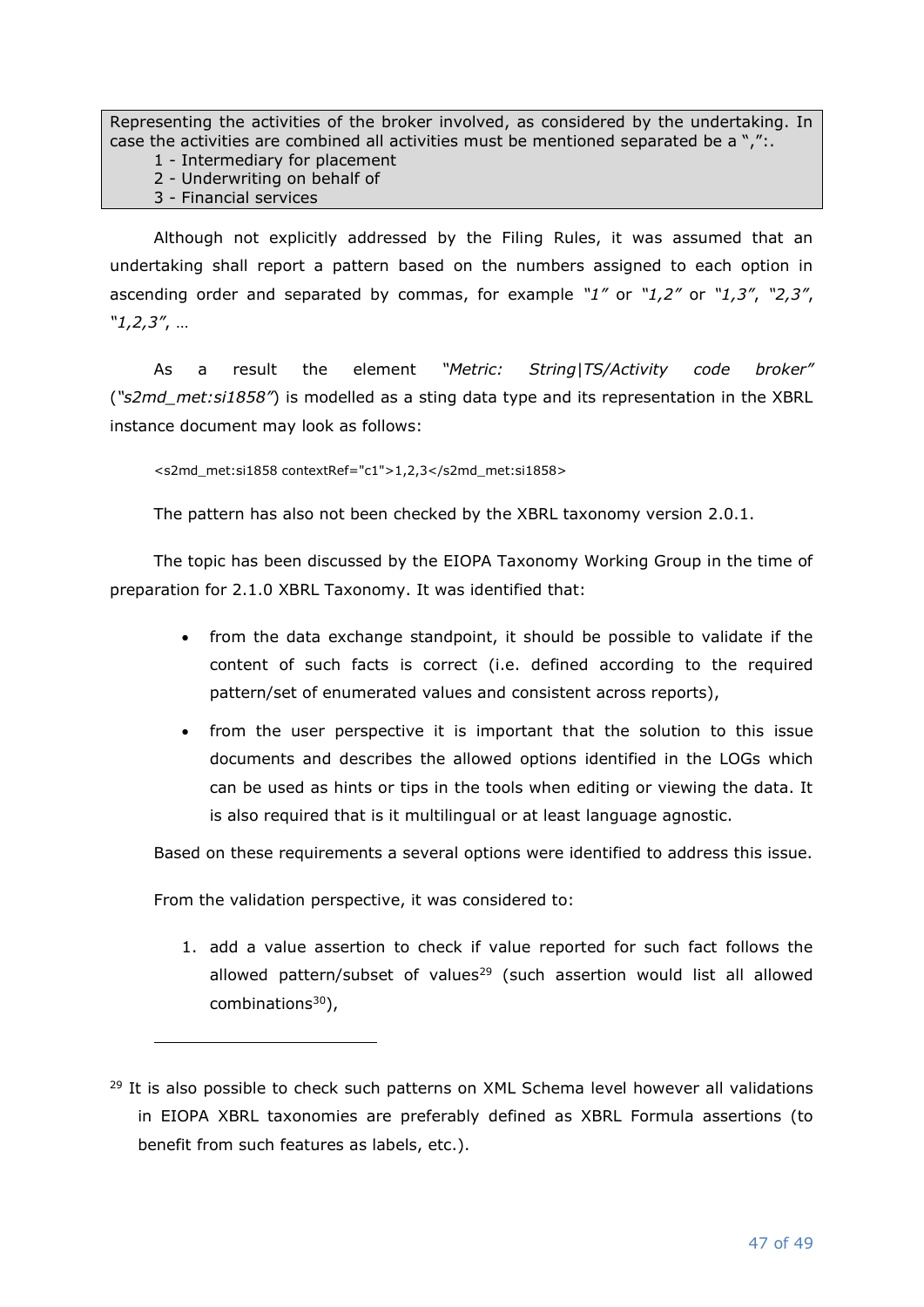2. apply the Extensible Enumerations (as described in the introduction) and allow for duplicated facts $31$  in an instance document i.e. the fact would be reported one or more time<sup>32</sup> with different member QNames for example: <s2md\_met:eiNNNN contextRef="c1">s2c\_XX:x1</s2md\_met:eiNNNN>

<s2md\_met:eiNNNN contextRef="c1">s2c\_XX:x2</s2md\_met:eiNNNN>

- 3. list all combinations as separate values and apply Extensible Enumerations specification (it may be impractical as in some cases the number of combinations may be hundreds and their labels quite long),
- 4. customize the Extensible Enumerations to allow many QNames as fact value, e.g.:

<s2md\_met:eiNNNN contextRef="c1">s2c\_XX:x1, s2c\_XX:x2</s2md\_met:eiNNNN>

The latter was discussed within the XBRL International Working Group but was pushed out of scope for the first version of the Extensible Enumerations specification, largely because there wasn't any good and clean way to implement it. The ideal solution would be an *xsd:list* of *xsd:QNames*, but unfortunately, the XBRL 2.1 specification disallows the necessary type derivation. Otherwise types are no longer native *xsd:QNames*, meaning that use of invalid prefixes wouldn't get caught by the XML Schema validation and implementations are forced to decode the prefixes themselves which is not trivial<sup>33</sup>. However, during meetings in June 2016 in Frankfurt am Main, the XBRL International Working Group decided to draft the specification including the new data type *enum:enumerationsItemType* that would work similarly to the current *enum:enumerationItemType* (applying also *@domain*, *@linkrole* and *@headUsable* attributes) but do the same checks as *xsd:list* of *xsd:QNames* for validation. The Extensible Enumerations 1.1 specification is in the Candidate Recommendation status as

- <sup>30</sup> This also provides a mechanism to identify invalid combinations (e.g. if *"2,3"* is not allowed to be reported, it is excluded from the list of allowed combinations).
- <sup>31</sup> An attribute on such metric declaration could flag it as potentially multiple occurrence facts.
- $32$  Duplicated facts are however discouraged in the filing rules and an exception for this rule would have to be defined for specific enumerated metrics.
- <sup>33</sup> Full discussion on this thread can be found here: <http://lists.xbrl.org/mailman/private/int-spec/2014-March/004741.html>